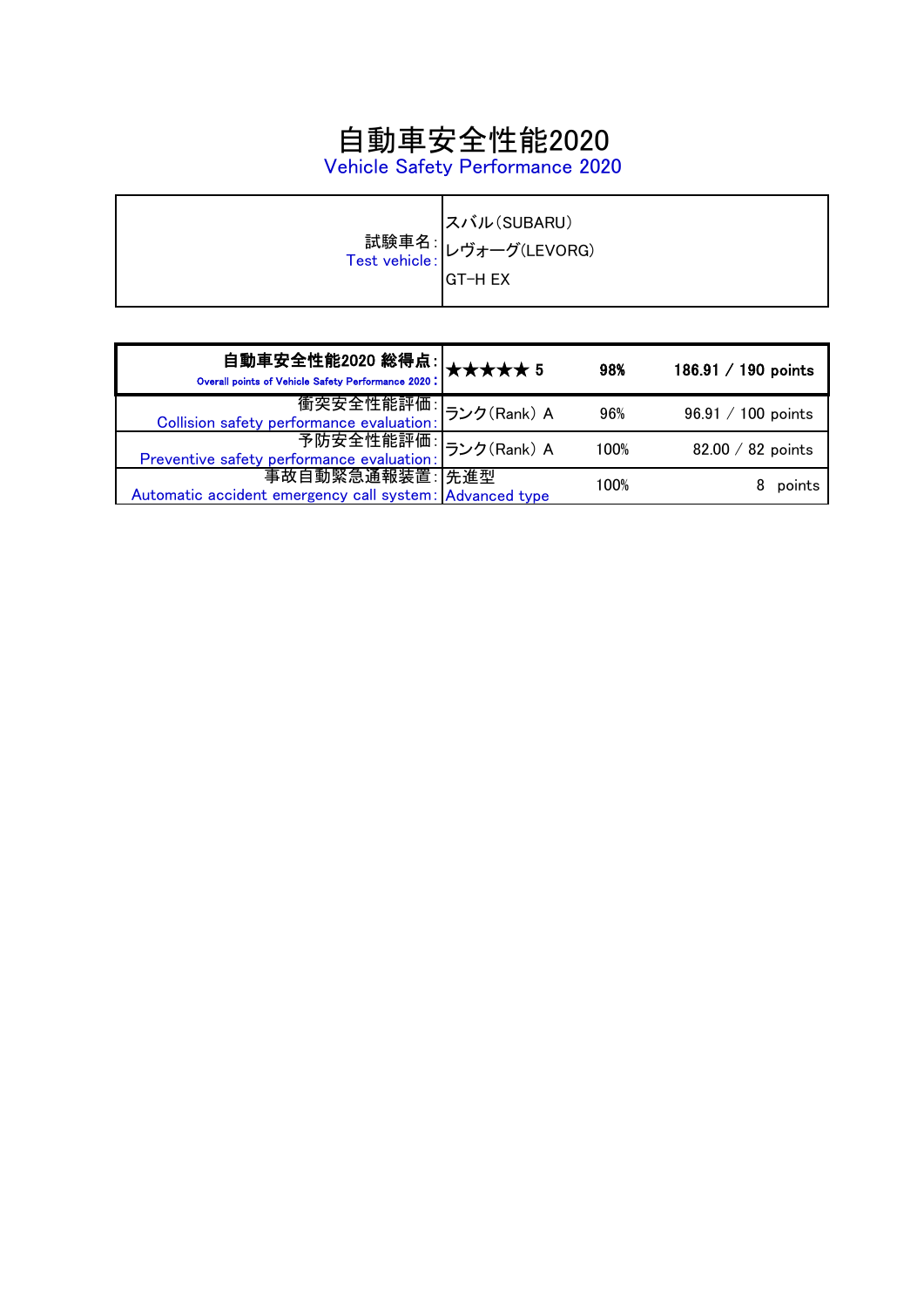## フルラップ前面衝突試験結果(55km/h) Test results of Full frontal collision safety performance test (55km/h)

| 試験車名<br><b>Model</b>         | レヴォーグ(LEVORG)   | 安全装置装備<br><b>Installation condit</b> |
|------------------------------|-----------------|--------------------------------------|
| 試験車型式<br>Tvpe                | 4BA-VN5         | safety devic                         |
| 試験番号<br><b>Test number</b>   | NASVA2020-52001 | エアバッグ<br><b>Frontal airba</b>        |
| 試験車重量<br>Test vehicle weight | 1.760<br>kg     | ニーエアバッ<br>Knee airba                 |

| 試験車名                | レヴォーグ(LEVORG)                 |  | 安全装置装備状況                       |                  | 1列目(First row)       |               | 2列目(Second row)    |          |                       | 3列目(Third row)     |   |  |
|---------------------|-------------------------------|--|--------------------------------|------------------|----------------------|---------------|--------------------|----------|-----------------------|--------------------|---|--|
| <b>Model</b>        |                               |  | Installation conditions of     | 運転席              | 助手席                  | 運転席側          | 助手席側               | 中央席      | 運転席側                  | 助手席側               | 4 |  |
| 試験車型式               | 4BA-VN5                       |  | safety devices                 | Driver's<br>seat | Front<br>passenger's | <b>Driver</b> | Front<br>passenger | Center   | <b>Driver</b><br>side | Front<br>passenger |   |  |
| <b>Type</b>         |                               |  |                                |                  | seat                 | side          | side               | seat     |                       | side               |   |  |
| 試験番号                | NASVA2020-52001               |  | エアバッグ                          |                  | О                    |               |                    |          |                       |                    |   |  |
| <b>Test number</b>  |                               |  | Frontal airbag                 |                  |                      |               |                    |          |                       |                    |   |  |
| 試験車重量               | 1.760                         |  | ニーエアバッグ                        | $\circ$          | $\times$             |               |                    |          |                       |                    |   |  |
| Test vehicle weight | kg                            |  | Knee airbag                    |                  |                      |               |                    |          |                       |                    |   |  |
|                     |                               |  | サイドエアバッグ                       | O                | O                    |               |                    |          |                       |                    |   |  |
|                     |                               |  | Side airbag                    |                  |                      |               |                    |          |                       |                    |   |  |
| 燃料漏れ                |                               |  | サイドカーテンエアバッグ                   | ∩                | Ω                    | О             | $\circ$            |          |                       |                    |   |  |
| Fuel leakage after  | 無 (None)                      |  | Side curtain airbag            |                  |                      |               |                    |          |                       |                    |   |  |
| collision           |                               |  | シートベルト・プリテンショナー                | ∩                | Ω                    | O             | $\circ$            | $\times$ |                       |                    |   |  |
| 運転席の救出性             |                               |  | Seat belt pretensioner         |                  |                      |               |                    |          |                       |                    |   |  |
| Rescueability of    | 人力 (Dummy could be removed by |  | シートベルト・フォース(ロード)リミッター          |                  |                      |               |                    |          |                       |                    |   |  |
| driver              | hand without moving the seat) |  | Seat belt force (load) limiter | $\circ$          | Ω                    | O             | $\circ$            | $\times$ |                       |                    |   |  |
| 助手席の救出性             |                               |  |                                |                  |                      |               | ○:装備有り(Provided)   |          |                       | × :装備無し(Not prov   |   |  |
| Recrueshility of    | 人力 (Dummy could be removed by |  |                                |                  |                      |               |                    |          |                       |                    |   |  |

○:装備有り(Provided) ×:装備無し(Not provided)

中央席 Center seat

| 助手席の救出性  <br>Rescueability of<br>front passenger | 人力<br>(Dummy could be removed by<br>hand without moving the seat) |                                  | 〇:装備有り(Provided)                   | × : 装備無し(Not provided)              |
|--------------------------------------------------|-------------------------------------------------------------------|----------------------------------|------------------------------------|-------------------------------------|
| ドアの開扉性                                           | 1列目 右側<br>First row driver side                                   | 2列目 右側<br>Second row driver side | 1列目 左側<br>First row passenger side | 2列目 左側<br>Second row passenger side |
| Door openability                                 | 片手 (Opened with one hand)                                         | 片手 (Opened with one hand)        | 片手 (Opened with one hand)          | 片手 (Opened with one hand)           |
| ドアロックの有無<br>Door locked                          | 無 (None)                                                          | 無 (None)                         | 無 (None)                           | 無 (None)                            |

乗員保護性能評価 Passenger protection performance

| 座席<br><b>Seat</b> | 部位<br>Each<br>body | 評価項目<br>Injury criteria                                                   | 単位<br><b>Unit</b> | 下限             | 評価関数<br><b>Sliding rule</b><br>上限 | 傷害値<br>Value   | 小計<br><b>Subtotal</b> | 重み<br>係数 | 得点<br><b>Points</b> | 合計点<br>Overall points | 感電保護性能評価<br>Performance test for<br>electric shock protection |  |
|-------------------|--------------------|---------------------------------------------------------------------------|-------------------|----------------|-----------------------------------|----------------|-----------------------|----------|---------------------|-----------------------|---------------------------------------------------------------|--|
|                   | area               |                                                                           |                   | Lower<br>limit | Upper<br>limit                    |                |                       | Weight   |                     |                       | after collision for electric<br>vehicle                       |  |
|                   | 頭部                 | 頭部傷害値(HIC36)<br>Head injury criterion(HIC36)                              | <b>HIC</b>        | 650            | 1000                              | 293.6          | 4.00                  | 0.923    | 3.69                |                       | 評価対象外 (Excluded)                                              |  |
|                   | Head               | ステアリング上方変位量<br>Steering wheel upper displacement                          | mm                | 72             | 88                                | $\mathbf 0$    | 0.00                  |          |                     |                       |                                                               |  |
|                   |                    | せん断荷重<br><b>Shearing load</b>                                             | kN                |                | 範囲<br>Specified range             | 0.50           | 4.00                  |          |                     |                       |                                                               |  |
|                   | 頚部<br><b>Neck</b>  | 引張荷重<br><b>Tensile load</b>                                               | kN                |                | 範囲<br><b>Specified range</b>      | 0.78           | 4.00                  | 0.231    | 0.92                |                       |                                                               |  |
|                   |                    | 伸展モーメント<br>Moment of extension                                            | Nm                | 42             | 57                                | 15.05          | 4.00                  |          |                     |                       |                                                               |  |
|                   |                    | 胸部変位量<br>Chest displacement                                               | mm                | 22             | 42                                | 19.04          | 4.00                  |          |                     |                       | 特記事項                                                          |  |
|                   |                    | 胸部加速度(3ms-G)<br>Resultant chest acceleration                              | m/s <sup>2</sup>  | 588以上          | 588 or higher                     | 412.89         | 0.00                  |          |                     |                       | <b>Special notes</b>                                          |  |
|                   | 胸部<br><b>Chest</b> | 胸上部とステアリングの2次接触<br>Secondary contact of upper chest<br>and steering wheel |                   |                |                                   | 無 (None)       | 0.00                  | 0.923    | 3.69                |                       |                                                               |  |
|                   |                    | ステアリング後方変位量<br>Steering wheel lower displacement                          | mm                | 90             | 110                               | $\mathbf 0$    | 0.00                  |          |                     |                       |                                                               |  |
| 運転席               |                    | 右大腿骨荷重<br><b>Right femur load</b>                                         | kN                | $\overline{7}$ | 10                                | 0.91           |                       |          |                     | 11.93 / 12            |                                                               |  |
| Driver's          |                    | 左大腿骨荷重<br>Left femur load                                                 | kN                | $\overline{7}$ | 10                                | 1.00           | 2.00                  |          |                     | 99.5%                 |                                                               |  |
| seat              |                    | 右上脛骨荷重指数(Tibia Index)<br>Right upper Tibia Index                          |                   | 0.4            | 1.3                               | 0.41           |                       |          |                     | Level $5/5$           |                                                               |  |
|                   |                    | 右下脛骨荷重指数(Tibia Index)<br><b>Right lower Tibia Index</b>                   |                   | 0.4            | 1.3                               | 0.27           |                       |          |                     |                       |                                                               |  |
|                   |                    | 左上脛骨荷重指数(Tibia Index)<br>Left upper Tibia Index                           | $\equiv$          | 0.4            | 1.3                               | 0.43           | 1.93                  |          |                     |                       |                                                               |  |
|                   | 下肢部                | 左下脛骨荷重指数(Tibia Index)<br>Left lower Tibia Index                           |                   | 0.4            | 1.3                               | 0.29           |                       |          |                     |                       |                                                               |  |
|                   | Legs               | 右上脛骨軸荷重(FZ)<br>Right upper tibia axis load                                | kN                | 8              | $\qquad \qquad -$                 | 2.01           |                       | 0.923    | 3.63                |                       |                                                               |  |
|                   |                    | 右下脛骨軸荷重(FZ)                                                               | kN                | 8              | $\overline{\phantom{0}}$          | 2.53           |                       |          |                     |                       |                                                               |  |
|                   |                    | Right lower tibia axis load<br>左上脛骨軸荷重(FZ)                                | kN                | 8              |                                   | 1.96           | 0.00                  |          |                     |                       |                                                               |  |
|                   |                    | Left upper tibia axis load<br>左下脛骨軸荷重(FZ)                                 | kN                | 8              | $\frac{1}{2}$                     | 2.42           |                       |          |                     |                       |                                                               |  |
|                   |                    | Left lower tibia axis load<br>ブレーキペダル後方変位量                                | mm                | 100            | 200                               | 16             | 0.00                  |          |                     |                       |                                                               |  |
|                   |                    | Brake pedal lower displacement<br>ブレーキペダル上方変位量                            | mm                | 72             | 88                                | $\overline{7}$ | 0.00                  |          |                     |                       |                                                               |  |
|                   | 頭部                 | Brake pedal upper displacement<br>頭部傷害値(HIC15)                            | HIC               | 500            | 700                               | 208.9          | 4.00                  | 0.8      | 3.20                |                       |                                                               |  |
|                   | Head               | Head injury criterion(HIC15)<br>引張荷重                                      | kN                | 1.70           | 2.62                              | 0.87           | 4.00                  |          |                     |                       |                                                               |  |
|                   | 頚部<br><b>Neck</b>  | <b>Tensile load</b><br>せん断荷重                                              | kN                | 1.20           | 1.95                              | 0.83           | 4.00                  | 0.2      | 0.80                | 12.00 / 12            |                                                               |  |
| 助手席<br>Front      |                    | <b>Shearing load</b><br>伸張モーメント<br>Moment of extension                    | Nm                | 36             | 49                                | 23.71          | 4.00                  |          |                     | 100.0%                |                                                               |  |
| passeng<br>er's   | 胸部                 | 胸部変位量                                                                     | mm                | 18             | 34                                | 11.16          | 4.00                  | 0.8      | 3.20                | Level $5/5$           |                                                               |  |
| seat              | <b>Chest</b><br>腹部 | <b>Chest displacement</b><br>ラップベルトの骨盤からのずれ上がり                            | $\overline{a}$    | $\overline{a}$ | $\equiv$                          | 無 (None)       | 4.00                  | 0.8      | 3.20                |                       |                                                               |  |
|                   | Abdomen            | Riding up of wrap belt from palvis<br>右大腿骨荷重                              | kN                | 4.8            | 6.8                               | 0.19           | 4.00                  |          |                     |                       |                                                               |  |
|                   | 下肢部<br>Legs        | Right femur load<br>左大腿骨荷重                                                | kN                | 4.8            | 6.8                               | 0.08           | 4.00                  | 0.4      | 1.60                |                       |                                                               |  |
|                   |                    | Left femur load                                                           |                   |                |                                   |                |                       |          |                     |                       |                                                               |  |

安全装置装備状況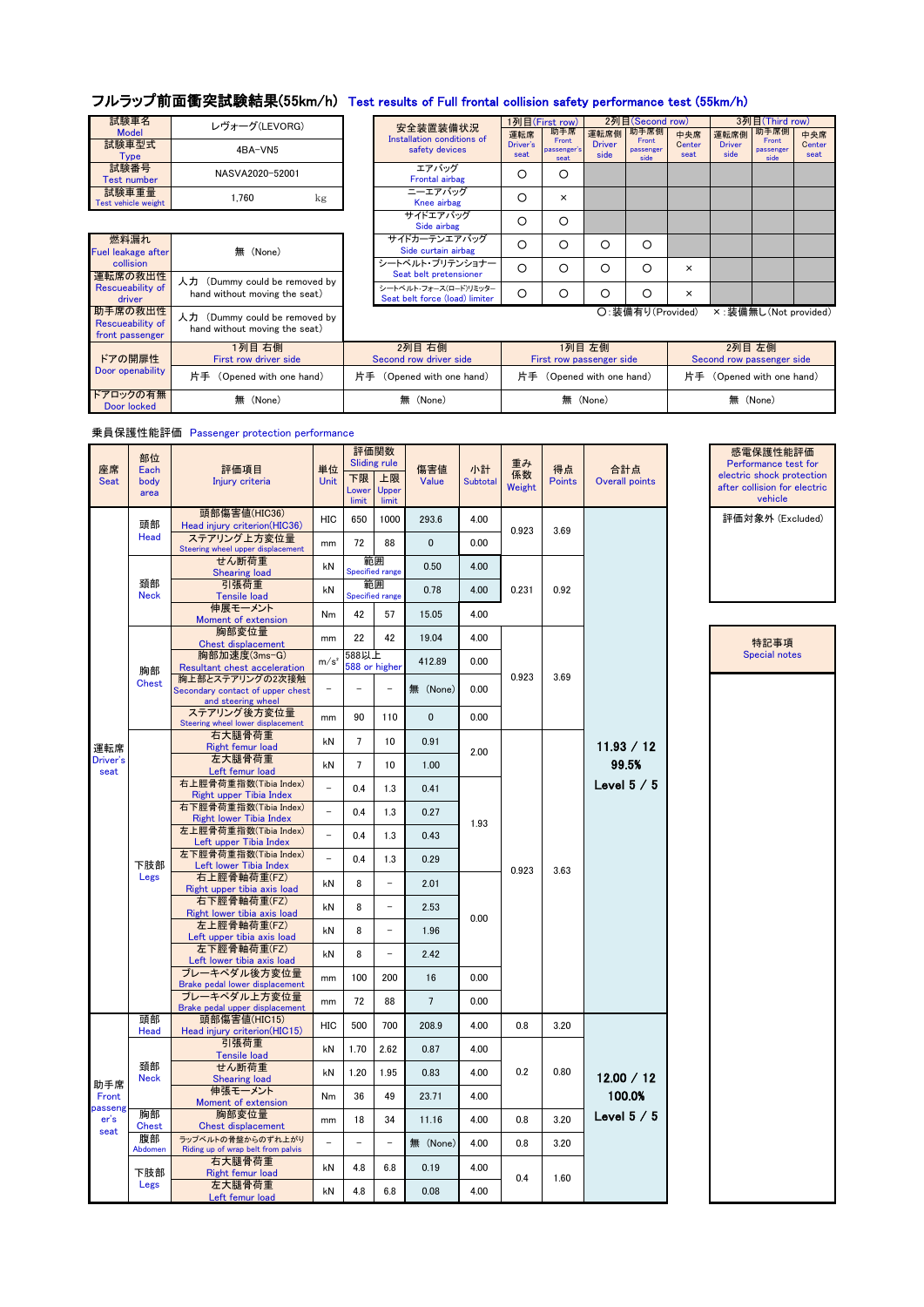## オフセット前面衝突試験結果(64km/h) Test results of Offset frontal collision safety performance test (64km/h)

| 試験車名<br><b>Model</b>         | レヴォーグ(LEVORG)   | 安全装置装備状況<br>Installation conditions |
|------------------------------|-----------------|-------------------------------------|
| 試験車型式<br>Tvpe                | 4BA-VN5         | safety devices                      |
| 試験番号<br><b>Test number</b>   | NASVA2020-52011 | エアバッグ<br>Frontal airbag             |
| 試験車重量<br>Test vehicle weight | 1.762<br>kg     | ニーエアバッグ<br>Knee airbag              |

燃料漏れ

| ォーグ(LEVORG)                                    |  | 安全装置装備状況                                                |                  | 1列目(First row)               |                       | 2列目(Second row)            |                | 3列目(Third row)        |                            |                  |
|------------------------------------------------|--|---------------------------------------------------------|------------------|------------------------------|-----------------------|----------------------------|----------------|-----------------------|----------------------------|------------------|
|                                                |  | Installation conditions of                              | 運転席              | 助手席                          | 運転席側                  | 助手席側                       | 中央席            | 運転席側                  | 助手席側                       | 中央席              |
| 4BA-VN5                                        |  | safety devices                                          | Driver's<br>seat | Front<br>passenger's<br>seat | <b>Driver</b><br>side | Front<br>passenger<br>side | Center<br>seat | <b>Driver</b><br>side | Front<br>passenger<br>side | Center<br>seat   |
| SVA2020-52011                                  |  | エアバッグ<br>Frontal airbag                                 | O                | ◯                            |                       |                            |                |                       |                            |                  |
| 1.762<br>kg                                    |  | ニーエアバッグ<br>Knee airbag                                  | O                | ×                            |                       |                            |                |                       |                            |                  |
|                                                |  | サイドエアバッグ<br>Side airbag                                 | O                | Ω                            |                       |                            |                |                       |                            |                  |
| 無 (None)                                       |  | サイドカーテンエアバッグ<br>Side curtain air bag                    | O                | ∩                            | O                     | Ω                          |                |                       |                            |                  |
|                                                |  | シートベルト・プリテンショナー<br>Seat belt pretensioner               | $\circ$          | Ω                            | O                     | ∩                          | $\times$       |                       |                            |                  |
| my could be removed by<br>out moving the seat) |  | シートベルト・フォース(ロード)リミッター<br>Seat belt force (load) limiter | $\circ$          | Ω                            | O                     | O                          | $\times$       |                       |                            |                  |
|                                                |  |                                                         |                  |                              |                       | ∩· 生借有り(Provided)          |                | × · 準備無I              |                            | $(Mot$ provided) |

Fuel leakage after collision Seat belt pretensioner<br>
The Seat belt pretensioner Seat belt pretensioner<br>
Rescues by hand without moving the seat)<br>
Seat belt force (log(l limiter and moving the seat)<br>
Seat belt force (log(l limiter and moving the seat) Rescueability of <u>driver</u><br>後席の救出性<br>Rescueability of<br>rear passenger 人力 (Dummy could be removed by hand without moving the seat) ドアの開扉性  $\overline{D}$ 1列目 右側 First row driver side ドアロックの有無

○:装備有り(Provided) ×:装備無し(Not provided)

| $\sim$                 |                                 |                                  |                                    |                                     |  |
|------------------------|---------------------------------|----------------------------------|------------------------------------|-------------------------------------|--|
| ドアの開扉性                 | 1列目 右側<br>First row driver side | 2列目 右側<br>Second row driver side | 1列目 左側<br>First row passenger side | 2列目 左側<br>Second row passenger side |  |
| oor openability        | (Opened with one hand)          | 片手<br>(Opened with one hand)     | 片手 (Opened with one hand)          | 片手<br>(Opened with one hand)        |  |
| アロックの有無<br>Door locked | (None)<br>無                     | (None)<br>無                      | 無 (None)                           | 無 (None)                            |  |

| 乗員保護性能評価 Passenger protection performance |  |  |
|-------------------------------------------|--|--|
|-------------------------------------------|--|--|

| 座席<br><b>Seat</b>      | 部位<br>Each<br>body | 評価項目<br>Injury criteria                                                   | 単位<br><b>Unit</b> | 下限<br>Lower     | 評価関数<br><b>Sliding rule</b><br>上限<br>Upper | 傷害値<br>Value | 小計<br>Subtotal | 重み<br>係数<br>Weight | 得点<br>Points | 合計点<br>Overall points |  | 感電保護性能評価<br>Performance test for<br>electric shock protectior<br>after collision for electric |
|------------------------|--------------------|---------------------------------------------------------------------------|-------------------|-----------------|--------------------------------------------|--------------|----------------|--------------------|--------------|-----------------------|--|-----------------------------------------------------------------------------------------------|
|                        | area<br>頭部         | 頭部傷害値(HIC36)<br>Head injury criterion(HIC36)                              | HIC               | limit<br>650    | limit<br>1000                              | 421.4        | 4.00           |                    |              |                       |  | vehicle<br>評価対象外 (Excluded)                                                                   |
|                        | Head               | ステアリング上方変位量<br>Steering wheel upper displacement                          | mm                | 72              | 88                                         | 0            | 0.00           | 0.923              | 3.69         |                       |  |                                                                                               |
|                        |                    | せん断荷重<br><b>Shearing load</b>                                             | kN                |                 | 範囲<br><b>Specified range</b>               | 0.91         | 4.00           |                    |              |                       |  |                                                                                               |
|                        | 頚部<br><b>Neck</b>  | 引張荷重<br>Tensile load                                                      | kN                |                 | 範囲<br>Specified range                      | 1.41         | 4.00           | 0.231              | 0.92         |                       |  |                                                                                               |
|                        |                    | 伸展モーメント<br>Moment of extension                                            | Nm                | 42              | 57                                         | 21.20        | 4.00           |                    |              |                       |  |                                                                                               |
|                        |                    | 胸部変位量<br>Chest displacement                                               | mm                | 22              | 42                                         | 19.07        | 4.00           |                    |              |                       |  | 特記事項                                                                                          |
|                        | 胸部                 | 胸部加速度(3ms-G)<br>Resultant chest acceleration                              | m/s <sup>2</sup>  | 588以上           | 588 or higher                              | 449.92       | 0.00           |                    |              |                       |  | Special notes                                                                                 |
|                        | <b>Chest</b>       | 胸上部とステアリングの2次接触<br>Secondary contact of upper chest<br>and steering wheel |                   |                 |                                            | 無 (None)     | 0.00           | 0.923              |              | 3.69                  |  |                                                                                               |
|                        |                    | ステアリング後方変位量<br>Steering wheel lower displacement                          | mm                | 90              | 110                                        | 0            | 0.00           |                    |              |                       |  |                                                                                               |
| 運転席                    |                    | 右大腿骨荷重<br><b>Right femur load</b>                                         | kN                | $7\phantom{.0}$ | 10                                         | 0.77         | 2.00           |                    |              | 11.85 / 12            |  |                                                                                               |
| Driver's<br>seat       |                    | 左大腿骨荷重<br>Left femur load                                                 | kN                | $7\phantom{.0}$ | 10                                         | 0.90         |                |                    |              | 98.8%<br>Level $5/5$  |  |                                                                                               |
|                        |                    | 右上脛骨荷重指数(Tibia Index)<br>Right upper Tibia Index                          |                   | 0.4             | 1.3                                        | 0.47         |                |                    |              |                       |  |                                                                                               |
|                        |                    | 右下脛骨荷重指数(Tibia Index)<br><b>Right lower Tibia Index</b>                   | $\qquad \qquad -$ | 0.4             | 1.3                                        | 0.45         | 1.84           |                    |              |                       |  |                                                                                               |
|                        |                    | 左上脛骨荷重指数(Tibia Index)<br>Left upper Tibia Index                           | $\overline{a}$    | 0.4             | 1.3                                        | 0.32         |                |                    |              |                       |  |                                                                                               |
|                        | 下肢部                | 左下脛骨荷重指数(Tibia Index)<br>Left lower Tibia Index                           |                   | 0.4             | 1.3                                        | 0.34         |                | 0.923              | 3.54         |                       |  |                                                                                               |
|                        | Legs               | 右上脛骨軸荷重(FZ)<br>Right upper tibia axis load                                | kN                | 8               | $\overline{a}$                             | 1.53         |                |                    |              |                       |  |                                                                                               |
|                        |                    | 右下脛骨軸荷重(FZ)<br>Right lower tibia axis load                                | kN                | 8               | $\ddot{\phantom{1}}$                       | 1.89         | 0.00           |                    |              |                       |  |                                                                                               |
|                        |                    | 左上脛骨軸荷重(FZ)<br>Left upper tibia axis load                                 | kN                | 8               | $\overline{\phantom{0}}$                   | 1.76         |                |                    |              |                       |  |                                                                                               |
|                        |                    | 左下脛骨軸荷重(FZ)<br>Left lower tibia axis load                                 | kN                | 8               | $\frac{1}{2}$                              | 2.13         |                |                    |              |                       |  |                                                                                               |
|                        |                    | ブレーキペダル後方変位量<br>Brake pedal lower displacement                            | mm                | 100             | 200                                        | 5            | 0.00           |                    |              |                       |  |                                                                                               |
|                        |                    | ブレーキペダル上方変位量<br>Brake pedal upper displacement                            | mm                | 72              | 88                                         | $\mathbf{0}$ | 0.00           |                    |              |                       |  |                                                                                               |
|                        | 頭部<br>Head         | 頭部と車内部位との2次衝突<br>Dummy head comes into a<br>secondary collision           |                   | $\equiv$        | $\equiv$                                   | 無 (None)     | 0.00           | 0.8                | 3.20         |                       |  |                                                                                               |
|                        |                    | 頭部傷害値(HIC15)<br>Head injury criterion(HIC15)                              | HIC               | 500             | 700                                        |              | 4.00           |                    |              |                       |  |                                                                                               |
|                        |                    | 引張荷重<br><b>Tensile load</b>                                               | kN                | 1.70            | 2.62                                       | 1.58         | 4.00           |                    |              | 11.79 / 12            |  |                                                                                               |
| 後席<br>Rear             | 頚部<br>Neck         | せん断荷重<br><b>Shearing load</b>                                             | kN                | 1.2             | 1.95                                       |              | 4.00           | 0.2                | 0.80         | 98.3%                 |  |                                                                                               |
| <b>passeng</b><br>er's |                    | 伸張モーメント<br>Moment of extension                                            | Nm                | 36              | 49                                         |              | 4.00           |                    |              | Level $5/5$           |  |                                                                                               |
| seat                   | 胸部<br><b>Chest</b> | 胸部変位量<br>Chest displacement                                               | mm                | 18              | 42                                         | 19.56        | 3.74           | 0.8                | 2.99         |                       |  |                                                                                               |
|                        | 腹部<br>Abdomen      | ラップベルトの骨盤からのずれ上がり<br>Riding up of wrap belt from palvis                   |                   | $\equiv$        | $\overline{\phantom{a}}$                   | 無 (None)     | 4.00           | 0.8                | 3.20         |                       |  |                                                                                               |
|                        | 下肢部                | 右大腿骨荷重<br><b>Right femur load</b>                                         | kN                | 4.8             | 6.8                                        | 0.10         | 4.00           | 0.4                |              |                       |  |                                                                                               |
|                        | Legs               | 左大腿骨荷重<br>Left femur load                                                 | kN                | 4.8             | 6.8                                        | 0.00         | 4.00           |                    |              | 1.60                  |  |                                                                                               |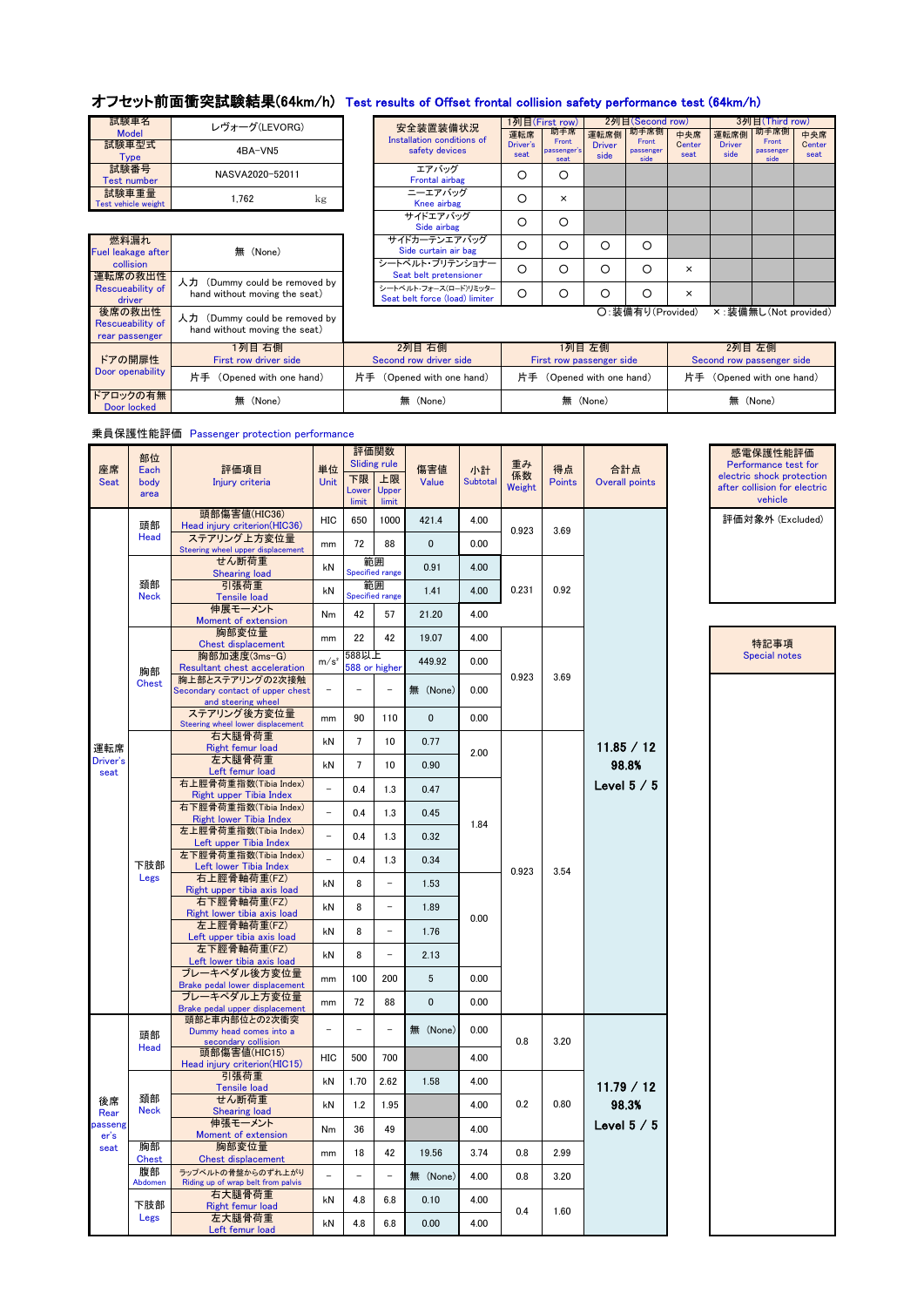# 側面衝突試験結果(55km/h) Test results of Side collision safety performance test (55km/h)

| 試験車名<br><b>Model</b>         | レヴォーグ(LEVORG)   |    | 安全装置装備状況<br>Installation conditions |
|------------------------------|-----------------|----|-------------------------------------|
| 試験車型式<br>Tvpe                | 4BA-VN5         |    | safety devices                      |
| 試験番号<br><b>Test number</b>   | NASVA2020-52021 |    | エアバッグ<br>Frontal airbag             |
| 試験車重量<br>Test vehicle weight | 1.659           | kg | ニーエアバッグ<br>Knee airbag              |

| ォーグ(LEVORG)   | 安全装置装備状況                                                | 1列目(First row)   |                     | 2列目(Second row)       |                   |                | 3列目(Third row)                                                                      |                |     |
|---------------|---------------------------------------------------------|------------------|---------------------|-----------------------|-------------------|----------------|-------------------------------------------------------------------------------------|----------------|-----|
|               | Installation conditions of                              | 運転席              | 助手席<br>Front        | 運転席側                  | 助手席側<br>Front     | 中央席            | 運転席側                                                                                |                | 中央席 |
| 4BA-VN5       | safety devices                                          | Driver's<br>seat | passenger's<br>seat | <b>Driver</b><br>side | passenger<br>side | Center<br>seat | 助手席側<br>Front<br><b>Driver</b><br>passenger<br>side<br>side<br>×:装備無し(Not provided) | Center<br>seat |     |
| SVA2020-52021 | エアバッグ<br><b>Frontal airbag</b>                          | O                | O                   |                       |                   |                |                                                                                     |                |     |
| 1.659<br>kg   | ニーエアバッグ<br>Knee airbag                                  | O                | $\times$            |                       |                   |                |                                                                                     |                |     |
|               | サイドエアバッグ<br>Side airbag                                 | O                | O                   |                       |                   |                |                                                                                     |                |     |
| 無 (None)      | サイドカーテンエアバッグ<br>Side curtain air bag                    | O                | ∩                   | O                     | Ω                 |                |                                                                                     |                |     |
|               | シートベルト・プリテンショナー<br>Seat belt pretensioner               | $\circ$          | Ω                   | O                     | Ω                 | $\times$       |                                                                                     |                |     |
| 無<br>(None)   | シートベルト・フォース(ロード)リミッター<br>Seat belt force (load) limiter | $\circ$          | ∩                   | Ω                     | Ω                 | $\times$       |                                                                                     |                |     |
|               |                                                         |                  |                     |                       | O:装備有り(Provided)  |                |                                                                                     |                |     |

| 燃料漏れ<br><b>Fuel leakage after</b><br>collision                     | (None)                                                         |  |
|--------------------------------------------------------------------|----------------------------------------------------------------|--|
| 車両の横転<br>Occurrence of turning-<br>over of the test vehicle        | (None)                                                         |  |
| ドアの開放<br>Door opened about its<br>hinge during the<br>collision    | (None)                                                         |  |
| 車室内の突起物<br>Breakage of devices or<br>components in the vehicle     | (None)                                                         |  |
| 非衝突側の救出性<br><b>Rescueability of dummy</b><br>from the test vehicle | 人力 (Dummy could be removed by<br>hand without moving the seat) |  |

|                                   | $m$ (indic)                                                    |                         |                              |                               |
|-----------------------------------|----------------------------------------------------------------|-------------------------|------------------------------|-------------------------------|
| ring the<br>sion                  |                                                                |                         | 1列目 非衝突側                     | 2列目 非衝突側                      |
| )突起物                              |                                                                | ドアの開扉性                  | First row non-collision side | Second row non-collision side |
| devices or<br>n the vehicle       | 無 (None)                                                       | Door openability        | 片手 (Opened with one hand)    | 片手 (Opened with one hand)     |
| の救出性<br>y of dummy<br>est vehicle | 人力 (Dummy could be removed by<br>hand without moving the seat) | ドアロックの有無<br>Door locked | 無 (None)                     | 無 (None)                      |

乗員保護性能評価 Passenger protection performance

特記事項<br>Special notes

| 座席<br><b>Seat</b>       | 部位<br>Each<br>body<br>area | 評価項目<br>Injury criteria                      | 単位<br><b>Unit</b> | 下限<br>Lower<br>limit | 評価関数<br><b>Sliding rule</b><br>上限<br>Upper<br>limit | 傷害値<br>Value | 小計<br><b>Subtotal</b> | 重み<br>係数<br>Weight | 得点<br><b>Points</b> | 合計点<br>Overall points |
|-------------------------|----------------------------|----------------------------------------------|-------------------|----------------------|-----------------------------------------------------|--------------|-----------------------|--------------------|---------------------|-----------------------|
| 運転席<br>Driver's<br>seat | 頭部<br>Head                 | 頭部傷害値(HIC15)<br>Head injury criterion(HIC15) | <b>HIC</b>        | 500                  | 700                                                 | 35.8         | 4.00                  | 1.0                | 4.00                |                       |
|                         | 肩部<br><b>Shoulder</b>      | 肩部荷重<br><b>Shoulder load</b>                 |                   | 3.0                  | -                                                   | 0.86         | 0.00                  | 1.0                | 0.00                | 12.00 / 12            |
|                         | 胸部<br><b>Chest</b>         | 胸部変位量<br><b>Chest displacement</b>           | mm                | 28                   | 50                                                  | 11.61        | 4.00                  | 1.0                | 4.00                | 100.0%                |
|                         | 腹部<br>Abdomen              | 腹部変位量<br>Abdomen displacement                | mm                | 47                   | 65                                                  | 14.42        | 4.00                  | 0.5                | 2.00                | Level $5/5$           |
|                         | 腰部<br>Lumbar               | 腰部荷重<br><b>Lumbar load</b>                   | kN                | 1.7                  | 2.8                                                 | 0.76         | 4.00                  | 0.5                | 2.00                |                       |

| 感電保護性能評価                     |
|------------------------------|
| Performance test for         |
| electric shock protection    |
| after collision for electric |
| vehicle                      |
| 評価対象外 (Excluded)             |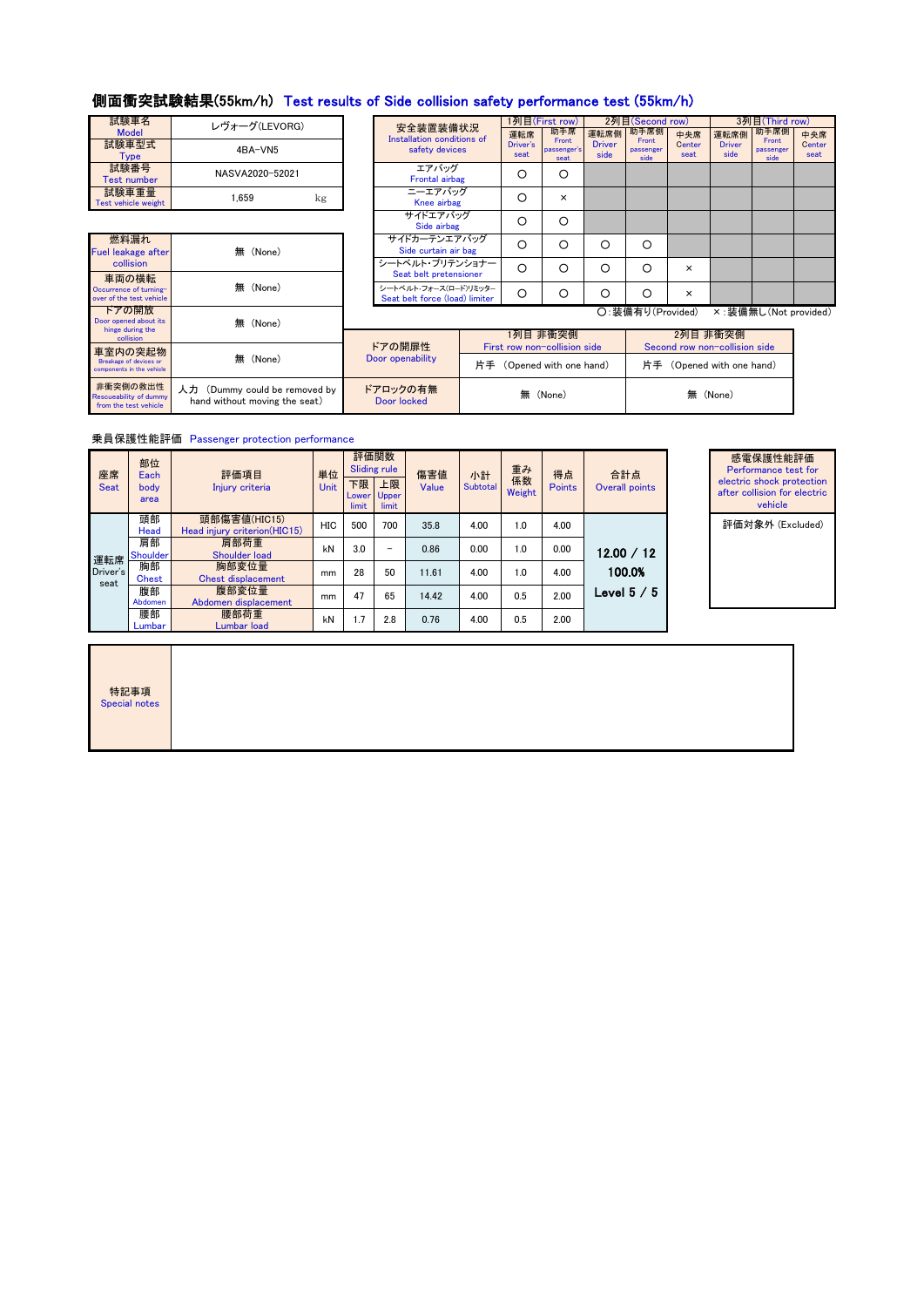### 後面衝突頚部保護性能試験結果

Test results of Neck injury protection rear-end collision performance test

|                   | 試験車名<br><b>Model</b>       | レヴォーグ(LEVORG)                                               |                   |                      |                                                     |              |                       |                    |              |                              |
|-------------------|----------------------------|-------------------------------------------------------------|-------------------|----------------------|-----------------------------------------------------|--------------|-----------------------|--------------------|--------------|------------------------------|
| 座席<br><b>Seat</b> | 部位<br>Each<br>body<br>area | 評価項目<br>Injury criteria                                     | 単位<br><b>Unit</b> | 下限<br>Lower<br>limit | 評価関数<br><b>Sliding rule</b><br>上限<br>Upper<br>limit | 傷害値<br>Value | 小計<br><b>Subtotal</b> | 重み<br>係数<br>Weight | 得点<br>Points | 合計点<br><b>Overall points</b> |
|                   | 頚部<br><b>Neck</b>          | 頚部傷害基準(NIC)<br>Neck injury criterion                        | $m^2/s^2$         | 8                    | 30                                                  | 8.6          | 3.89                  | $\mathbf{1}$       | 3.89         |                              |
|                   |                            | せん断荷重(頭後方向)Fx<br>Shearing load (back of the head)           | N                 | 340                  | 730                                                 | 5.2          | 4.00                  |                    |              |                              |
|                   | 頚上部<br>Upper               | 引張荷重(上方向)Fz<br>Tensile load (upper direction)               | N                 | 475                  | 1130                                                | 299.2        | 4.00                  |                    | 8.00         |                              |
| 運転席               | neck                       | 左右方向軸まわりモーメント(屈曲) Mv<br>Horizontal axial moment (Flexion)   | Nm                | 12                   | 40                                                  | 9.5          | 4.00                  |                    |              | 11.89 / 12                   |
| Driver's<br>seat  |                            | 左右方向軸まわりモーメント(伸展) Mv<br>Horizontal axial moment (Extension) | Nm                | 12                   | 40                                                  | 9.4          | 4.00                  | $\overline{2}$     |              | 99.1%                        |
|                   |                            | せん断荷重(頭後方向)Fx<br>Shearing load (back of the head)           | N                 | 340                  | 730                                                 | 159.0        | 4.00                  |                    |              | Level $5/5$                  |
|                   | 頚下部<br>Lower<br>neck       | 引張荷重(上方向)Fz<br>Tensile load (upper direction)               | N                 | 257                  | 1480                                                | 145.9        | 4.00                  |                    |              |                              |
|                   |                            | 左右方向軸まわりモーメント(屈曲) Mv<br>Horizontal axial moment (Flexion)   | Nm                | 12                   | 40                                                  | 1.5          | 4.00                  |                    |              |                              |
|                   |                            | 左右方向軸まわりモーメント(伸展) Mv<br>Horizontal axial moment (Extension) | Nm                | 12                   | 40                                                  | 3.2          | 4.00                  |                    |              |                              |
|                   | 頚部<br><b>Neck</b>          | 頚部傷害基準(NIC)<br>Neck injury criterion                        | $m^2/s^2$         | 8                    | 30                                                  | 8.6          | 3.89                  | $\mathbf{1}$       | 3.89         |                              |
|                   |                            | せん断荷重(頭後方向)Fx<br>Shearing load (back of the head)           | N                 | 340                  | 730                                                 | 5.2          | 4.00                  |                    |              |                              |
|                   | 頚上部<br>Upper               | 引張荷重(上方向)Fz<br>Tensile load (upper direction)               | N                 | 475                  | 1130                                                | 299.2        | 4.00                  |                    |              |                              |
| 助手席<br>Front      | neck                       | 左右方向軸まわりモーメント(屈曲) Mv<br>Horizontal axial moment (Flexion)   | Nm                | 12                   | 40                                                  | 9.5          | 4.00                  |                    |              | 11.89 / 12                   |
| passeng<br>er's   |                            | 左右方向軸まわりモーメント(伸展) Mv<br>Horizontal axial moment (Extension) | Nm                | 12                   | 40                                                  | 9.4          | 4.00                  | $\overline{2}$     | 8.00         | 99.1%                        |
| seat              |                            | せん断荷重(頭後方向)Fx<br>Shearing load (back of the head)           | N                 | 340                  | 730                                                 | 159.0        | 4.00                  |                    |              | Level $5/5$                  |
|                   | 頚下部<br>Lower               | 引張荷重(上方向)Fz<br>Tensile load (upper direction)               | Ν                 | 257                  | 1480                                                | 145.9        | 4.00                  |                    |              |                              |
|                   | neck                       | 左右方向軸まわりモーメント(屈曲) Mv<br>Horizontal axial moment (Flexion)   | Nm                | 12                   | 40                                                  | 1.5          | 4.00                  |                    |              |                              |
|                   |                            | 左右方向軸まわりモーメント(伸展) Mv<br>Horizontal axial moment (Extension) | Nm                | 12                   | 40                                                  | 3.2          | 4.00                  |                    |              |                              |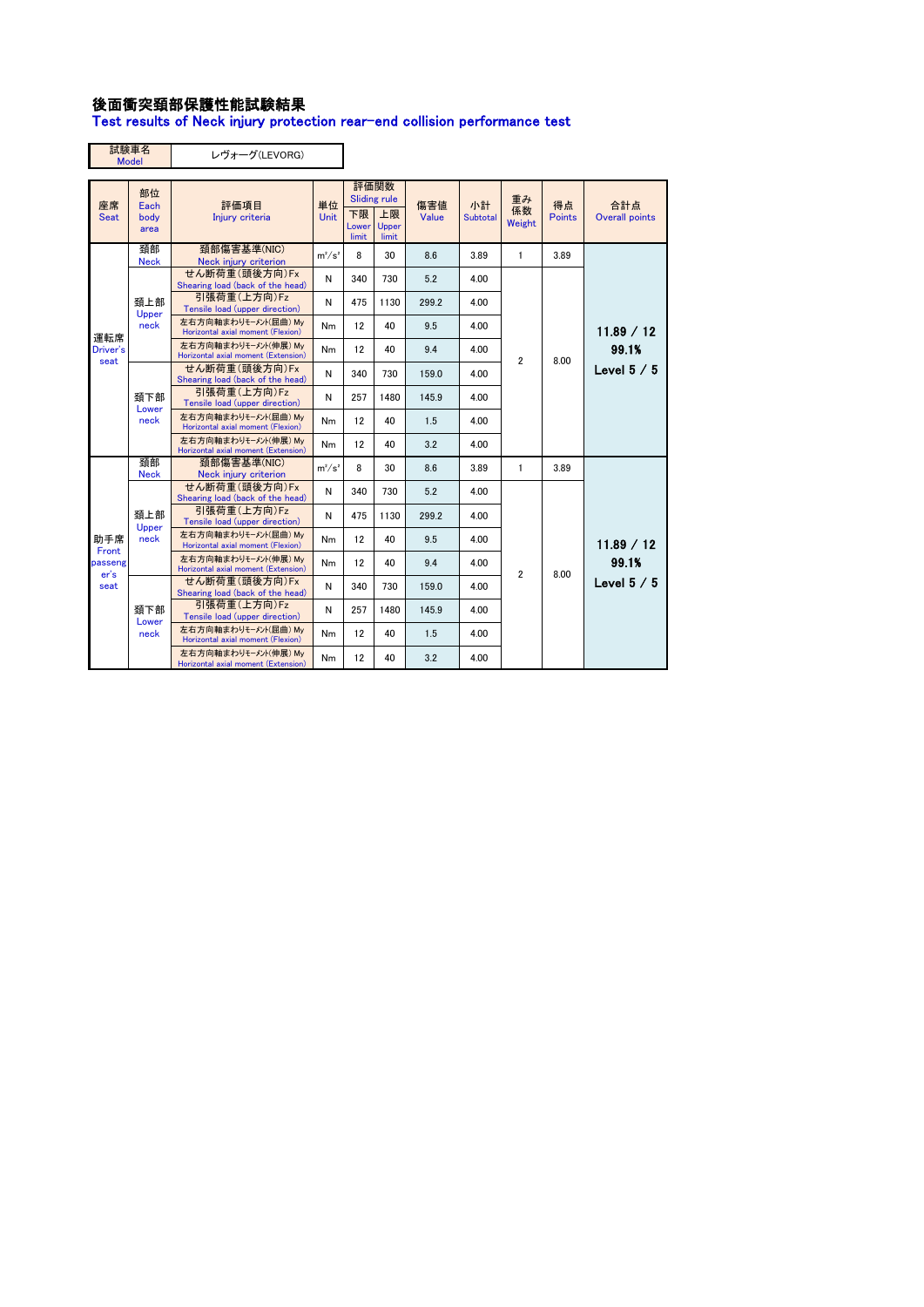## 歩行者保護性能評価結果 Evaluation of Pedestrian protection performance evaluation test

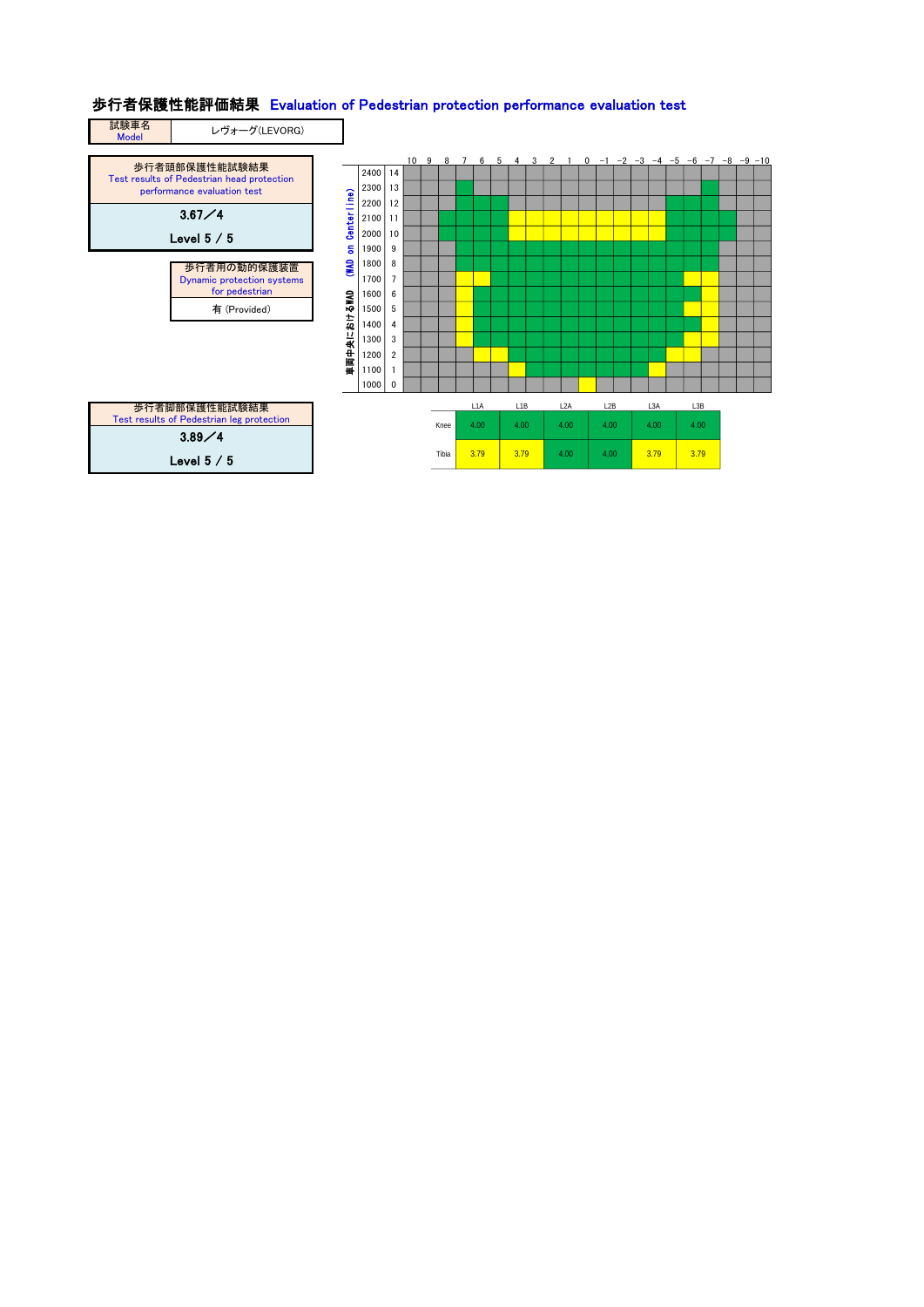### シートベルトリマインダー(座席ベルトの非着用時警報装置)評価試験結果 Test results of Passenger Seat Belt Reminder (PSBR) evaluation test

|                         | 試験車名<br><b>Model</b>               | レヴォーグ(LEVORG)                                                                                                                                             |              |                       |
|-------------------------|------------------------------------|-----------------------------------------------------------------------------------------------------------------------------------------------------------|--------------|-----------------------|
| 座席<br><b>Seat</b>       | 装備<br>状況<br>Equipment<br>condition | 評価項目<br>Injury criteria                                                                                                                                   | 得点<br>Points | 合計点<br>Overall points |
| 助手席<br><b>Front</b>     | ○ 装備<br>あり                         | 運転席から警報表示及び警報音を確認できる<br>When the alarm indicator and the alarm sound can be confirmed from the driver seat                                                | 0.90         |                       |
| passenge<br>r's seat    | (Provide<br>d)                     | 助手席から警報音を確認できる<br>When the alarm sound can be confirmed from the front passenger seat                                                                     | 0.60         |                       |
|                         |                                    | 運転席から警報表示及び警報音を確認できる(チェンジオブステータス警報)<br>When the alarm indicator and the alarm sound can be confirmed from the driver seat<br>(the change of status alarm) | 0.90         | $3.60 \diagup 3.6$    |
| 後席                      |                                    | 後席から警報表示を確認できる(後席ベルト警報)<br>When the alarm indicator for the seat in question can be confirmed from the back seat<br>(the back seatbelt alarm)             | 0.20         | 100.0%                |
| Rear<br>passeng<br>er's | 〇 装備<br>あり<br>(Provide<br>d)       | 後席から警報表示を確認できる(チェンジオブステータス警報)<br>When the alarm indicator for the seat in question can be confirmed from the back seat<br>(the change of status alarm)    | 0.20         | Level $5\; / \; 5$    |
| seat                    |                                    | 後席から警報音を確認できる(後席ベルト警報)<br>When the audio alarm for the seat in question can be confirmed from the back seat<br>(the back seatbelt alarm)                  | 0.40         |                       |
|                         |                                    | 後席から警報音を確認できる(チェンジオブステータス警報)<br>When the audio alarm for the seat in question can be confirmed from the back seat<br>(the change of status alarm)         | 0.40         |                       |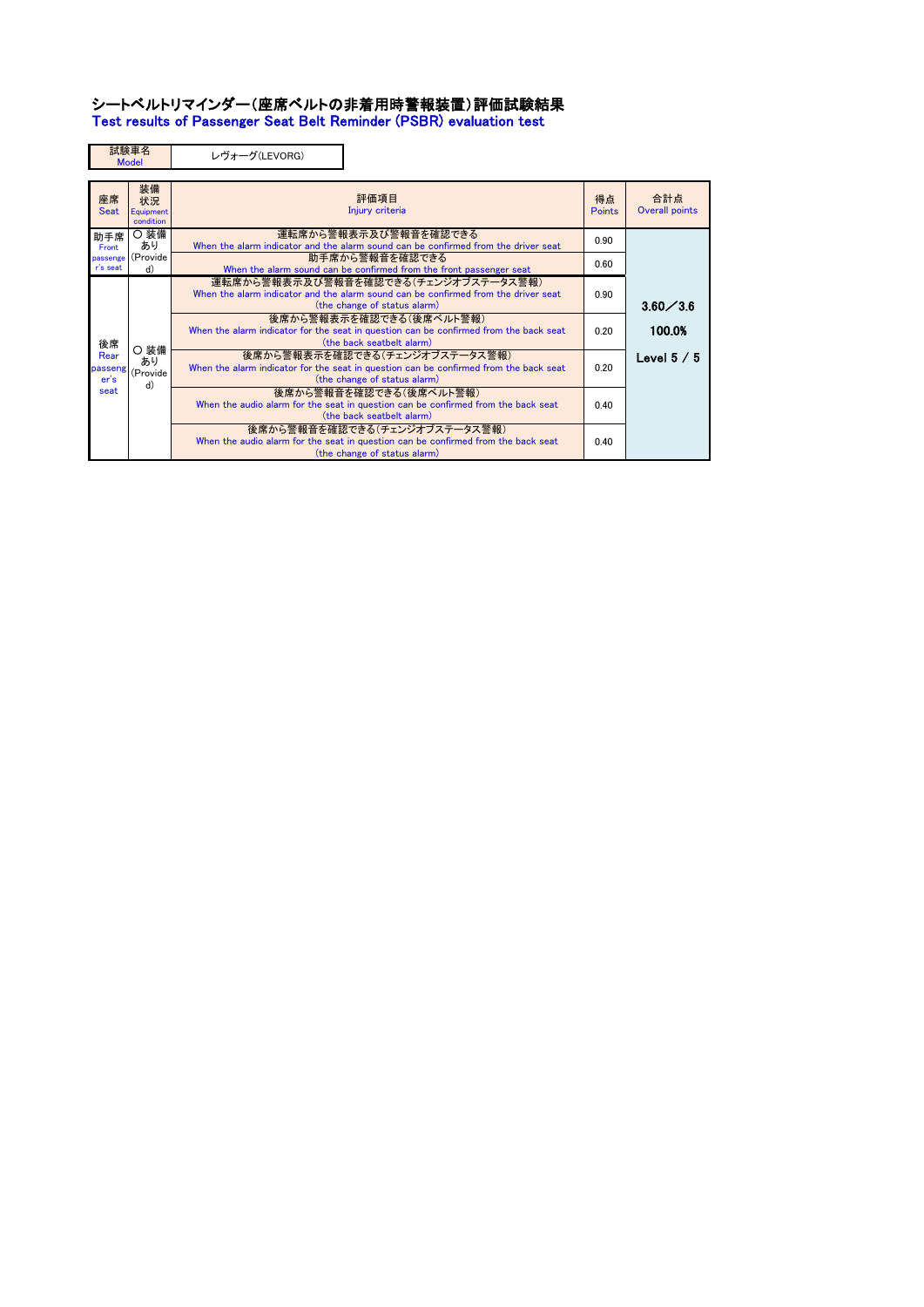# 被害軽減ブレーキ(対車両)試験結果 Test results of Autonomous Emergency Braking System[car to car] performance test

| 試験車名<br><b>Test vehicle</b>  | スバル(SUBARU)<br>レヴォーグ(LEVORG)<br>GT-H EX |
|------------------------------|-----------------------------------------|
| 試験車型式<br><b>Type</b>         | 4BA-VN5                                 |
| 車台番号<br>Frame number         | VN5-002229                              |
| 試験番号<br><b>Test number</b>   | NASVA2020-52401                         |
| 試験時重量<br>Test vehicle weight | 1783.5kg                                |
| センサー方式<br>Sensor system      | ステレオカメラ<br>Stereo camera                |
| タイヤサイズ<br>Tire               | 225/45R18 91W                           |

| AEBS 試験開始車速<br><b>AEBS</b> activation lower limit speed | CCRs:10km/h   | CCRm:35km/h |  |  |
|---------------------------------------------------------|---------------|-------------|--|--|
| FCWS 試験開始車速<br><b>FCWS</b> activation lower limit speed | CCRs:10km/h   | CCRm:35km/h |  |  |
| AEBS 試験終了車速<br>AEBS activation upper limit speed        | CCRs:60km/h   | CCRm:60km/h |  |  |
| FCWS 試験終了車速<br>FCWS activation upper limit speed        | CCRs:60km/h   | CCRm:60km/h |  |  |
| FCWS機能の有無<br><b>FCWS Available or Not</b>               | 有 (Available) |             |  |  |

| スバル(SUBARU)                |  | 試験シナリオ<br><b>Test scenario</b> | 車速条件<br>Vehicle speed | AEBS試験<br><b>AEBS</b> test | FCWS試験<br><b>FCWS</b> test |
|----------------------------|--|--------------------------------|-----------------------|----------------------------|----------------------------|
| パオーグ(LEVORG)               |  |                                | 10 km/h               | 1.00                       | 1.00                       |
| GT-H EX                    |  |                                | 15 km/h               | 1.00                       | 1.00                       |
| 4BA-VN5                    |  |                                | 20 km/h               | 1.00                       | 1.00                       |
| VN5-002229                 |  |                                | 25 km/h               | 1.00                       | 1.00                       |
| NASVA2020-52401            |  |                                | $30$ km/h             | 1.00                       | 1.00                       |
| 1783.5kg                   |  | <b>CCRs</b>                    | 35 km/h               | 2.00                       | 2.00                       |
| ステレオカメラ<br>Stereo camera   |  |                                | 40 km/h               | 2.00                       | 2.00                       |
| 225/45R18 91W              |  |                                | 45 km/h               | 1.50                       | 1.50                       |
|                            |  |                                | 50 km/h               | 1.00                       | 1.00                       |
|                            |  |                                | 55 km/h               | 0.50                       | 0.50                       |
| CCRm:35km/h<br>CCRs:10km/h |  |                                | 60 km/h               | 0.50                       | 0.50                       |
| CCRm:35km/h<br>CCRs:10km/h |  |                                | 35 km/h               | 0.50                       | 0.50                       |
| CCRm:60km/h<br>CCRs:60km/h |  |                                | 40 km/h               | 0.50                       | 0.50                       |
| CCRs:60km/h<br>CCRm:60km/h |  | <b>CCRm</b>                    | 45 km/h               | 1.00                       | 1.00                       |
| 有 (Available)              |  |                                | 50 km/h               | 1.00                       | 1.00                       |
|                            |  |                                | 55 km/h               | 0.50                       | 0.50                       |
|                            |  |                                | 60 km/h               | 0.50                       | 0.50                       |
|                            |  |                                | 合計点                   |                            | 33.0 / 33                  |
|                            |  |                                | <b>Overall points</b> |                            | Level $5/5$                |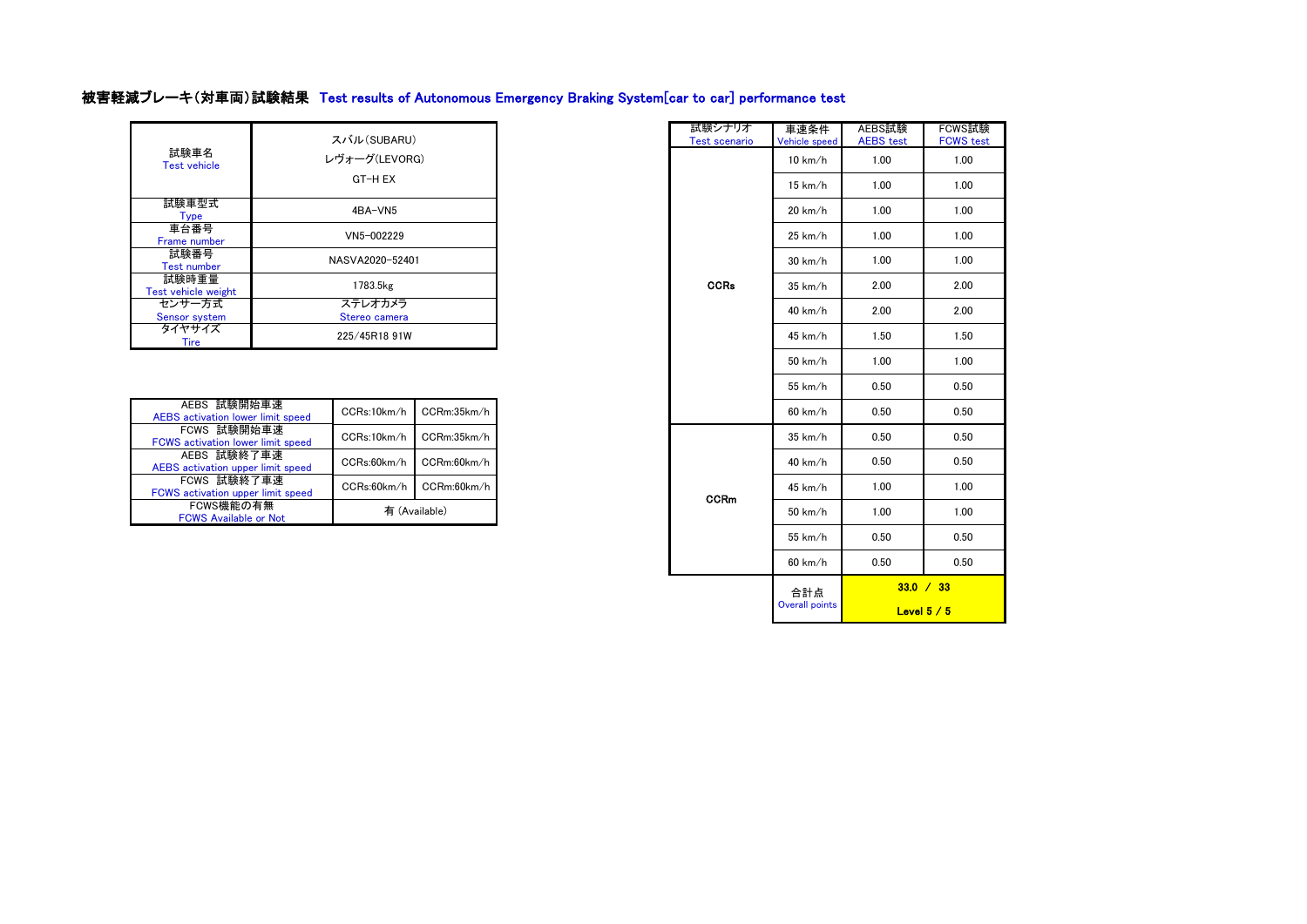#### 被害軽減ブレーキ(対車両)試験結果 Test results of Autonomous Emergency Braking System[car to car] performance test

| (1) CCRsシナリオのAEBS試験             | <b>CCRs</b> scenario AEBS test |                                               | (a)                                            | (b)                                                  | $(c)=(a)-(b)$                            | $(d)=(c)/(a)$                          |                                                      |                                 | (2) CCRsシナリオのFCWS試験<br><b>CCRs</b> scenario FCWS test |                                               | (a)                                            | (b)                                                  | $(c)=(a)-(b)$                            | $(d)=(c)/(a)$                          |                                         |
|---------------------------------|--------------------------------|-----------------------------------------------|------------------------------------------------|------------------------------------------------------|------------------------------------------|----------------------------------------|------------------------------------------------------|---------------------------------|-------------------------------------------------------|-----------------------------------------------|------------------------------------------------|------------------------------------------------------|------------------------------------------|----------------------------------------|-----------------------------------------|
| 車速条件<br><b>Vehicle</b><br>speed | 試験回数<br>Test#                  | 回避可否(*)<br><b>Collision</b><br>avoided? $(*)$ | 初期速度差<br><b>Initial velocity</b><br>difference | 衝突時<br>相対速度<br><b>Relative speed</b><br>at collision | 速度低減量<br>Velocity<br>reduction<br>amount | 速度低減率<br>Velocity<br>reduction<br>rate | 速度低減率<br>中央値<br>Velocity<br>reduction<br>rate median | 車速条件<br><b>Vehicle</b><br>speed | 試験回数<br>Test#                                         | 回避可否(*)<br><b>Collision</b><br>avoided? $(*)$ | 初期速度差<br><b>Initial velocity</b><br>difference | 衝突時<br>相対速度<br><b>Relative speed</b><br>at collision | 速度低減量<br>Velocity<br>reduction<br>amount | 速度低減率<br>Velocity<br>reduction<br>rate | 速度低<br>中央<br>Veloc<br>reduct<br>rate me |
|                                 | 1回目 1st                        | $\circ$                                       | 10.1                                           | 0.0                                                  | 10.1                                     | 1.00                                   |                                                      |                                 | 1回目 1st                                               | $\circ$                                       | 10.1                                           | 0.0                                                  | 10.1                                     | 1.00                                   |                                         |
| 10 km/h                         | 2回目 2nd                        |                                               |                                                |                                                      |                                          |                                        | 1.00                                                 |                                 | 10 km/h 2回目 2nd                                       |                                               |                                                |                                                      |                                          |                                        | 1.00                                    |
|                                 | 3回目 3rd                        |                                               |                                                |                                                      |                                          |                                        |                                                      |                                 | 3回目 3rd                                               |                                               |                                                |                                                      |                                          |                                        |                                         |
|                                 | 1回目 1st                        | P                                             |                                                |                                                      |                                          |                                        |                                                      |                                 | 1回目 1st                                               | P                                             |                                                |                                                      |                                          |                                        |                                         |
| 15 km/h                         | 2回目 2nd                        |                                               |                                                |                                                      |                                          |                                        | 1.00                                                 |                                 | 15 km/h 2回目 2nd                                       |                                               |                                                |                                                      |                                          |                                        | 1.00                                    |
|                                 | 3回目 3rd                        |                                               |                                                |                                                      |                                          |                                        |                                                      |                                 | 3回目 3rd                                               |                                               |                                                |                                                      |                                          |                                        |                                         |
|                                 | 1回目 1st                        | $\circ$                                       | 20.1                                           | 0.0                                                  | 20.1                                     | 1.00                                   |                                                      |                                 | 1回目 1st                                               | $\circ$                                       | 20.1                                           | 0.0                                                  | 20.1                                     | 1.00                                   |                                         |
| 20 km/h                         | 2回目 2nd                        |                                               |                                                |                                                      |                                          |                                        | 1.00                                                 |                                 | 20 km/h 2回目 2nd                                       |                                               |                                                |                                                      |                                          |                                        | 1.00                                    |
|                                 | 3回目 3rd                        |                                               |                                                |                                                      |                                          |                                        |                                                      |                                 | 3回目 3rd                                               |                                               |                                                |                                                      |                                          |                                        |                                         |
|                                 | 1回目 1st                        | P                                             |                                                |                                                      |                                          |                                        |                                                      |                                 | 1回目 1st                                               | P                                             |                                                |                                                      |                                          |                                        |                                         |
| 25 km/h                         | 2回目 2nd                        |                                               |                                                |                                                      |                                          |                                        | 1.00                                                 | $25 \text{ km/h}$               | 2回目 2nd                                               |                                               |                                                |                                                      |                                          |                                        | 1.00                                    |
|                                 | 3回目 3rd                        |                                               |                                                |                                                      |                                          |                                        |                                                      |                                 | 3回目 3rd                                               |                                               |                                                |                                                      |                                          |                                        |                                         |
|                                 | 1回目 1st                        | $\circ$                                       | 30.4                                           | 0.0                                                  | 30.4                                     | 1.00                                   |                                                      |                                 | 1回目 1st                                               | $\circ$                                       | 30.4                                           | 0.0                                                  | 30.4                                     | 1.00                                   |                                         |
| $30 \text{ km/h}$               | 2回目 2nd                        |                                               |                                                |                                                      |                                          |                                        | 1.00                                                 | 30 km/h                         | 2回目 2nd                                               |                                               |                                                |                                                      |                                          |                                        | 1.00                                    |
|                                 | 3回目 3rd                        |                                               |                                                |                                                      |                                          |                                        |                                                      |                                 | 3回目 3rd                                               |                                               |                                                |                                                      |                                          |                                        |                                         |
|                                 | 1回目 1st                        | P                                             |                                                |                                                      |                                          |                                        |                                                      |                                 | 1回目 1st                                               | P                                             |                                                |                                                      |                                          |                                        |                                         |
| 35 km/h                         | 2回目 2nd                        |                                               |                                                |                                                      |                                          |                                        | 1.00                                                 | $35 \text{ km/h}$               | 2回目 2nd                                               |                                               |                                                |                                                      |                                          |                                        | 1.00                                    |
|                                 | 3回目 3rd                        |                                               |                                                |                                                      |                                          |                                        |                                                      |                                 | 3回目 3rd                                               |                                               |                                                |                                                      |                                          |                                        |                                         |
|                                 | 1回目 1st                        | $\circ$                                       | 40.3                                           | 0.0                                                  | 40.3                                     | 1.00                                   |                                                      |                                 | 1回目 1st                                               | $\circ$                                       | 40.3                                           | 0.0                                                  | 40.3                                     | 1.00                                   |                                         |
| 40 km/h                         | 2回目 2nd                        |                                               |                                                |                                                      |                                          |                                        | 1.00                                                 | 40 km/h                         | 2回目 2nd                                               |                                               |                                                |                                                      |                                          |                                        | 1.00                                    |
|                                 | 3回目 3rd                        |                                               |                                                |                                                      |                                          |                                        |                                                      |                                 | 3回目 3rd                                               |                                               |                                                |                                                      |                                          |                                        |                                         |
|                                 | 1回目 1st                        | P                                             |                                                |                                                      |                                          |                                        |                                                      |                                 | 1回目 1st                                               | P                                             |                                                |                                                      |                                          |                                        |                                         |
| 45 km/h                         | 2回目 2nd                        |                                               |                                                |                                                      |                                          |                                        | 1.00                                                 | 45 km/h                         | 2回目 2nd                                               |                                               |                                                |                                                      |                                          |                                        | 1.00                                    |
|                                 | 3回目 3rd                        |                                               |                                                |                                                      |                                          |                                        |                                                      |                                 | 3回目 3rd                                               |                                               |                                                |                                                      |                                          |                                        |                                         |
|                                 | 1回目 1st                        | $\circ$                                       | 50.3                                           | 0.0                                                  | 50.3                                     | 1.00                                   |                                                      |                                 | 1回目 1st                                               | $\circ$                                       | 50.3                                           | 0.0                                                  | 50.3                                     | 1.00                                   |                                         |
| $50 \text{ km/h}$               | 2回目 2nd                        |                                               |                                                |                                                      |                                          |                                        | 1.00                                                 |                                 | 50 km/h 2回目 2nd                                       |                                               |                                                |                                                      |                                          |                                        | 1.00                                    |
|                                 | 3回目 3rd                        |                                               |                                                |                                                      |                                          |                                        |                                                      |                                 | 3回目 3rd                                               |                                               |                                                |                                                      |                                          |                                        |                                         |
|                                 | 1回目 1st                        | P                                             |                                                |                                                      |                                          |                                        |                                                      |                                 | 1回目 1st                                               | P                                             |                                                |                                                      |                                          |                                        |                                         |
| 55 km/h                         | 2回目 2nd                        |                                               |                                                |                                                      |                                          |                                        | 1.00                                                 |                                 | 55 km/h 2回目 2nd                                       |                                               |                                                |                                                      |                                          |                                        | 1.00                                    |
|                                 | 3回目 3rd                        |                                               |                                                |                                                      |                                          |                                        |                                                      |                                 | 3回目 3rd                                               |                                               |                                                |                                                      |                                          |                                        |                                         |
|                                 | 1回目 1st                        | $\circ$                                       | 60.1                                           | 0.0                                                  | 60.1                                     | 1.00                                   |                                                      |                                 | 1回目 1st                                               | $\circ$                                       | 60.1                                           | 0.0                                                  | 60.1                                     | 1.00                                   |                                         |
| 60 km/h                         | 2回目 2nd                        |                                               |                                                |                                                      |                                          |                                        | 1.00                                                 | 60 km/h                         | 2回目 2nd                                               |                                               |                                                |                                                      |                                          |                                        | 1.00                                    |
|                                 | 3回目 3rd                        |                                               |                                                |                                                      |                                          |                                        |                                                      |                                 | 3回目 3rd                                               |                                               |                                                |                                                      |                                          |                                        |                                         |

(\*) ○:衝突回避 Collision avoided、 P:パス(回避扱い) Passed (deemed avoided)、

△: 速度軽減 Speed reduced、 × : 不作動 No activation、 一 : 未実施 Not implemented

|                          | (2) UCRsンナリオのFCWS試験<br><b>CCRs scenario FCWS test</b> |                                               | (a)                                            | (b)                                                  | $(c)=(a)-(b)$                            | $(d)=(c)/(a)$                          |                                                      |  |  |
|--------------------------|-------------------------------------------------------|-----------------------------------------------|------------------------------------------------|------------------------------------------------------|------------------------------------------|----------------------------------------|------------------------------------------------------|--|--|
| 車速条件<br>Vehicle<br>speed | 試験回数<br>Test#                                         | 回避可否(*)<br><b>Collision</b><br>avoided? $(*)$ | 初期速度差<br><b>Initial velocity</b><br>difference | 衝突時<br>相対速度<br><b>Relative speed</b><br>at collision | 速度低減量<br>Velocity<br>reduction<br>amount | 速度低減率<br>Velocity<br>reduction<br>rate | 速度低減率<br>中央値<br>Velocity<br>reduction<br>rate median |  |  |
|                          | 1回目 1st                                               | $\circ$                                       | 10.1                                           | 0.0                                                  | 10.1                                     | 1.00                                   |                                                      |  |  |
| 10 km/h                  | 2回目 2nd                                               |                                               |                                                |                                                      |                                          |                                        | 1.00                                                 |  |  |
|                          | 3回目 3rd                                               |                                               |                                                |                                                      |                                          |                                        |                                                      |  |  |
|                          | 1回目 1st                                               | P                                             |                                                |                                                      |                                          |                                        |                                                      |  |  |
| 15 km/h                  | 2回目 2nd                                               |                                               |                                                |                                                      |                                          |                                        | 1.00                                                 |  |  |
|                          | 3回目 3rd                                               |                                               |                                                |                                                      |                                          |                                        |                                                      |  |  |
|                          | 1回目 1st                                               | O                                             | 20.1                                           | 0.0                                                  | 20.1                                     | 1.00                                   |                                                      |  |  |
| 20 km/h                  | 2回目 2nd                                               |                                               |                                                |                                                      |                                          |                                        | 1.00                                                 |  |  |
|                          | 3回目 3rd                                               |                                               |                                                |                                                      |                                          |                                        |                                                      |  |  |
|                          | 1回目 1st                                               | P                                             |                                                |                                                      |                                          |                                        |                                                      |  |  |
| 25 km/h                  | 2回目 2nd                                               |                                               |                                                |                                                      |                                          |                                        | 1.00                                                 |  |  |
|                          | 3回目 3rd                                               |                                               |                                                |                                                      |                                          |                                        |                                                      |  |  |
|                          | 1回目 1st                                               | O                                             | 30.4                                           | 0.0                                                  | 30.4                                     | 1.00                                   | 1.00                                                 |  |  |
| 30 km/h                  | 2回目 2nd                                               |                                               |                                                |                                                      |                                          |                                        |                                                      |  |  |
|                          | 3回目 3rd                                               |                                               |                                                |                                                      |                                          |                                        |                                                      |  |  |
|                          | 1回目 1st                                               | P                                             |                                                |                                                      |                                          |                                        |                                                      |  |  |
| 35 km/h                  | 2回目 2nd                                               |                                               |                                                |                                                      |                                          |                                        | 1.00                                                 |  |  |
|                          | 3回目 3rd                                               |                                               |                                                |                                                      |                                          |                                        |                                                      |  |  |
|                          | 1回目 1st                                               | O                                             | 40.3                                           | 0.0                                                  | 40.3                                     | 1.00                                   |                                                      |  |  |
| 40 km/h                  | 2回目 2nd                                               |                                               |                                                |                                                      |                                          |                                        | 1.00                                                 |  |  |
|                          | 3回目 3rd                                               |                                               |                                                |                                                      |                                          |                                        |                                                      |  |  |
|                          | 1回目 1st                                               | P                                             |                                                |                                                      |                                          |                                        |                                                      |  |  |
| 45 km/h                  | 2回目 2nd                                               |                                               |                                                |                                                      |                                          |                                        | 1.00                                                 |  |  |
|                          | 3回目 3rd                                               |                                               |                                                |                                                      |                                          |                                        |                                                      |  |  |
|                          | 1回目 1st                                               | O                                             | 50.3                                           | 0.0                                                  | 50.3                                     | 1.00                                   |                                                      |  |  |
| 50 km/h                  | 2回目 2nd                                               |                                               |                                                |                                                      |                                          |                                        | 1.00                                                 |  |  |
|                          | 3回目 3rd                                               |                                               |                                                |                                                      |                                          |                                        |                                                      |  |  |
|                          | 1回目 1st                                               | P                                             |                                                |                                                      |                                          |                                        |                                                      |  |  |
| 55 km/h                  | 2回目 2nd                                               |                                               |                                                |                                                      |                                          |                                        | 1.00                                                 |  |  |
|                          | 3回目 3rd                                               |                                               |                                                |                                                      |                                          |                                        |                                                      |  |  |
|                          | 1回目 1st                                               | O                                             | 60.1                                           | 0.0                                                  | 60.1                                     | 1.00                                   |                                                      |  |  |
| 60 km/h                  | 2回目 2nd                                               |                                               |                                                |                                                      |                                          |                                        | 1.00                                                 |  |  |
|                          | 3回目 3rd                                               |                                               |                                                |                                                      |                                          |                                        |                                                      |  |  |

(\*) ○:衝突回避 Collision avoided、 P:パス(回避扱い) Passed (deemed avoided)、

△:速度軽減 Speed reduced、 ×:不作動 No activation、 一:未実施 Not implemented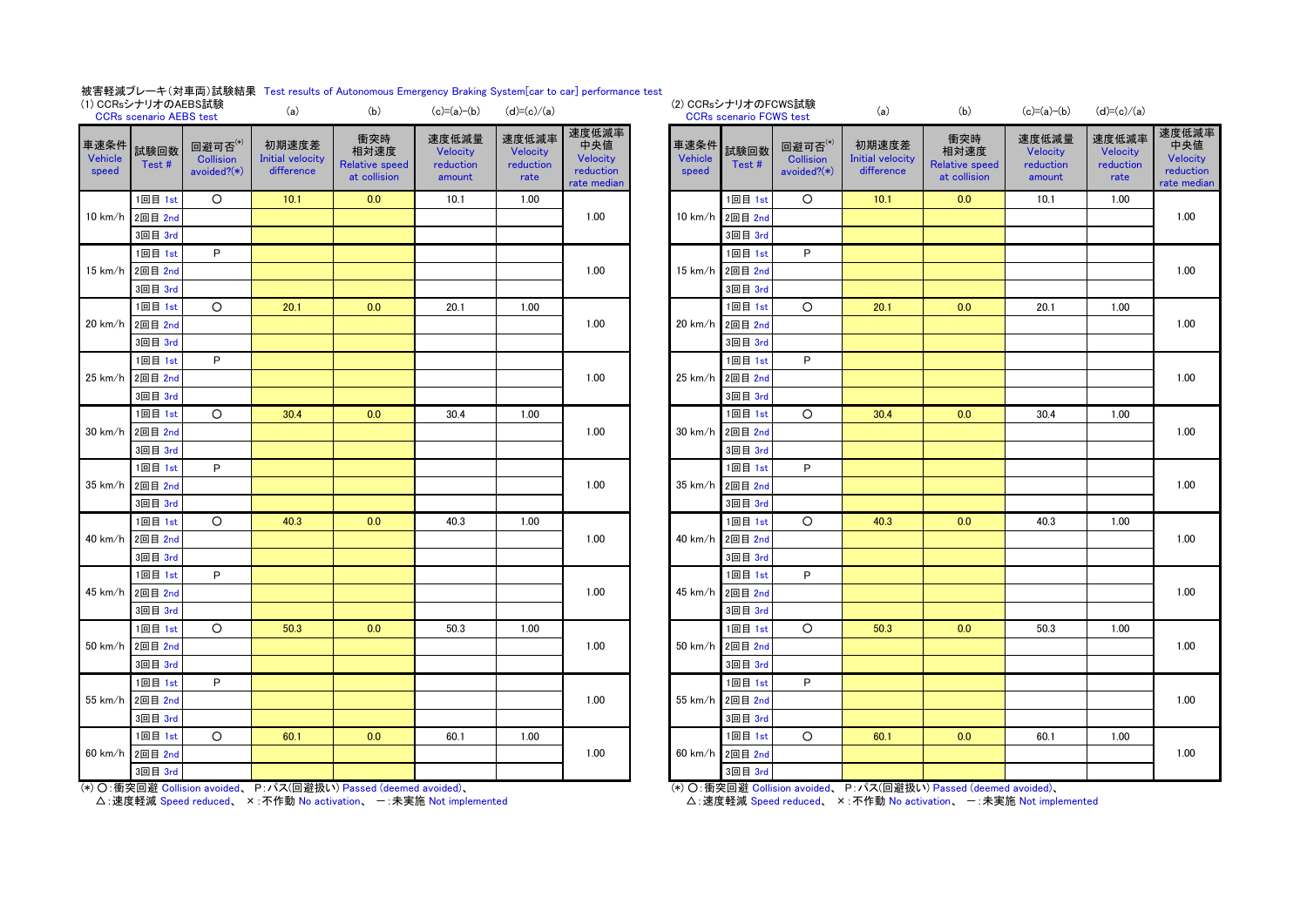#### 被害軽減ブレーキ(対車両)試験結果 Test results of Autonomous Emergency Braking System[car to car] performance test

|                               | (3) CCRmシナリオのAEBS試験<br><b>CCRm</b> scenario AEBS test |                                               | (a)                                            | (b)                                                  | $(c)=(a)-(b)$                            | $(d)=(c)/(a)$                          |                                                      |                  | (4) CCRmシナリオのFCWS試験<br><b>CCRm scenario FCWS test</b> |                                               | (a)                                            | (b)                                                  | $(c)=(a)-(b)$                            | $(d)=(c)/(a)$                          |                                         |
|-------------------------------|-------------------------------------------------------|-----------------------------------------------|------------------------------------------------|------------------------------------------------------|------------------------------------------|----------------------------------------|------------------------------------------------------|------------------|-------------------------------------------------------|-----------------------------------------------|------------------------------------------------|------------------------------------------------------|------------------------------------------|----------------------------------------|-----------------------------------------|
| 車速条件 試験回数<br>Vehicle<br>speed | Test#                                                 | 回避可否(*)<br><b>Collision</b><br>avoided? $(*)$ | 初期速度差<br><b>Initial velocity</b><br>difference | 衝突時<br>相対速度<br><b>Relative speed</b><br>at collision | 速度低減量<br>Velocity<br>reduction<br>amount | 速度低減率<br>Velocity<br>reduction<br>rate | 速度低減率<br>中央値<br>Velocity<br>reduction<br>rate median | Vehicle<br>speed | 車速条件 試験回数<br>Test#                                    | 回避可否(*)<br><b>Collision</b><br>avoided? $(*)$ | 初期速度差<br><b>Initial velocity</b><br>difference | 衝突時<br>相対速度<br><b>Relative speed</b><br>at collision | 速度低減量<br>Velocity<br>reduction<br>amount | 速度低減率<br>Velocity<br>reduction<br>rate | 速度低<br>中央<br>Veloc<br>reduct<br>rate me |
|                               | 1回目 1st                                               | $\circ$                                       | 15.0                                           | 0.0                                                  | 15.0                                     | 1.00                                   |                                                      |                  | 1回目 1st                                               | $\circ$                                       | 15.0                                           | 0.0                                                  | 15.0                                     | 1.00                                   |                                         |
|                               | 35 km/h 2回目 2nd                                       |                                               |                                                |                                                      |                                          |                                        | 1.00                                                 |                  | 35 km/h 2回目 2nd                                       |                                               |                                                |                                                      |                                          |                                        | 1.00                                    |
|                               | 3回目 3rd                                               |                                               |                                                |                                                      |                                          |                                        |                                                      |                  | 3回目 3rd                                               |                                               |                                                |                                                      |                                          |                                        |                                         |
|                               | 1回目 1st                                               | P                                             |                                                |                                                      |                                          |                                        |                                                      |                  | 1回目 1st                                               | P                                             |                                                |                                                      |                                          |                                        |                                         |
|                               | 40 km/h 2回目 2nd                                       |                                               |                                                |                                                      |                                          |                                        | 1.00                                                 |                  | 40 km/h 2回目 2nd                                       |                                               |                                                |                                                      |                                          |                                        | 1.00                                    |
|                               | 3回目 3rd                                               |                                               |                                                |                                                      |                                          |                                        |                                                      |                  | 3回目 3rd                                               |                                               |                                                |                                                      |                                          |                                        |                                         |
|                               | 1回目 1st                                               | $\Omega$                                      | 25.2                                           | 0.0                                                  | 25.2                                     | 1.00                                   |                                                      |                  | 1回目 1st                                               | $\Omega$                                      | 25.2                                           | 0.0                                                  | 25.2                                     | 1.00                                   |                                         |
|                               | 45 km/h 2回目 2nd                                       |                                               |                                                |                                                      |                                          |                                        | 1.00                                                 |                  | 45 km/h 2回目 2nd                                       |                                               |                                                |                                                      |                                          |                                        | 1.00                                    |
|                               | 3回目 3rd                                               |                                               |                                                |                                                      |                                          |                                        |                                                      |                  | 3回目 3rd                                               |                                               |                                                |                                                      |                                          |                                        |                                         |
|                               | 1回目 1st                                               | P                                             |                                                |                                                      |                                          |                                        |                                                      |                  | 1回目 1st                                               | P                                             |                                                |                                                      |                                          |                                        |                                         |
|                               | 50 km/h 2回目 2nd                                       |                                               |                                                |                                                      |                                          |                                        | 1.00                                                 |                  | 50 km/h 2回目 2nd                                       |                                               |                                                |                                                      |                                          |                                        | 1.00                                    |
|                               | 3回目 3rd                                               |                                               |                                                |                                                      |                                          |                                        |                                                      |                  | 3回目 3rd                                               |                                               |                                                |                                                      |                                          |                                        |                                         |
|                               | 1回目 1st                                               | $\Omega$                                      | 34.8                                           | 0.0                                                  | 34.8                                     | 1.00                                   |                                                      |                  | 1回目 1st                                               | $\circ$                                       | 34.8                                           | 0.0                                                  | 34.8                                     | 1.00                                   |                                         |
|                               | 55 km/h 2回目 2nd                                       |                                               |                                                |                                                      |                                          |                                        | 1.00                                                 |                  | 55 km/h 2回目 2nd                                       |                                               |                                                |                                                      |                                          |                                        | 1.00                                    |
|                               | 3回目 3rd                                               |                                               |                                                |                                                      |                                          |                                        |                                                      |                  | 3回目 3rd                                               |                                               |                                                |                                                      |                                          |                                        |                                         |
|                               | 1回目 1st                                               | $\circ$                                       | 39.9                                           | 0.0                                                  | 39.9                                     | 1.00                                   |                                                      |                  | 1回目 1st                                               | $\Omega$                                      | 39.9                                           | 0.0                                                  | 39.9                                     | 1.00                                   |                                         |
|                               | 60 km/h 2回目 2nd                                       |                                               |                                                |                                                      |                                          |                                        | 1.00                                                 |                  | 60 km/h 2回目 2nd                                       |                                               |                                                |                                                      |                                          |                                        | 1.00                                    |
|                               | 3回目 3rd                                               |                                               |                                                |                                                      |                                          |                                        |                                                      |                  | 3回目 3rd                                               |                                               |                                                |                                                      |                                          |                                        |                                         |

| (b)                                                  | $(c)=(a)-(b)$                            | $(d)=(c)/(a)$                          |                                                      |                  |         |                                                                                                | (a)                                                                | (b)                                                  | $(c)=(a)-(b)$                            | $(d)=(c)/(a)$                          |                                                      |
|------------------------------------------------------|------------------------------------------|----------------------------------------|------------------------------------------------------|------------------|---------|------------------------------------------------------------------------------------------------|--------------------------------------------------------------------|------------------------------------------------------|------------------------------------------|----------------------------------------|------------------------------------------------------|
| 衝突時<br>相対速度<br><b>Relative speed</b><br>at collision | 速度低減量<br>Velocity<br>reduction<br>amount | 速度低減率<br>Velocity<br>reduction<br>rate | 速度低減率<br>中央値<br>Velocity<br>reduction<br>rate median | Vehicle<br>speed | Test#   | 回避可否(*)<br><b>Collision</b><br>avoided? $(*)$                                                  | 初期速度差<br><b>Initial velocity</b><br>difference                     | 衝突時<br>相対速度<br><b>Relative speed</b><br>at collision | 速度低減量<br>Velocity<br>reduction<br>amount | 速度低減率<br>Velocity<br>reduction<br>rate | 速度低減率<br>中央値<br>Velocity<br>reduction<br>rate median |
| 0.0                                                  | 15.0                                     | 1.00                                   |                                                      |                  | 1回目 1st | $\circ$                                                                                        | 15.0                                                               | 0.0                                                  | 15.0                                     | 1.00                                   |                                                      |
|                                                      |                                          |                                        | 1.00                                                 | 35 km/h          |         |                                                                                                |                                                                    |                                                      |                                          |                                        | 1.00                                                 |
|                                                      |                                          |                                        |                                                      |                  | 3回目 3rd |                                                                                                |                                                                    |                                                      |                                          |                                        |                                                      |
|                                                      |                                          |                                        |                                                      |                  | 1回目 1st | P                                                                                              |                                                                    |                                                      |                                          |                                        |                                                      |
|                                                      |                                          |                                        | 1.00                                                 |                  |         |                                                                                                |                                                                    |                                                      |                                          |                                        | 1.00                                                 |
|                                                      |                                          |                                        |                                                      |                  | 3回目 3rd |                                                                                                |                                                                    |                                                      |                                          |                                        |                                                      |
| 0.0                                                  | 25.2                                     | 1.00                                   |                                                      |                  | 1回目 1st | $\circ$                                                                                        | 25.2                                                               | 0.0                                                  | 25.2                                     | 1.00                                   |                                                      |
|                                                      |                                          |                                        | 1.00                                                 |                  |         |                                                                                                |                                                                    |                                                      |                                          |                                        | 1.00                                                 |
|                                                      |                                          |                                        |                                                      |                  | 3回目 3rd |                                                                                                |                                                                    |                                                      |                                          |                                        |                                                      |
|                                                      |                                          |                                        |                                                      |                  | 1回目 1st | P                                                                                              |                                                                    |                                                      |                                          |                                        |                                                      |
|                                                      |                                          |                                        | 1.00                                                 |                  |         |                                                                                                |                                                                    |                                                      |                                          |                                        | 1.00                                                 |
|                                                      |                                          |                                        |                                                      |                  | 3回目 3rd |                                                                                                |                                                                    |                                                      |                                          |                                        |                                                      |
| 0.0                                                  | 34.8                                     | 1.00                                   |                                                      |                  | 1回目 1st | $\circ$                                                                                        | 34.8                                                               | 0.0                                                  | 34.8                                     | 1.00                                   |                                                      |
|                                                      |                                          |                                        | 1.00                                                 | 55 km/h          |         |                                                                                                |                                                                    |                                                      |                                          |                                        | 1.00                                                 |
|                                                      |                                          |                                        |                                                      |                  | 3回目 3rd |                                                                                                |                                                                    |                                                      |                                          |                                        |                                                      |
| 0.0                                                  | 39.9                                     | 1.00                                   |                                                      |                  | 1回目 1st | $\circ$                                                                                        | 39.9                                                               | 0.0                                                  | 39.9                                     | 1.00                                   |                                                      |
|                                                      |                                          |                                        | 1.00                                                 |                  |         |                                                                                                |                                                                    |                                                      |                                          |                                        | 1.00                                                 |
|                                                      |                                          |                                        |                                                      |                  | 3回目 3rd |                                                                                                |                                                                    |                                                      |                                          |                                        |                                                      |
|                                                      |                                          |                                        |                                                      |                  |         | 2回目 2nd<br>40 km/h 2回目 2nd<br>45 km/h 2回目 2nd<br>50 km/h 2回目 2nd<br>2回目 2nd<br>60 km/h 2回目 2nd | (4) CCRmシナリオのFCWS試験<br><b>CCRm scenario FCWS test</b><br>車速条件 試験回数 |                                                      |                                          |                                        |                                                      |

(\*) ○:衝突回避 Collision avoided、 P:パス(回避扱い) Passed (deemed avoided)、

△:速度軽減 Speed reduced、 ×:不作動 No activation、 一:未実施 Not implemented

(\*) ○:衝突回避 Collision avoided、 P:パス(回避扱い) Passed (deemed avoided)、

△:速度軽減 Speed reduced、 ×:不作動 No activation、 -:未実施 Not implemented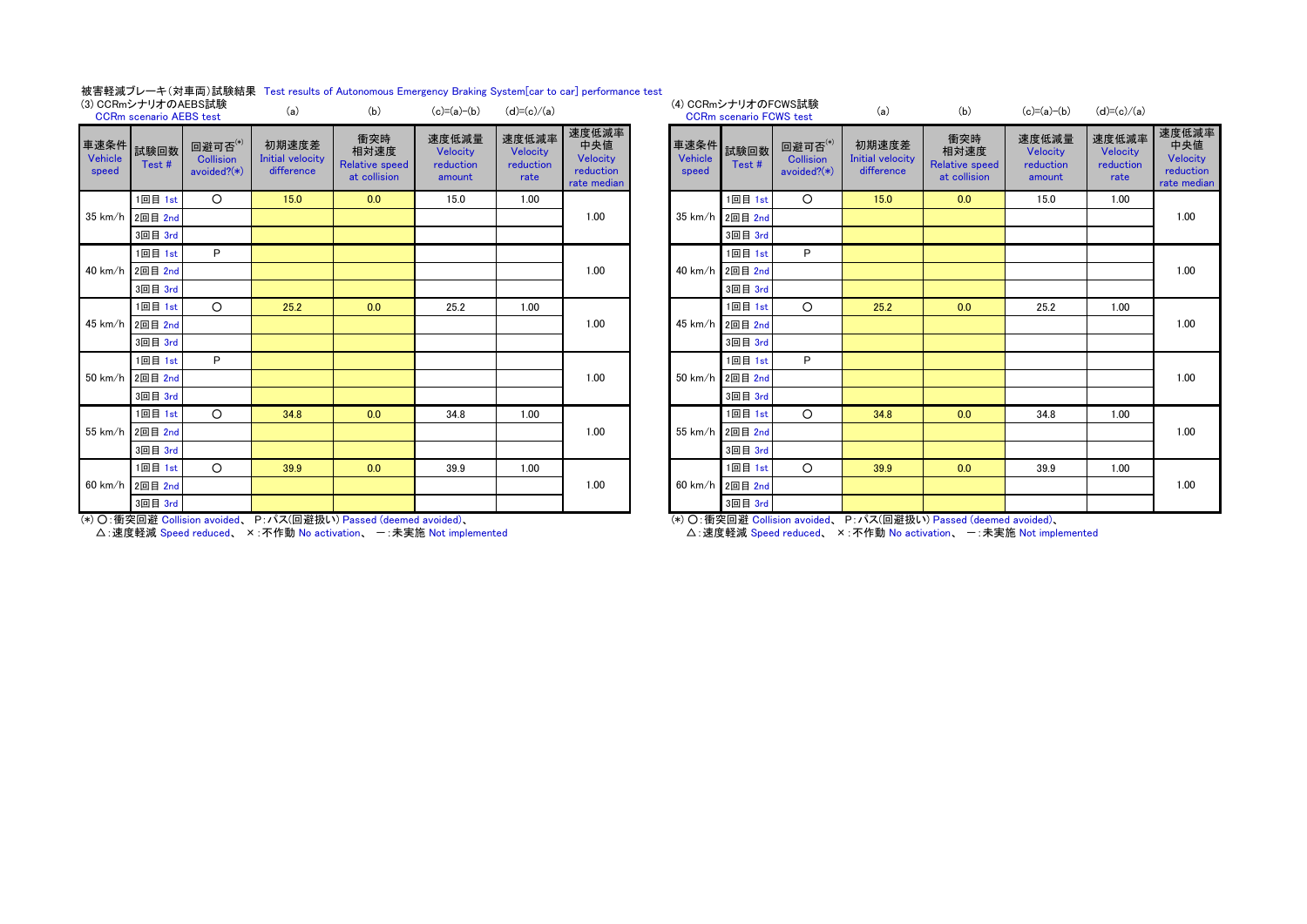# 被害軽減ブレーキ(対歩行者:昼間)試験結果 Test results of Autonomous Emergency Braking System[for pedestrian daytime] performance test

| 試験車名<br><b>Test Vehicle</b>    | スバル(SUBARU)<br>レヴォーグ(LEVORG)<br>GT-H EX |
|--------------------------------|-----------------------------------------|
| 試験車型式<br><b>Type</b>           | 4BA-VN5                                 |
| 車台番号<br>Frame number           | VN5-002229                              |
| 試験番号<br>Test number            | NASVA2020-52411                         |
| 試験時重量<br>Test vehicle weight   | 1783.5kg                                |
| センサー方式<br><b>Sensor System</b> | ステレオカメラ<br>Stereo camera                |
| タイヤサイズ<br>Tire                 | 225/45R18 91W                           |

## AEBS試験 AEBS test

| パオーグ(LEVORG)<br>GT-H EX  | 追加条件<br><b>Additional Conditions</b> | CPN結果<br><b>CPN Results</b> | 補正係数<br>Correction<br>Factor | CPN得点<br><b>CPN Score</b> | CPNO結果<br><b>CPNO Results</b> | 補正係数<br>Correction<br>Factor | CPNO得点<br><b>CPNO Score</b> | 評価得点<br>Evaluation<br>score |
|--------------------------|--------------------------------------|-----------------------------|------------------------------|---------------------------|-------------------------------|------------------------------|-----------------------------|-----------------------------|
| 4BA-VN5                  | ラップ率<br>Wrap rate                    | 10.00                       | 1.00                         |                           | 2.50                          | 1.00                         |                             |                             |
| VN5-002229               | 歩行速度<br>Pedestrian speed             | 10.00                       | 1.00                         | 10.00                     | 2.50                          | 1.00                         | 2.50                        |                             |
| NASVA2020-52411          | ターゲット<br>PT.                         | 10.00                       | 1.00                         |                           | 2.50                          | 1.00                         |                             | 12.50                       |
| 1783.5kg                 | 補正無しの場合<br>Standard evaluation       |                             | 10.00                        |                           |                               | 2.50                         |                             |                             |
| ステレオカメラ<br>Stereo camera | test results                         |                             |                              |                           |                               |                              |                             |                             |

## FCWS試験 FCWS test

| AEBS 試験開始車速<br><b>AEBS</b> activation lower limit speed        | CPN:10km/h | CPNO:25km/h   |
|----------------------------------------------------------------|------------|---------------|
| FCWS 試験開始車速<br><b>FCWS</b> activation lower limit speed        | CPN:10km/h | CPNO:25km/h   |
| AEBS 試験終了車速<br>AEBS activation upper limit speed               | CPN:60km/h | CPNO:45km/h   |
| FCWS 試験終了車速<br>FCWS activation upper limit speed               | CPN:60km/h | CPNO:45km/h   |
| FCWS機能の有無<br><b>FCWS Available or Not</b>                      |            | 有 (Available) |
| 部分評価試験における代表車速<br>Partial evaluation test representative speed | CPN:40km/h | CPNO:40km/h   |

|            |               | 追加条件                            | CPN結果              | 補正係数<br>Correction | CPN得点            | CPNO結果              | 補正係数<br>Correction | CPNO得点            | 評価得点<br>Evaluation |
|------------|---------------|---------------------------------|--------------------|--------------------|------------------|---------------------|--------------------|-------------------|--------------------|
| CPN:10km/h | CPNO:25km/h   | <b>Additional Conditions</b>    | <b>CPN Results</b> | Factor             | <b>CPN Score</b> | <b>CPNO Results</b> | Factor             | <b>CPNO Score</b> | score              |
| CPN:10km/h | CPNO:25km/h   | ラップ率<br>Wrap rate               | 10.00              | 1.00               |                  | 2.50                | 1.00               |                   |                    |
| CPN:60km/h | CPNO:45km/h   | 歩行速度<br><b>Pedestrian speed</b> | 10.00              | 1.00               | 10.00            | 2.50                | 1.00               | 2.50              |                    |
| CPN:60km/h | CPNO:45km/h   | ターゲット                           | 10.00              | 1.00               |                  | 2.50                | 1.00               |                   | 12.50              |
|            | 有 (Available) | 補正無しの場合<br>Standard evaluation  |                    | 10.00              |                  |                     | 2.50               |                   |                    |
| CPN:40km/h | CPNO:40km/h   | test results                    |                    |                    |                  |                     |                    |                   |                    |

| 合計点            | 25.O<br>-25. |
|----------------|--------------|
| Overall points | Level $5/5$  |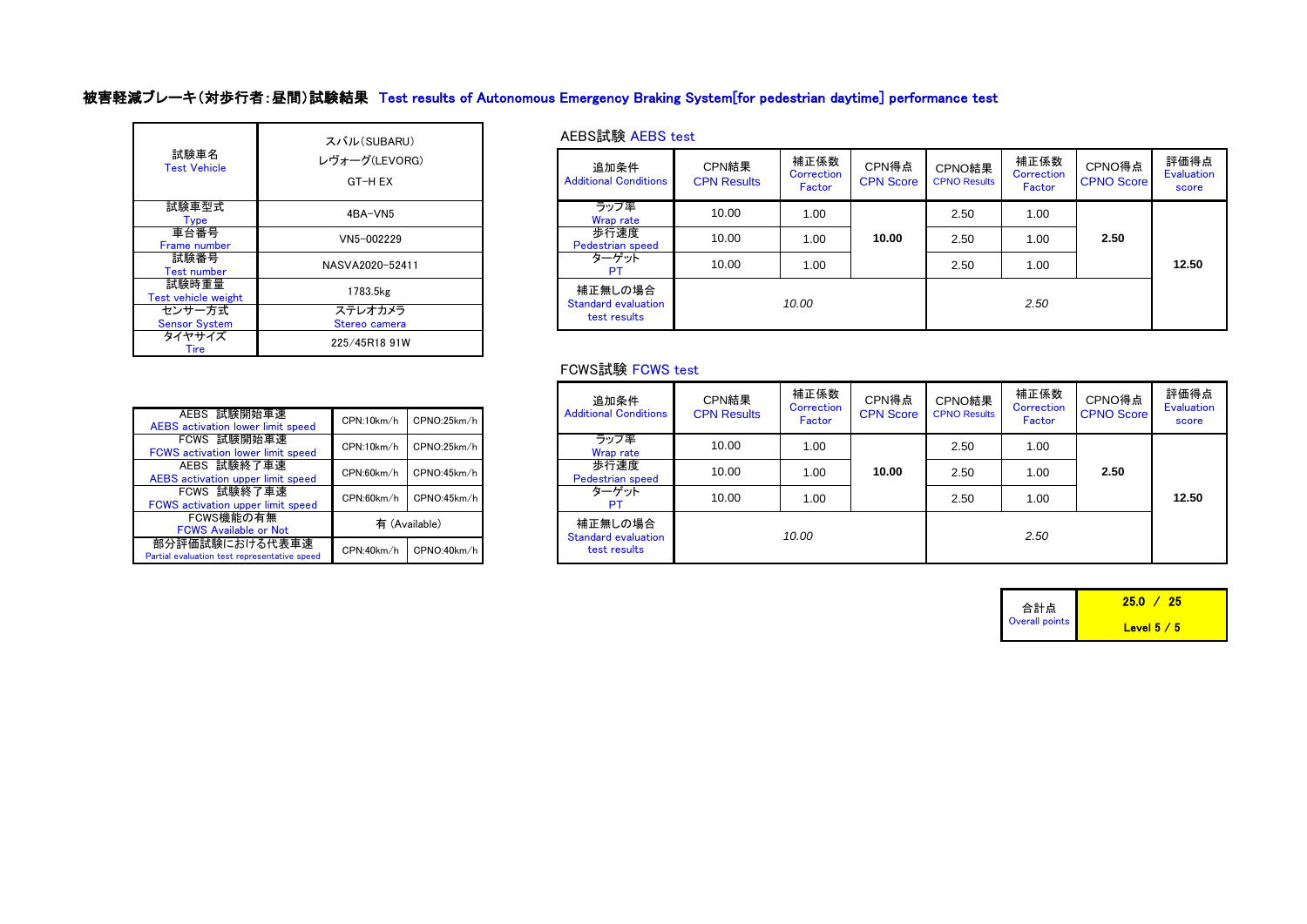# 被害軽減ブレーキ(対歩行者:昼間)試験結果 Test results of Autonomous Emergency Braking System[for pedestrian daytime] performance test<br>(1) 基準評価試験:CPNシナリオのAEBS試験

Standard evaluation test:CPN scenario AEBS test

#### (2) 基準評価試験 : CPNシナリオのFCWS試験

#### Standard evaluation test:CPN scenario FCWS test

|                          |                 |                                            | \a                    | U                             | $U - \alpha$                             | $(u) = (u) / (a)$ |                                                                     |                                 |                 |                                            | \a)                          | U                             | $U - \alpha$                             | $(u) = (u) / (a)$                             |                             |
|--------------------------|-----------------|--------------------------------------------|-----------------------|-------------------------------|------------------------------------------|-------------------|---------------------------------------------------------------------|---------------------------------|-----------------|--------------------------------------------|------------------------------|-------------------------------|------------------------------------------|-----------------------------------------------|-----------------------------|
| 車速条件<br>Vehicle<br>Speed | 試験回数<br>Test#   | 回避可否(*)<br><b>Collision</b><br>Avoided?(*) | 初期速度<br>Initial speed | 衝突速度<br>Speed at<br>collision | 速度低減量<br>Velocity<br>reduction<br>amount | 速度低減率<br>Velocity | 速度低減率<br>中央値<br>Velocity<br>reduction rate reduction rate<br>median | 車速条件<br>Vehicle<br><b>Speed</b> | 試験回数<br>Test #  | 回避可否(*)<br><b>Collision</b><br>Avoided?(*) | 初期速度<br><b>Initial speed</b> | 衝突速度<br>Speed at<br>collision | 速度低減量<br>Velocity<br>reduction<br>amount | 速度低減率<br>Velocity<br>reduction rate reduction | 速度低<br>中央<br>Veloc<br>media |
|                          | 1回目 1st         | $\circ$                                    | $10.2$                | 0.0                           | 10.2                                     | 1.00              |                                                                     |                                 | 1回目 1st         | $\circ$                                    | 10.2                         | 0.0                           | 10.2                                     | 1.00                                          |                             |
|                          | 10 km/h 2回目 2nd |                                            |                       |                               |                                          |                   | 1.00                                                                |                                 | 10 km/h 2回目 2nd |                                            |                              |                               |                                          |                                               | 1.00                        |
|                          | 3回目 3rd         |                                            |                       |                               |                                          |                   |                                                                     |                                 | 3回目 3rd         |                                            |                              |                               |                                          |                                               |                             |
|                          | 1回目 1st         | P.                                         |                       |                               |                                          |                   |                                                                     |                                 | 1回目 1st         | P.                                         |                              |                               |                                          |                                               |                             |
|                          | 15 km/h 2回目 2nd |                                            |                       |                               |                                          |                   | 1.00                                                                |                                 | 15 km/h 2回目 2nd |                                            |                              |                               |                                          |                                               | 1.00                        |
|                          | 3回目 3rd         |                                            |                       |                               |                                          |                   |                                                                     |                                 | 3回目 3rd         |                                            |                              |                               |                                          |                                               |                             |
|                          | 1回目 1st         | $\circ$                                    | 20.2                  | 0.0                           | 20.2                                     | 1.00              |                                                                     |                                 | 1回目 1st         | $\circ$                                    | 20.2                         | 0.0                           | 20.2                                     | 1.00                                          |                             |
|                          | 20 km/h 2回目 2nd |                                            |                       |                               |                                          |                   | 1.00                                                                |                                 | 20 km/h 2回目 2nd |                                            |                              |                               |                                          |                                               | 1.00                        |
|                          | 3回目 3rd         |                                            |                       |                               |                                          |                   |                                                                     |                                 | 3回目 3rd         |                                            |                              |                               |                                          |                                               |                             |
|                          | 1回目 1st         | P.                                         |                       |                               |                                          |                   |                                                                     |                                 | 1回目 1st         | P                                          |                              |                               |                                          |                                               |                             |
|                          | 25 km/h 2回目 2nd |                                            |                       |                               |                                          |                   | 1.00                                                                | 25 km/h                         | 2回目 2nd         |                                            |                              |                               |                                          |                                               | 1.00                        |
|                          | 3回目 3rd         |                                            |                       |                               |                                          |                   |                                                                     |                                 | 3回目 3rd         |                                            |                              |                               |                                          |                                               |                             |
|                          | 1回目 1st         | P                                          |                       |                               |                                          |                   |                                                                     |                                 | 1回目 1st         | P                                          |                              |                               |                                          |                                               |                             |
|                          | 30 km/h 2回目 2nd |                                            |                       |                               |                                          |                   | 1.00                                                                |                                 | 30 km/h 2回目 2nd |                                            |                              |                               |                                          |                                               | 1.00                        |
|                          | 3回目 3rd         |                                            |                       |                               |                                          |                   |                                                                     |                                 | 3回目 3rd         |                                            |                              |                               |                                          |                                               |                             |
|                          | 1回目 1st         | P.                                         |                       |                               |                                          |                   |                                                                     |                                 | 1回目 1st         | P                                          |                              |                               |                                          |                                               |                             |
|                          | 35 km/h 2回目 2nd |                                            |                       |                               |                                          |                   | 1.00                                                                |                                 | 35 km/h 2回目 2nd |                                            |                              |                               |                                          |                                               | 1.00                        |
|                          | 3回目 3rd         |                                            |                       |                               |                                          |                   |                                                                     |                                 | 3回目 3rd         |                                            |                              |                               |                                          |                                               |                             |
|                          | 1回目 1st         | P                                          |                       |                               |                                          |                   |                                                                     |                                 | 1回目 1st         | P                                          |                              |                               |                                          |                                               |                             |
|                          | 40 km/h 2回目 2nd |                                            |                       |                               |                                          |                   | 1.00                                                                |                                 | 40 km/h 2回目 2nd |                                            |                              |                               |                                          |                                               | 1.00                        |
|                          | 3回目 3rd         |                                            |                       |                               |                                          |                   |                                                                     |                                 | 3回目 3rd         |                                            |                              |                               |                                          |                                               |                             |
|                          | 1回目 1st         | P.                                         |                       |                               |                                          |                   |                                                                     |                                 | 1回目 1st         | P                                          |                              |                               |                                          |                                               |                             |
|                          | 45 km/h 2回目 2nd |                                            |                       |                               |                                          |                   | 1.00                                                                |                                 | 45 km/h 2回目 2nd |                                            |                              |                               |                                          |                                               | 1.00                        |
|                          | 3回目 3rd         |                                            |                       |                               |                                          |                   |                                                                     |                                 | 3回目 3rd         |                                            |                              |                               |                                          |                                               |                             |
|                          | 1回目 1st         | P                                          |                       |                               |                                          |                   |                                                                     |                                 | 1回目 1st         | P                                          |                              |                               |                                          |                                               |                             |
|                          | 50 km/h 2回目 2nd |                                            |                       |                               |                                          |                   | 1.00                                                                | $50 \text{ km/h}$               | 2回目 2nd         |                                            |                              |                               |                                          |                                               | 1.00                        |
|                          | 3回目 3rd         |                                            |                       |                               |                                          |                   |                                                                     |                                 | 3回目 3rd         |                                            |                              |                               |                                          |                                               |                             |
|                          | 1回目 1st         | $\circ$                                    | 55.3                  | 0.0                           | 55.3                                     | 1.00              |                                                                     |                                 | 1回目 1st         | $\circ$                                    | 55.3                         | 0.0                           | 55.3                                     | 1.00                                          |                             |
|                          | 55 km/h 2回目 2nd |                                            |                       |                               |                                          |                   | 1.00                                                                | 55 km/h                         | 2回目 2nd         |                                            |                              |                               |                                          |                                               | 1.00                        |
|                          | 3回目 3rd         |                                            |                       |                               |                                          |                   |                                                                     |                                 | 3回目 3rd         |                                            |                              |                               |                                          |                                               |                             |
|                          | 1回目 1st         | $\circ$                                    | 60.2                  | 0.0                           | 60.2                                     | 1.00              |                                                                     |                                 | 1回目 1st         | $\circ$                                    | 60.2                         | 0.0                           | 60.2                                     | 1.00                                          |                             |
|                          | 60 km/h 2回目 2nd |                                            |                       |                               |                                          |                   | 1.00                                                                |                                 | 60 km/h 2回目 2nd |                                            |                              |                               |                                          |                                               | 1.00                        |
|                          | 3回目 3rd         |                                            |                       |                               |                                          |                   |                                                                     |                                 | 3回目 3rd         |                                            |                              |                               |                                          |                                               |                             |
|                          |                 |                                            |                       |                               |                                          |                   |                                                                     |                                 |                 |                                            |                              |                               |                                          |                                               |                             |

| ALBS TEST      |                               |                                          |                   |                                                                     |                                 |                 |                                            | Standard evaluation test: UPN scenario FUWS test                   |                               |                                                 |                                                           |                                    |
|----------------|-------------------------------|------------------------------------------|-------------------|---------------------------------------------------------------------|---------------------------------|-----------------|--------------------------------------------|--------------------------------------------------------------------|-------------------------------|-------------------------------------------------|-----------------------------------------------------------|------------------------------------|
| (a)            | (b)                           | $(c)=(a)-(b)$                            | $(d)=(c)/(a)$     |                                                                     |                                 |                 |                                            | (a)                                                                | (b)                           | $(c)=(a)-(b)$                                   | $(d)=(c)/(a)$                                             |                                    |
| 刖速度<br>I speed | 衝突速度<br>Speed at<br>collision | 速度低減量<br>Velocity<br>reduction<br>amount | 速度低減率<br>Velocity | 速度低減率<br>中央値<br>Velocity<br>reduction rate reduction rate<br>median | 車速条件<br>Vehicle<br><b>Speed</b> | 試験回数<br>Test#   | 回避可否(*)<br><b>Collision</b><br>Avoided?(*) | 初期速度<br><b>Initial speed</b>                                       | 衝突速度<br>Speed at<br>collision | 速度低減量<br><b>Velocity</b><br>reduction<br>amount | 速度低減率<br><b>Velocity</b><br>reduction rate reduction rate | 速度低減率<br>中央値<br>Velocity<br>median |
| 0.2            | 0.0                           | 10.2                                     | 1.00              |                                                                     |                                 | 1回目 1st         | $\circ$                                    | 10.2                                                               | 0.0                           | 10.2                                            | 1.00                                                      |                                    |
|                |                               |                                          |                   | 1.00                                                                | $10 \text{ km/h}$               | 2回目 2nd         |                                            |                                                                    |                               |                                                 |                                                           | 1.00                               |
|                |                               |                                          |                   |                                                                     |                                 | 3回目 3rd         |                                            |                                                                    |                               |                                                 |                                                           |                                    |
|                |                               |                                          |                   |                                                                     |                                 | 1回目 1st         | P                                          |                                                                    |                               |                                                 |                                                           |                                    |
|                |                               |                                          |                   | 1.00                                                                | 15 km/h                         | 2回目 2nd         |                                            |                                                                    |                               |                                                 |                                                           | 1.00                               |
|                |                               |                                          |                   |                                                                     |                                 | 3回目 3rd         |                                            |                                                                    |                               |                                                 |                                                           |                                    |
| 0.2            | 0.0                           | 20.2                                     | 1.00              |                                                                     |                                 | 1回目 1st         | $\circ$                                    | 20.2                                                               | 0.0                           | 20.2                                            | 1.00                                                      |                                    |
|                |                               |                                          |                   | 1.00                                                                | $20 \text{ km/h}$               | 2回目 2nd         |                                            |                                                                    |                               |                                                 |                                                           | 1.00                               |
|                |                               |                                          |                   |                                                                     |                                 | 3回目 3rd         |                                            |                                                                    |                               |                                                 |                                                           |                                    |
|                |                               |                                          |                   |                                                                     |                                 | 1回目 1st         | P                                          |                                                                    |                               |                                                 |                                                           |                                    |
|                |                               |                                          |                   | 1.00                                                                | $25 \text{ km/h}$               | 2回目 2nd         |                                            |                                                                    |                               |                                                 |                                                           | 1.00                               |
|                |                               |                                          |                   |                                                                     |                                 | 3回目 3rd         |                                            |                                                                    |                               |                                                 |                                                           |                                    |
|                |                               |                                          |                   |                                                                     |                                 | 1回目 1st         | P                                          |                                                                    |                               |                                                 |                                                           |                                    |
|                |                               |                                          |                   | 1.00                                                                |                                 | 30 km/h 2回目 2nd |                                            |                                                                    |                               |                                                 |                                                           | 1.00                               |
|                |                               |                                          |                   |                                                                     |                                 | 3回目 3rd         |                                            |                                                                    |                               |                                                 |                                                           |                                    |
|                |                               |                                          |                   |                                                                     |                                 | 1回目 1st         | P                                          |                                                                    |                               |                                                 |                                                           |                                    |
|                |                               |                                          |                   | 1.00                                                                |                                 | 35 km/h 2回目 2nd |                                            |                                                                    |                               |                                                 |                                                           | 1.00                               |
|                |                               |                                          |                   |                                                                     |                                 | 3回目 3rd         |                                            |                                                                    |                               |                                                 |                                                           |                                    |
|                |                               |                                          |                   |                                                                     |                                 | 1回目 1st         | P                                          |                                                                    |                               |                                                 |                                                           |                                    |
|                |                               |                                          |                   | 1.00                                                                | $40 \text{ km/h}$               | 2回目 2nd         |                                            |                                                                    |                               |                                                 |                                                           | 1.00                               |
|                |                               |                                          |                   |                                                                     |                                 | 3回目 3rd         |                                            |                                                                    |                               |                                                 |                                                           |                                    |
|                |                               |                                          |                   |                                                                     |                                 | 1回目 1st         | P                                          |                                                                    |                               |                                                 |                                                           |                                    |
|                |                               |                                          |                   | 1.00                                                                | $45 \text{ km/h}$               | 2回目 2nd         |                                            |                                                                    |                               |                                                 |                                                           | 1.00                               |
|                |                               |                                          |                   |                                                                     |                                 | 3回目 3rd         |                                            |                                                                    |                               |                                                 |                                                           |                                    |
|                |                               |                                          |                   |                                                                     |                                 | 1回目 1st         | P                                          |                                                                    |                               |                                                 |                                                           |                                    |
|                |                               |                                          |                   | 1.00                                                                |                                 | 50 km/h 2回目 2nd |                                            |                                                                    |                               |                                                 |                                                           | 1.00                               |
|                |                               |                                          |                   |                                                                     |                                 | 3回目 3rd         |                                            |                                                                    |                               |                                                 |                                                           |                                    |
|                | 0.0                           | 55.3                                     |                   |                                                                     |                                 | 1回目 1st         | $\circ$                                    | 55.3                                                               | 0.0                           |                                                 | 1.00                                                      |                                    |
| 5.3            |                               |                                          | 1.00              | 1.00                                                                |                                 | 55 km/h 2回目 2nd |                                            |                                                                    |                               | 55.3                                            |                                                           | 1.00                               |
|                |                               |                                          |                   |                                                                     |                                 |                 |                                            |                                                                    |                               |                                                 |                                                           |                                    |
|                |                               |                                          |                   |                                                                     |                                 | 3回目 3rd         |                                            |                                                                    |                               |                                                 |                                                           |                                    |
| 0.2            | 0.0                           | 60.2                                     | 1.00              |                                                                     |                                 | 1回目 1st         | $\circ$                                    | 60.2                                                               | 0.0                           | 60.2                                            | 1.00                                                      |                                    |
|                |                               |                                          |                   | 1.00                                                                |                                 | 60 km/h 2回目 2nd |                                            |                                                                    |                               |                                                 |                                                           | 1.00                               |
|                |                               | ス(回避扱い) Passed (deemed avoided)、         |                   |                                                                     |                                 | 3回目 3rd         |                                            | (*) 〇 衝突回避 Collision avoided、 P: パス(回避扱い) Passed (deemed avoided)、 |                               |                                                 |                                                           |                                    |

(\*) ○:衝突回避 Collision avoided、 P:パス(回避扱い) Passed (deemed avoided)、

△: 速度軽減 Speed reduced、 × : 不作動 No activation、 一 : 未実施 Not implemented

△: 速度軽減 Speed reduced、 ×:不作動 No activation、 一: 未実施 Not implemented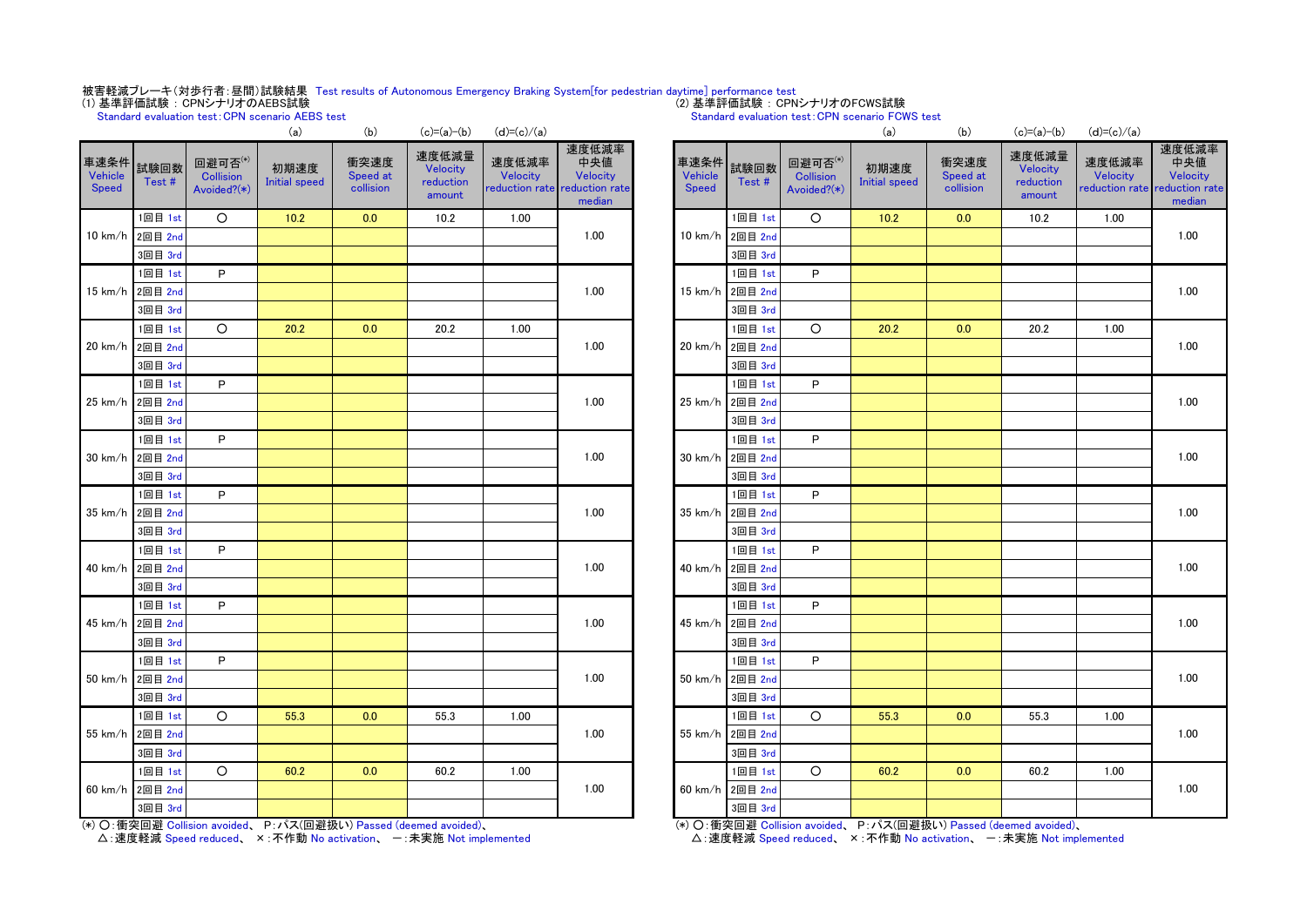# 被害軽減ブレーキ(対歩行者:昼間)試験結果 Test results of Autonomous Emergency Braking System[for pedestrian daytime] performance test<br>(3) 基準評価試験:CPNOシナリオのAEBS試験

Standard evaluation test: CPNO scenario AEBS test

|                   |                      |                                               | (a)                          | (D)                           | $(C) = (a) - (b)$                        | $(d) = (c)/(a)$   |                                                                     |                  |                    |                                            | (a)                          | (D)                           | $(c) = (a) - (b)$                        | (d)=(c)/(a)                                   |                              |
|-------------------|----------------------|-----------------------------------------------|------------------------------|-------------------------------|------------------------------------------|-------------------|---------------------------------------------------------------------|------------------|--------------------|--------------------------------------------|------------------------------|-------------------------------|------------------------------------------|-----------------------------------------------|------------------------------|
| Vehicle<br>Speed  | 車速条件 就験回数 /<br>Test# | 回避可否(*)<br><b>Collision</b><br>Avoided? $(*)$ | 初期速度<br><b>Initial speed</b> | 衝突速度<br>Speed at<br>collision | 速度低減量<br>Velocity<br>reduction<br>amount | 速度低減率<br>Velocity | 速度低減率<br>中央値<br>Velocity<br>reduction rate reduction rate<br>median | Vehicle<br>Speed | 車速条件 試験回数<br>Test# | 回避可否(*)<br><b>Collision</b><br>Avoided?(*) | 初期速度<br><b>Initial speed</b> | 衝突速度<br>Speed at<br>collision | 速度低減量<br>Velocity<br>reduction<br>amount | 速度低減率<br>Velocity<br>reduction rate reduction | 速度低:<br>中央<br>Veloc<br>media |
|                   | 1回目 1st              | $\circ$                                       | 25.2                         | 0.0                           | 25.2                                     | 1.00              |                                                                     |                  | 1回目 1st            | O                                          | 25.2                         | 0.0                           | 25.2                                     | 1.00                                          |                              |
|                   | 25 km/h 2回目 2nd      |                                               |                              |                               |                                          |                   | 1.00                                                                |                  | 25 km/h 2回目 2nd    |                                            |                              |                               |                                          |                                               | 1.00                         |
|                   | 3回目 3rd              |                                               |                              |                               |                                          |                   |                                                                     |                  | 3回目 3rd            |                                            |                              |                               |                                          |                                               |                              |
|                   | 1回目 1st              | P                                             |                              |                               |                                          |                   |                                                                     |                  | 1回目 1st            | P                                          |                              |                               |                                          |                                               |                              |
|                   | 30 km/h 2回目 2nd      |                                               |                              |                               |                                          |                   | 1.00                                                                |                  | 30 km/h 2回目 2nd    |                                            |                              |                               |                                          |                                               | 1.00                         |
|                   | 3回目 3rd              |                                               |                              |                               |                                          |                   |                                                                     |                  | 3回目 3rd            |                                            |                              |                               |                                          |                                               |                              |
|                   | 1回目 1st              | $\circ$                                       | 35.3                         | 0.0                           | 35.3                                     | 1.00              |                                                                     |                  | 1回目 1st            | O                                          | 35.3                         | 0.0                           | 35.3                                     | 1.00                                          |                              |
| $35 \text{ km/h}$ | 2回目 2nd              |                                               |                              |                               |                                          |                   | 1.00                                                                |                  | 35 km/h 2回目 2nd    |                                            |                              |                               |                                          |                                               | 1.00                         |
|                   | 3回目 3rd              |                                               |                              |                               |                                          |                   |                                                                     |                  | 3回目 3rd            |                                            |                              |                               |                                          |                                               |                              |
|                   | 1回目 1st              | P                                             |                              |                               |                                          |                   |                                                                     |                  | 1回目 1st            | P                                          |                              |                               |                                          |                                               |                              |
|                   | 40 km/h 2回目 2nd      |                                               |                              |                               |                                          |                   | 1.00                                                                |                  | 40 km/h 2回目 2nd    |                                            |                              |                               |                                          |                                               | 1.00                         |
|                   | 3回目 3rd              |                                               |                              |                               |                                          |                   |                                                                     |                  | 3回目 3rd            |                                            |                              |                               |                                          |                                               |                              |
|                   | 1回目 1st              | $\circ$                                       | 45.2                         | 0.0                           | 45.2                                     | 1.00              |                                                                     |                  | 1回目 1st            | O                                          | 45.2                         | 0.0                           | 45.2                                     | 1.00                                          |                              |
| 45 km/h           | 2回目 2nd              |                                               |                              |                               |                                          |                   | 1.00                                                                |                  | 45 km/h 2回目 2nd    |                                            |                              |                               |                                          |                                               | 1.00                         |
|                   | 3回目 3rd              |                                               |                              |                               |                                          |                   |                                                                     |                  | 3回目 3rd            |                                            |                              |                               |                                          |                                               |                              |

### Standard evaluation test: CPNO scenario FCWS test

| (a)                  | (b)                           | $(c)=(a)-(b)$                            | $(d)=(c)/(a)$     |                                                                     |                         |                    |                                            | (a)                          | (b)                           | $(c)=(a)-(b)$                            | $(d)=(c)/(a)$     |                                                                     |
|----------------------|-------------------------------|------------------------------------------|-------------------|---------------------------------------------------------------------|-------------------------|--------------------|--------------------------------------------|------------------------------|-------------------------------|------------------------------------------|-------------------|---------------------------------------------------------------------|
| 初期速度<br>nitial speed | 衝突速度<br>Speed at<br>collision | 速度低減量<br>Velocity<br>reduction<br>amount | 速度低減率<br>Velocity | 速度低減率<br>中央値<br>Velocity<br>reduction rate reduction rate<br>median | Vehicle<br><b>Speed</b> | 車速条件 試験回数<br>Test# | 回避可否(*)<br><b>Collision</b><br>Avoided?(*) | 初期速度<br><b>Initial speed</b> | 衝突速度<br>Speed at<br>collision | 速度低減量<br>Velocity<br>reduction<br>amount | 速度低減率<br>Velocity | 速度低減率<br>中央値<br>Velocity<br>reduction rate reduction rate<br>median |
| 25.2                 | 0.0                           | 25.2                                     | 1.00              |                                                                     |                         | 1回目 1st            | $\circ$                                    | 25.2                         | 0.0                           | 25.2                                     | 1.00              |                                                                     |
|                      |                               |                                          |                   | 1.00                                                                | $25 \text{ km/h}$       | 2回目 2nd            |                                            |                              |                               |                                          |                   | 1.00                                                                |
|                      |                               |                                          |                   |                                                                     |                         | 3回目 3rd            |                                            |                              |                               |                                          |                   |                                                                     |
|                      |                               |                                          |                   |                                                                     |                         | 1回目 1st            | P                                          |                              |                               |                                          |                   |                                                                     |
|                      |                               |                                          |                   | 1.00                                                                | $30 \text{ km/h}$       | 2回目 2nd            |                                            |                              |                               |                                          |                   | 1.00                                                                |
|                      |                               |                                          |                   |                                                                     |                         | 3回目 3rd            |                                            |                              |                               |                                          |                   |                                                                     |
| 35.3                 | 0.0                           | 35.3                                     | 1.00              |                                                                     |                         | 1回目 1st            | $\circ$                                    | 35.3                         | 0.0                           | 35.3                                     | 1.00              |                                                                     |
|                      |                               |                                          |                   | 1.00                                                                | 35 km/h                 | 2回目 2nd            |                                            |                              |                               |                                          |                   | 1.00                                                                |
|                      |                               |                                          |                   |                                                                     |                         | 3回目 3rd            |                                            |                              |                               |                                          |                   |                                                                     |
|                      |                               |                                          |                   |                                                                     |                         | 1回目 1st            | P                                          |                              |                               |                                          |                   |                                                                     |
|                      |                               |                                          |                   | 1.00                                                                | 40 km/h                 | 2回目 2nd            |                                            |                              |                               |                                          |                   | 1.00                                                                |
|                      |                               |                                          |                   |                                                                     |                         | 3回目 3rd            |                                            |                              |                               |                                          |                   |                                                                     |
| 45.2                 | 0.0                           | 45.2                                     | 1.00              |                                                                     |                         | 1回目 1st            | $\circ$                                    | 45.2                         | 0.0                           | 45.2                                     | 1.00              |                                                                     |
|                      |                               |                                          |                   | 1.00                                                                | $45 \text{ km/h}$       | 2回目 2nd            |                                            |                              |                               |                                          |                   | 1.00                                                                |
|                      |                               |                                          |                   |                                                                     |                         | 3回目 3rd            |                                            |                              |                               |                                          |                   |                                                                     |

(\*) ○:衝突回避 Collision avoided、 P:パス(回避扱い) Passed (deemed avoided)、

△: 速度軽減 Speed reduced、 ×: 不作動 No activation、 一: 未実施 Not implemented

(\*) ○:衝突回避 Collision avoided、 P:パス(回避扱い) Passed (deemed avoided)、 △: 速度軽減 Speed reduced、 ×: 不作動 No activation、 一: 未実施 Not implemented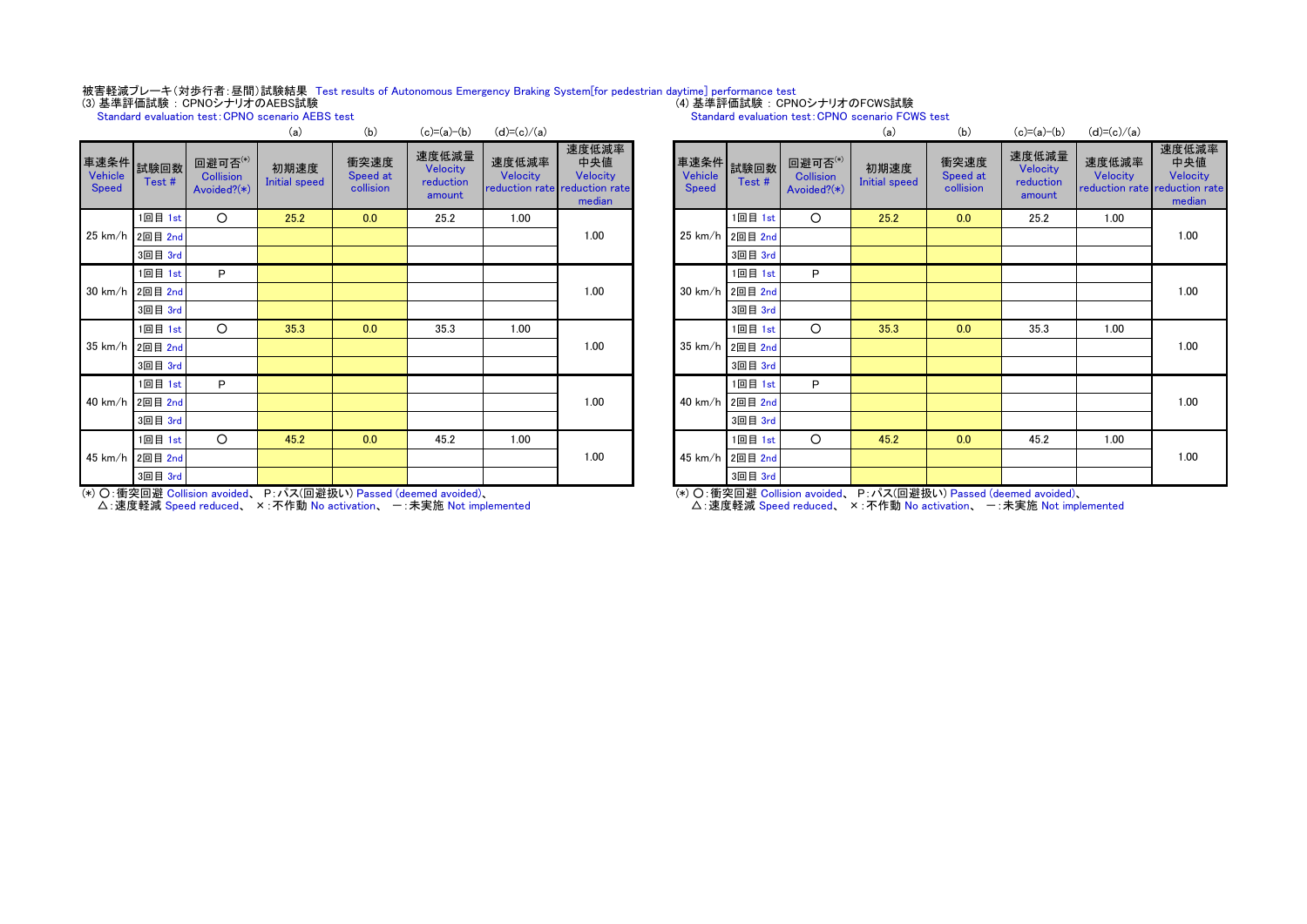#### 被害軽減ブレーキ(対歩行者:昼間)試験結果 Test results of Autonomous Emergency Braking System[for pedestrian daytime] performance test (6) 部分評価試験 : CPNシナリオのFCWS試験

#### (5) 部分評価試験 : CPNシナリオのAEBS試験

|                  |                 |                                               | Partial evaluation test: CPN scenario AEBS test |                               |                                          |                                                    | Partial evaluation test: CPN scenario FCWS test<br>○ラップ率 25% |  |                         |                        |                                                  |                       |                               |                                          |                                                      |                              |
|------------------|-----------------|-----------------------------------------------|-------------------------------------------------|-------------------------------|------------------------------------------|----------------------------------------------------|--------------------------------------------------------------|--|-------------------------|------------------------|--------------------------------------------------|-----------------------|-------------------------------|------------------------------------------|------------------------------------------------------|------------------------------|
| ○ラップ率 25%        | Wrap rate 25%   |                                               | (a)                                             | (b)                           | $(c)=(a)-(b)$                            | $(d)=(c)/(a)$                                      |                                                              |  |                         | Wrap rate 25%          |                                                  | (a)                   | (b)                           | $(c)=(a)-(b)$                            | $(d)=(c)/(a)$                                        |                              |
| Vehicle<br>Speed | Test#           | 回避可否(*)<br><b>Collision</b><br>Avoided? $(*)$ | 初期速度<br>Initial speed                           | 衝突速度<br>Speed at<br>collision | 速度低減量<br>Velocity<br>reduction<br>amount | 速度低減率<br>Velocity<br>reduction rate reduction rate | 速度低減率<br>中央値<br>Velocity<br>median                           |  | Vehicle<br><b>Speed</b> | ■連速条件 試験回数 ■■<br>Test# | 回避可否 $^{(*)}$<br><b>Collision</b><br>Avoided?(*) | 初期速度<br>Initial speed | 衝突速度<br>Speed at<br>collision | 速度低減量<br>Velocity<br>reduction<br>amount | 速度低減率<br><b>Velocity</b><br>reduction rate reduction | 速度低:<br>中央<br>Veloc<br>media |
|                  | 1回目 1st         |                                               | 40.2                                            | 0.0                           | 40.2                                     | 1.00                                               |                                                              |  |                         | 1回目 1st                |                                                  | 40.2                  | 0.0                           | 40.2                                     | 1.00                                                 |                              |
|                  | 40 km/h 2回目 2nd |                                               |                                                 |                               |                                          |                                                    | 1.00                                                         |  |                         | 40 km/h 2回目 2nd        |                                                  |                       |                               |                                          |                                                      | 1.00                         |
|                  | 3回目 3rd         |                                               |                                                 |                               |                                          |                                                    |                                                              |  |                         | 3回目 3rd                |                                                  |                       |                               |                                          |                                                      |                              |
|                  |                 |                                               |                                                 |                               |                                          |                                                    |                                                              |  |                         |                        |                                                  |                       |                               |                                          |                                                      |                              |

### ○ラップ率 75%

| Wrap rate 75%                          |                | va,<br>(D)                                       |                       | (c)-(a)-(b)                   | $Q(-C)/Q$                                |                   | Wrap rate 75%                                                       |  |                                        |                 |                         |
|----------------------------------------|----------------|--------------------------------------------------|-----------------------|-------------------------------|------------------------------------------|-------------------|---------------------------------------------------------------------|--|----------------------------------------|-----------------|-------------------------|
| 車速条件<br><b>Vehicle</b><br><b>Speed</b> | 試験回数<br>Test # | 回避可否 $^{(*)}$<br><b>Collision</b><br>Avoided?(*) | 初期速度<br>Initial speed | 衝突速度<br>Speed at<br>collision | 速度低減量<br>Velocity<br>reduction<br>amount | 速度低減率<br>Velocitv | 速度低減率<br>中央値<br>Velocitv<br>reduction rate reduction rate<br>median |  | 車速条件<br><b>Vehicle</b><br><b>Speed</b> | 試験回数<br>Test#   | 回避日<br>Colli:<br>Avoide |
|                                        | 1回目 1st        | D                                                |                       |                               |                                          |                   |                                                                     |  |                                        | 1回目 1st         | Р                       |
| $40 \text{ km/h}$                      | 2回目 2nd        |                                                  |                       |                               |                                          |                   | 1.00                                                                |  |                                        | 40 km/h 2回目 2nd |                         |
|                                        | 3回目 3rd        |                                                  |                       |                               |                                          |                   |                                                                     |  |                                        | 3回目 3rd         |                         |

### ○歩行速度 8km/h

車

Pedestrian speed 8km/h

| lkm/h |  |
|-------|--|
|       |  |

| $\sqrt{h}$ |  |  |  |
|------------|--|--|--|

| (a) | (b) | $(c)=(a)-(b)$ | $(d)=(c)/(a)$ |
|-----|-----|---------------|---------------|
|     |     |               |               |

| Vehicle<br>Speed | *車条件┃試験回数┃<br>Test# | 回避可否(*)<br><b>Collision</b><br>Avoided? $(*)$ | 初期速度<br>Initial speed | 衝突速度<br>Speed at<br>collision | 速度低減量<br>Velocity<br>reduction<br>amount | 速度低減率<br>Velocity<br>reduction rate reduction rate | 速度低減率<br>中央値<br>Velocity<br>median | Vehicle<br><b>Speed</b> | Test #          | 回避可否(*)<br><b>Collision</b><br>Avoided? $(*)$ | 初期速度<br>Initial speed | 衝突速度<br>Speed at<br>collision | 速度低減量<br>Velocity<br>reduction<br>amount | 速度低減率<br>Velocity<br>reduction rate reduction | 速度低:<br>中央<br>Veloc<br>media |
|------------------|---------------------|-----------------------------------------------|-----------------------|-------------------------------|------------------------------------------|----------------------------------------------------|------------------------------------|-------------------------|-----------------|-----------------------------------------------|-----------------------|-------------------------------|------------------------------------------|-----------------------------------------------|------------------------------|
|                  | 1回目 1st             |                                               | 40.2                  | 0.0                           | 40.2                                     | 00.1                                               |                                    |                         | 1回目 1st         |                                               | 40.2                  | 0.0                           | 40.2                                     | 1.00                                          |                              |
|                  | 40 km/h 2回目 2nd     |                                               |                       |                               |                                          |                                                    | 00.1                               |                         | 40 km/h 2回目 2nd |                                               |                       |                               |                                          |                                               | 1.00                         |
|                  | 3回目 3rd             |                                               |                       |                               |                                          |                                                    |                                    |                         | 3回目 3rd         |                                               |                       |                               |                                          |                                               |                              |

|                         | ○子供ダミー Child dummy        |                                               | (a)                   | (b)                           | $(c)=(a)-(b)$                            | $(d)=(c)/(a)$     |                                                                            |                  | ○子供ダミー Child dummy |                                               | (a)                   | (b)                           | $(c)=(a)-(b)$                                   | $(d)=(c)$                 |
|-------------------------|---------------------------|-----------------------------------------------|-----------------------|-------------------------------|------------------------------------------|-------------------|----------------------------------------------------------------------------|------------------|--------------------|-----------------------------------------------|-----------------------|-------------------------------|-------------------------------------------------|---------------------------|
| Vehicle<br><b>Speed</b> | ★ 束条件 試験回数   ニー<br>Test # | 回避可否(*)<br><b>Collision</b><br>Avoided? $(*)$ | 初期速度<br>Initial speed | 衝突速度<br>Speed at<br>collision | 速度低減量<br>Velocity<br>reduction<br>amount | 速度低減率<br>Velocity | 速度低減率<br>中央値<br><b>Velocity</b><br>reduction rate reduction rate<br>median | Vehicle<br>Speed | 車速条件就験回数<br>Test#  | 回避可否(*)<br><b>Collision</b><br>Avoided? $(*)$ | 初期速度<br>Initial speed | 衝突速度<br>Speed at<br>collision | 速度低減量<br><b>Velocity</b><br>reduction<br>amount | 速度低<br>Veloc<br>reduction |
|                         | 1回目 1st                   | О                                             | 40.3                  | 0.0                           | 40.3                                     | 1.00              |                                                                            |                  | 1回目 1st            |                                               | 40.3                  | 0.0                           | 40.3                                            | 1.00                      |
|                         | 40 km/h 2回目 2nd           |                                               |                       |                               |                                          |                   | 1.00                                                                       |                  | 40 km/h 2回目 2nd    |                                               |                       |                               |                                                 |                           |
|                         | 3回目 3rd                   |                                               |                       |                               |                                          |                   |                                                                            |                  | 3回目 3rd            |                                               |                       |                               |                                                 |                           |

(\*) ○:衝突回避 Collision avoided、 P:パス(回避扱い) Passed (deemed avoided)、

△: 速度軽減 Speed reduced、 ×: 不作動 No activation、 一: 未実施 Not implemented

| (a)                   | (b)                           | $(c)=(a)-(b)$                            | $(d)=(c)/(a)$                                      |                                    | ○ラップ率 25%                      | Wrap rate 25%          |                                               | (a)                   | (b)                           | $(c)=(a)-(b)$                            | $(d)=(c)/(a)$                                      |                                    |
|-----------------------|-------------------------------|------------------------------------------|----------------------------------------------------|------------------------------------|--------------------------------|------------------------|-----------------------------------------------|-----------------------|-------------------------------|------------------------------------------|----------------------------------------------------|------------------------------------|
| <b>用速度</b><br>I speed | 衝突速度<br>Speed at<br>collision | 速度低減量<br>Velocity<br>reduction<br>amount | 速度低減率<br>Velocity<br>reduction rate reduction rate | 速度低減率<br>中央値<br>Velocity<br>median | <b>Vehicle</b><br><b>Speed</b> | ┃車速条件┃試験回数┃ ㅂ<br>Test# | 回避可否(*)<br><b>Collision</b><br>Avoided? $(*)$ | 初期速度<br>Initial speed | 衝突速度<br>Speed at<br>collision | 速度低減量<br>Velocity<br>reduction<br>amount | 速度低減率<br>Velocity<br>reduction rate reduction rate | 速度低減率<br>中央値<br>Velocity<br>median |
| 0.2                   | 0.0                           | 40.2                                     | 1.00                                               |                                    |                                | 1回目 1st                |                                               | 40.2                  | 0.0                           | 40.2                                     | 1.00                                               |                                    |
|                       |                               |                                          |                                                    | 00.1                               |                                | 40 km/h 2回目 2nd        |                                               |                       |                               |                                          |                                                    | 1.00                               |
|                       |                               |                                          |                                                    |                                    |                                | 3回目 3rd                |                                               |                       |                               |                                          |                                                    |                                    |

Partial evaluation test: CPN scenario FCWS test

#### (a) (b) (c)=(a)-(b) (d)=(c)/(a) (a) (b) (c)=(a)-(b) (d)=(c)/(a) (a) (b) (c)=(a)-(b) (d)=(c)/(a) 車速条件 Vehicle Speed 試験回数 Test # 回避可否(\*) **Collision** Avoided?(\*) 初期速度 Initial speed 衝突速度 Speed at collision 速度低減量 Velocity reduction amount 速度低減率 Velocity reduction rate 速度低減率 中央値 Velocity reduction rate median 1.00 ○ラップ率 75% Wrap rate 75%

|                                 | ○歩行速度 8km/h<br>Pedestrian speed 8km/h |                                            | (a)                          | (b)                           | $(c)=(a)-(b)$                                   | $(d)=(c)/(a)$                                             |                                    |
|---------------------------------|---------------------------------------|--------------------------------------------|------------------------------|-------------------------------|-------------------------------------------------|-----------------------------------------------------------|------------------------------------|
| 車速条件<br>Vehicle<br><b>Speed</b> | 試験回数<br>Test#                         | 回避可否(*)<br><b>Collision</b><br>Avoided?(*) | 初期速度<br><b>Initial speed</b> | 衝突速度<br>Speed at<br>collision | 速度低減量<br><b>Velocity</b><br>reduction<br>amount | 速度低減率<br><b>Velocity</b><br>reduction rate reduction rate | 速度低減率<br>中央値<br>Velocity<br>median |
|                                 | 1回目 1st                               |                                            | 40.2                         | 0.0                           | 40.2                                            | 1.00                                                      |                                    |
| 40 km/h                         | 2回目 2nd                               |                                            |                              |                               |                                                 |                                                           | 1.00                               |
|                                 | 3回目 3rd                               |                                            |                              |                               |                                                 |                                                           |                                    |

| (a)                   | (b)                           | $(c)=(a)-(b)$                            | $(d)=(c)/(a)$                                      |                                    |                                | ○子供ダミー Child dummy |                                               | (a)                   | (b)                           | $(c)=(a)-(b)$                            | $(d)=(c)/(a)$                                             |                                    |
|-----------------------|-------------------------------|------------------------------------------|----------------------------------------------------|------------------------------------|--------------------------------|--------------------|-----------------------------------------------|-----------------------|-------------------------------|------------------------------------------|-----------------------------------------------------------|------------------------------------|
| <b>用速度</b><br>I speed | 衝突速度<br>Speed at<br>collision | 速度低減量<br>Velocity<br>reduction<br>amount | 速度低減率<br>Velocity<br>reduction rate reduction rate | 速度低減率<br>中央値<br>Velocity<br>median | <b>Vehicle</b><br><b>Speed</b> | Test #             | 回避可否(*)<br><b>Collision</b><br>Avoided? $(*)$ | 初期速度<br>Initial speed | 衝突速度<br>Speed at<br>collision | 速度低減量<br>Velocity<br>reduction<br>amount | 速度低減率<br><b>Velocity</b><br>reduction rate reduction rate | 速度低減率<br>中央値<br>Velocity<br>median |
| 0.3                   | 0.0                           | 40.3                                     | 1.00                                               |                                    |                                | 1回目 1st            | O                                             | 40.3                  | 0.0                           | 40.3                                     | 1.00                                                      |                                    |
|                       |                               |                                          |                                                    | 00.1                               |                                | 40 km/h 2回目 2nd    |                                               |                       |                               |                                          |                                                           | 1.00                               |
|                       |                               |                                          |                                                    |                                    |                                | 3回目 3rd            |                                               |                       |                               |                                          |                                                           |                                    |
|                       |                               |                                          |                                                    |                                    |                                |                    |                                               |                       |                               |                                          |                                                           |                                    |

(\*) ○:衝突回避 Collision avoided、 P:パス(回避扱い) Passed (deemed avoided)、

△: 速度軽減 Speed reduced、 ×: 不作動 No activation、 一: 未実施 Not implemented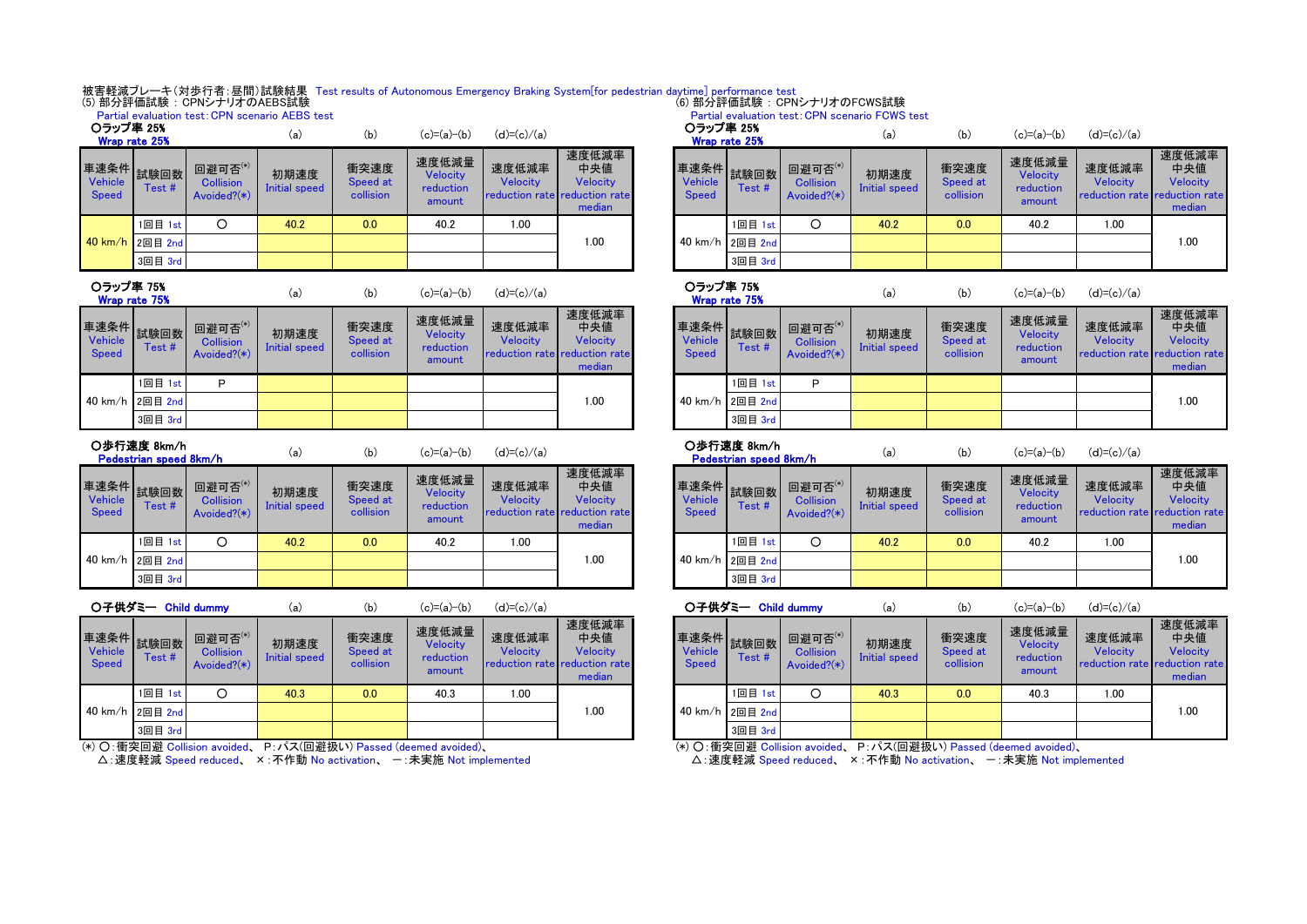# 被害軽減ブレーキ(対歩行者:昼間)試験結果 Test results of Autonomous Emergency Braking System[for pedestrian daytime] performance test<br>(7) 部分評価試験:CPNOシナリオのAEBS試験

Partial evaluation test:CPNO scenario AEBS test

|                                                           | ○子供ダミー Child dummy |                                            | (a)                   | (b)                           | $(c)=(a)-(b)$                            | $(d)=(c)/(a)$     |                                                                     |                                         | 〇子供ダミー Child dummy |                                               | (a)                   | (b)                           | $(c)=(a)-(b)$                            | $(d)=(c)$                 |
|-----------------------------------------------------------|--------------------|--------------------------------------------|-----------------------|-------------------------------|------------------------------------------|-------------------|---------------------------------------------------------------------|-----------------------------------------|--------------------|-----------------------------------------------|-----------------------|-------------------------------|------------------------------------------|---------------------------|
| · <sup>韦</sup> 谏条件 <mark>試験回数 </mark><br>Vehicle<br>Speed | Test#              | 回避可否(*)<br><b>Collision</b><br>Avoided?(*) | 初期速度<br>Initial speed | 衝突速度<br>Speed at<br>collision | 速度低減量<br>Velocity<br>reduction<br>amount | 速度低減率<br>Velocity | 速度低減率<br>中央値<br>Velocity<br>reduction rate reduction rate<br>median | 車速条件 試験回数 一~<br>Vehicle<br><b>Speed</b> | Test#              | 回避可否(*)<br><b>Collision</b><br>Avoided? $(*)$ | 初期速度<br>Initial speed | 衝突速度<br>Speed at<br>collision | 速度低減量<br>Velocity<br>reduction<br>amount | 速度低<br>Veloc<br>reduction |
|                                                           | 1回目 1st            | O                                          | 40.2                  | 0.0                           | 40.2                                     | 1.00              |                                                                     |                                         | 1回目 1st            |                                               | 40.2                  | 0.0                           | 40.2                                     | 1.00                      |
| $10 km/h$ 2回目 2nd                                         |                    |                                            |                       |                               |                                          |                   | 1.00                                                                |                                         | 40 km/h 2回目 2nd    |                                               |                       |                               |                                          |                           |
|                                                           | 3回目 3rd            |                                            |                       |                               |                                          |                   |                                                                     |                                         | 3回目 3rd            |                                               |                       |                               |                                          |                           |

(\*) ○:衝突回避 Collision avoided、 P:パス(回避扱い) Passed (deemed avoided)、

△: 速度軽減 Speed reduced、 × : 不作動 No activation、 一 : 未実施 Not implemented

Partial evaluation test:CPNO scenario FCWS test

| (a)            | (b)                           | $(c)=(a)-(b)$                                   | $(d)=(c)/(a)$                                      |                                    |                                         | ○子供ダミー Child dummy |                                            | (a)                   | (b)                           | $(c)=(a)-(b)$                            | $(d)=(c)/(a)$                                      |                                    |
|----------------|-------------------------------|-------------------------------------------------|----------------------------------------------------|------------------------------------|-----------------------------------------|--------------------|--------------------------------------------|-----------------------|-------------------------------|------------------------------------------|----------------------------------------------------|------------------------------------|
| 朋速度<br>I speed | 衝突速度<br>Speed at<br>collision | 速度低減量<br>Velocity<br><b>reduction</b><br>amount | 速度低減率<br>Velocity<br>reduction rate reduction rate | 速度低減率<br>中央値<br>Velocity<br>median | 車速条件 試験回数 日本<br>Vehicle<br><b>Speed</b> | Test#              | 回避可否(*)<br><b>Collision</b><br>Avoided?(*) | 初期速度<br>Initial speed | 衝突速度<br>Speed at<br>collision | 速度低減量<br>Velocity<br>reduction<br>amount | 速度低減率<br>Velocitv<br>reduction rate reduction rate | 速度低減率<br>中央値<br>Velocity<br>median |
| 0.2            | 0.0                           | 40.2                                            | 1.00                                               |                                    |                                         | 1回目 1st            |                                            | 40.2                  | 0.0                           | 40.2                                     | 1.00                                               |                                    |
|                |                               |                                                 |                                                    | 00.1                               |                                         | 40 km/h 2回目 2nd    |                                            |                       |                               |                                          |                                                    | 1.00                               |
|                |                               |                                                 |                                                    |                                    |                                         | 3回目 3rd            |                                            |                       |                               |                                          |                                                    |                                    |

(\*) ○:衝突回避 Collision avoided、 P:パス(回避扱い) Passed (deemed avoided)、

△:速度軽減 Speed reduced、 ×:不作動 No activation、 -:未実施 Not implemented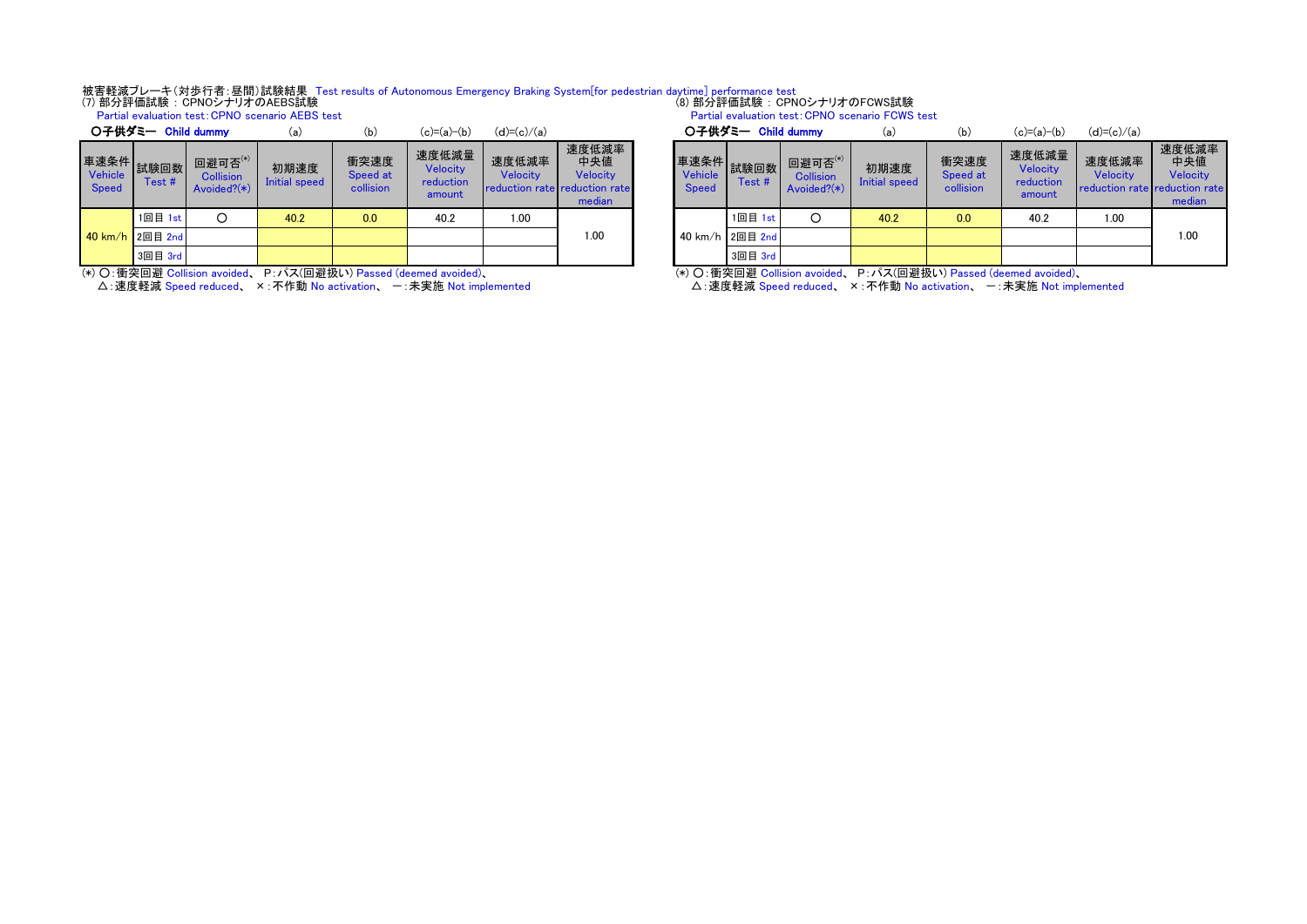## 被害軽減ブレーキ(対歩行者:夜間)試験結果 Test results of Autonomous Emergency Braking System[for pedestrian at night] performance test

| 試験車名<br><b>Test Vehicle</b>    | スバル(SUBARU)<br>レヴォーグ(LEVORG)<br>GT-H EX |
|--------------------------------|-----------------------------------------|
| 試験車型式<br><b>Type</b>           | 4BA-VN5                                 |
| 車台番号<br>Frame number           | VN5-002229                              |
| 試験番号<br><b>Test number</b>     | NASVA2020-52421                         |
| 試験時重量<br>Test vehicle weight   | 1783.5kg                                |
| センサー方式<br><b>Sensor System</b> | ステレオカメラ<br>Stereo camera                |
| タイヤサイズ<br>Tire                 | 225/45R18 91W                           |

### 街灯ありシナリオ 試験条件

Test conditions setup(scenario with surrounding light)

| AEBS 試験開始車速<br>AEBS activation lower limit speed               | CPFO:30km/h<br>CPF:30km/h |             |  |  |  |  |
|----------------------------------------------------------------|---------------------------|-------------|--|--|--|--|
| FCWS 試験開始車速<br><b>FCWS</b> activation lower limit speed        | CPF:30km/h                | CPFO:30km/h |  |  |  |  |
| AEBS 試験終了車速<br>AEBS activation upper limit speed               | CPF:60km/h                | CPFO:60km/h |  |  |  |  |
| FCWS 試験終了車速<br>FCWS activation upper limit speed               | CPFO:60km/h<br>CPF:60km/h |             |  |  |  |  |
| FCWS機能の有無<br><b>FCWS Available or Not</b>                      | 有 (Available)             |             |  |  |  |  |
| 部分評価試験における代表車速<br>Partial evaluation test representative speed | CPF:45km/h                |             |  |  |  |  |

#### 街灯なしシナリオ 試験条件

Test conditions setup (scenario without surrounding light)

| AEBS 試験開始車速                                  | CPF:30km/h  | CPFO:40km/h                                     |  |  |  |  |
|----------------------------------------------|-------------|-------------------------------------------------|--|--|--|--|
| <b>AEBS</b> activation lower limit speed     |             |                                                 |  |  |  |  |
| FCWS 試験開始車速                                  | CPF:30km/h  | CPFO:40km/h                                     |  |  |  |  |
| <b>FCWS</b> activation lower limit speed     |             |                                                 |  |  |  |  |
| AEBS 試験終了車速                                  | CPF:60km/h  | CPFO:50km/h                                     |  |  |  |  |
| <b>AEBS</b> activation upper limit speed     |             |                                                 |  |  |  |  |
| FCWS 試験終了車速                                  | CPF:60km/h  | CPFO:50km/h                                     |  |  |  |  |
| FCWS activation upper limit speed            |             |                                                 |  |  |  |  |
| FCWS機能の有無                                    |             | 有 (Available)                                   |  |  |  |  |
| <b>FCWS Available or Not</b>                 |             |                                                 |  |  |  |  |
| 部分評価試験における代表車速                               | CPF:45km/h  |                                                 |  |  |  |  |
| Partial evaluation test representative speed |             |                                                 |  |  |  |  |
| 試験時の前照灯                                      | 高機能前照灯(オート) |                                                 |  |  |  |  |
| Headlight status of the testing              |             | High-performance headlamp(set to auto position) |  |  |  |  |

### 街灯ありシナリオ AEBS試験 AEBS test with surrounding light scenario

| ーグ(LEVORG) | 追加条件<br><b>Additional Conditions</b>        | CPF結果<br><b>CPF Results</b> | 補正係数<br><b>Correction Factor</b> | CPF得点<br><b>CPF Score</b> | CPFO結果<br><b>CPFO Results</b> | 補正係数<br><b>Correction Factor</b> | CPFO得点<br><b>CPFO</b> Score | 評価得点<br><b>Evaluation score</b> |
|------------|---------------------------------------------|-----------------------------|----------------------------------|---------------------------|-------------------------------|----------------------------------|-----------------------------|---------------------------------|
| GT-H EX    | ラップ率<br>Wrap rate                           | 16.00                       | 1.00                             |                           | 4.00                          | 1.00                             |                             |                                 |
| 4BA-VN5    | 歩行速度<br><b>Pedestrian speed</b>             | 16.00                       | 1.00                             | 16.00                     | 4.00                          | 1.00                             | 4.00                        | 20.00                           |
| N5-002229  | 補正無しの場合<br>Standard evaluation test results | 16.00                       |                                  |                           |                               | 4.00                             |                             |                                 |

### 街灯ありシナリオ FCWS試験 FCWS test with surrounding light scenario

| ステレオカメラ<br>Stereo camera | 追加条件<br><b>Additional Conditions</b>        | CPF結果<br><b>CPF Results</b> | 補正係数<br><b>Correction Factor</b> | CPF得点<br><b>CPF Score</b> | CPFO結果<br><b>CPFO Results</b> | 補正係数<br>Correction Factor CPFO Score | CPFO得点 | 評価得点<br><b>Evaluation</b> score |
|--------------------------|---------------------------------------------|-----------------------------|----------------------------------|---------------------------|-------------------------------|--------------------------------------|--------|---------------------------------|
| 225/45R18 91W            | ラップ率<br>Wrap rate                           | 16.00                       | 1.00                             |                           | 4.00                          | 1.00                                 |        |                                 |
|                          | 歩行速度<br><b>Pedestrian speed</b>             | 16.00                       | 00. ا                            | 16.00                     | 4.00                          | 1.00                                 | 4.00   | 20.00                           |
| ounding light)           | 補正無しの場合<br>Standard evaluation test results | 16.00                       |                                  |                           | 4.00                          |                                      |        |                                 |

### 街灯なしシナリオ AEBS試験 AEBS test without surrounding light scenario

| CPF:60km/h | CPFO:60km/h   | 追加条件<br><b>Additional Conditions</b>        | CPF結果<br><b>CPF Results</b> | 補正係数<br><b>Correction Factor</b> | CPF得点<br><b>CPF</b> Score | CPFO結果<br><b>CPFO Results</b> | 補正係数<br><b>Correction Factor</b> | CPFO得点<br><b>CPFO</b> Score | 評価得点<br><b>Evaluation score</b> |
|------------|---------------|---------------------------------------------|-----------------------------|----------------------------------|---------------------------|-------------------------------|----------------------------------|-----------------------------|---------------------------------|
| CPF:60km/h | CPFO:60km/h   | ラップ率<br>Wrap rate                           | 6.00                        | 1.00                             |                           | 1.00<br>.50                   |                                  |                             |                                 |
|            | 有 (Available) | 歩行速度<br>Pedestrian speed                    | 6.00                        | 1.00                             | 6.00                      | . 50                          | 1.00                             | . 50                        | 7.50                            |
| CPF:45km/h |               | 補正無しの場合<br>Standard evaluation test results | 6.00                        |                                  |                           |                               | 1.50                             |                             |                                 |

### 街灯なしシナリオ FCWS試験 FCWS test without surrounding light scenario

| CPF:30km/h | CPFO:40km/h | 追加条件<br><b>Additional Conditions</b>        | CPF結果<br><b>CPF Results</b> | 補正係数<br><b>Correction Factor</b> | CPF得点<br><b>CPF Score</b> | CPFO結果<br><b>CPFO Results</b> | 補正係数<br>Correction Factor CPFO Score | CPFO得点 | 評価得点<br><b>Evaluation score</b> |
|------------|-------------|---------------------------------------------|-----------------------------|----------------------------------|---------------------------|-------------------------------|--------------------------------------|--------|---------------------------------|
| CPF:30km/h | CPFO:40km/h | ラップ率<br>Wrap rate                           | 6.00                        | 0.00                             |                           | 1.50                          | 1.00                                 |        |                                 |
| CPF:60km/h | CPFO:50km/h | 歩行速度<br>Pedestrian speed                    | 6.00                        | 1.00                             | 6.00                      | 1.50                          | 1.00                                 | .50    | 7.50                            |
| CPF:60km/h | CPFO:50km/h | 補正無しの場合<br>Standard evaluation test results | 6.00                        |                                  |                           |                               | 1.50                                 |        |                                 |

|                       | 55 O<br>הה  |
|-----------------------|-------------|
| 合計点<br>Overall points | Level $5/5$ |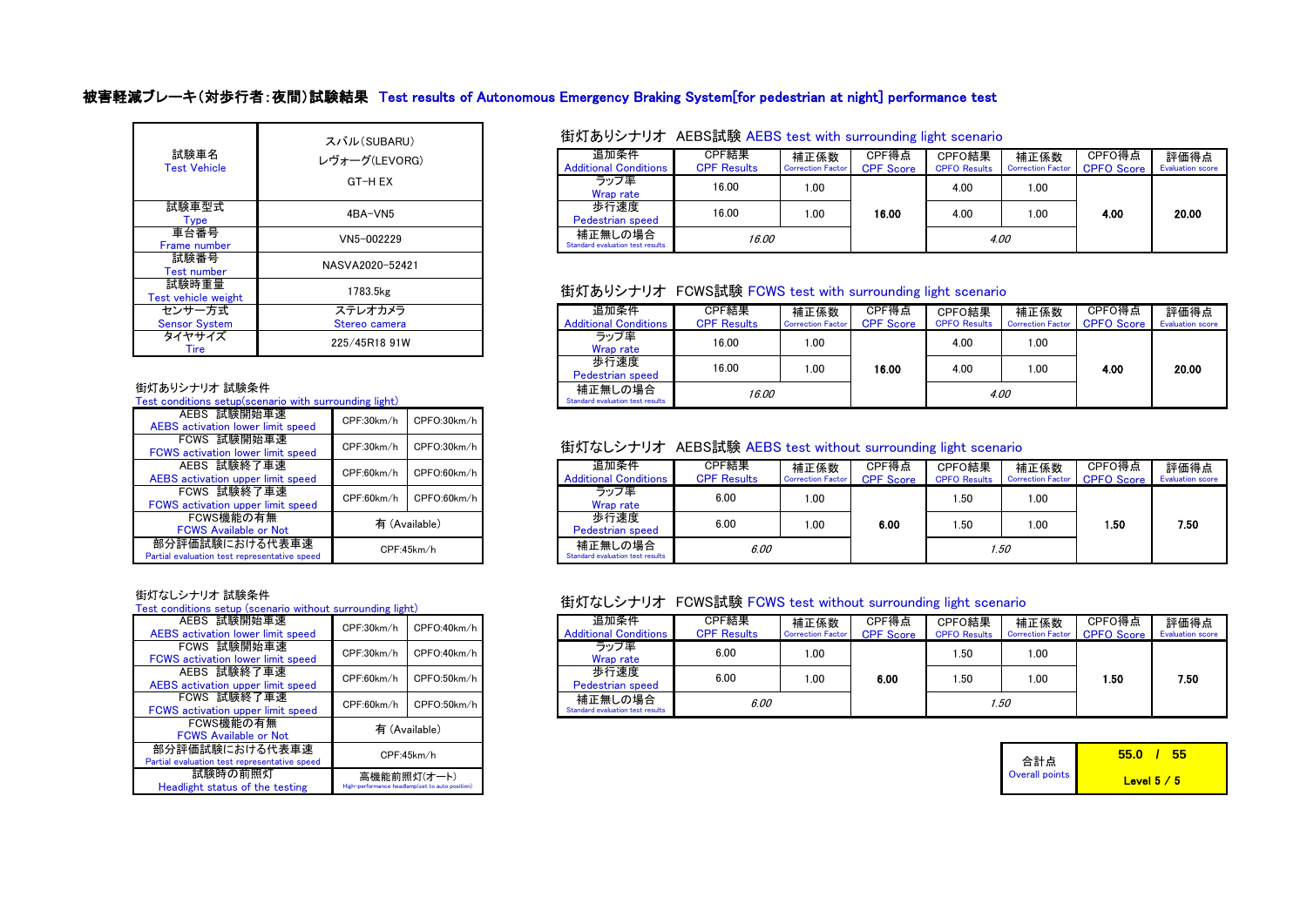# 被害軽減ブレーキ(対歩行者:夜間[街灯あり])試験結果 Test results of Autonomous Emergency Braking System[for pedestrian at night] performance test (Nighttime test with surrounding light)<br>(1) 基準評価試験:CPFシナリオのAEBS試験

Standard evaluation test: CPF scenario AEBS test

Standard evaluation test:CPF scenario FCWS test

|                                 |                 |                                            | (a)                          | (b)                           | $(c)=(a)-(b)$                            | $(d)=(c)/(a)$                       |                                                      |                                 |                 |                                            | (a)                          | (b)                           | $(c)=(a)-(b)$                            | $(d)=(c)$                 |      |
|---------------------------------|-----------------|--------------------------------------------|------------------------------|-------------------------------|------------------------------------------|-------------------------------------|------------------------------------------------------|---------------------------------|-----------------|--------------------------------------------|------------------------------|-------------------------------|------------------------------------------|---------------------------|------|
| 車速条件<br>Vehicle<br><b>Speed</b> | 試験回数<br>Test#   | 回避可否(*)<br><b>Collision</b><br>Avoided?(*) | 初期速度<br><b>Initial speed</b> | 衝突速度<br>Speed at<br>collision | 速度低減量<br>Velocity<br>reduction<br>amount | 速度低減率<br>Velocity<br>reduction rate | 速度低減率<br>中央値<br>Velocity<br>reduction rate<br>median | 車速条件<br>Vehicle<br><b>Speed</b> | 試験回数<br>Test#   | 回避可否(*)<br><b>Collision</b><br>Avoided?(*) | 初期速度<br><b>Initial speed</b> | 衝突速度<br>Speed at<br>collision | 速度低減量<br>Velocity<br>reduction<br>amount | 速度低<br>Veloc<br>reductior |      |
|                                 | 1回目 1st         | $\circ$                                    | 30.3                         | 0.0                           | 30.3                                     | 1.00                                |                                                      |                                 | 1回目 1st         | $\circ$                                    | 30.3                         | 0.0                           | 30.3                                     | 1.00                      |      |
|                                 | 30 km/h 2回目 2nd | $\circ$                                    | 30.3                         | 0.0                           | 30.3                                     | 1.00                                | 1.00                                                 |                                 | 30 km/h 2回目 2nd | $\circ$                                    | 30.3                         | 0.0                           | 30.3                                     | 1.00                      |      |
|                                 | 3回目 3rd         |                                            |                              |                               |                                          |                                     |                                                      |                                 | 3回目 3rd         |                                            |                              |                               |                                          |                           |      |
|                                 | 1回目 1st         | P                                          |                              |                               |                                          |                                     |                                                      |                                 | 1回目 1st         | P                                          |                              |                               |                                          |                           |      |
|                                 | 35 km/h 2回目 2nd |                                            |                              |                               |                                          |                                     | 1.00                                                 |                                 | 35 km/h 2回目 2nd |                                            |                              |                               |                                          |                           |      |
|                                 | 3回目 3rd         |                                            |                              |                               |                                          |                                     |                                                      |                                 | 3回目 3rd         |                                            |                              |                               |                                          |                           |      |
|                                 | 1回目 1st         | $\circ$                                    | 40.3                         | 0.0                           | 40.3                                     | 1.00                                |                                                      |                                 | 1回目 1st         | $\circ$                                    | 40.3                         | 0.0                           | 40.3                                     | 1.00                      |      |
|                                 | 40 km/h 2回目 2nd | $\circ$                                    | 40.2                         | 0.0                           | 40.2                                     | 1.00                                | 1.00                                                 |                                 |                 | 40 km/h 2回目 2nd                            | $\circ$                      | 40.2                          | 0.0                                      | 40.2                      | 1.00 |
|                                 | 3回目 3rd         |                                            |                              |                               |                                          |                                     |                                                      |                                 | 3回目 3rd         |                                            |                              |                               |                                          |                           |      |
|                                 | 1回目 1st         | P                                          |                              |                               |                                          |                                     |                                                      |                                 | 1回目 1st         | P                                          |                              |                               |                                          |                           |      |
|                                 | 45 km/h 2回目 2nd |                                            |                              |                               |                                          |                                     | 1.00                                                 | 45 km/h 2回目 2nd                 |                 |                                            |                              |                               |                                          |                           |      |
|                                 | 3回目 3rd         |                                            |                              |                               |                                          |                                     |                                                      |                                 | 3回目 3rd         |                                            |                              |                               |                                          |                           |      |
|                                 | 1回目 1st         | $\circ$                                    | 50.3                         | 0.0                           | 50.3                                     | 1.00                                |                                                      |                                 | 1回目 1st         | $\circ$                                    | 50.3                         | 0.0                           | 50.3                                     | 1.00                      |      |
|                                 | 50 km/h 2回目 2nd | $\circ$                                    | 50.3                         | 0.0                           | 50.3                                     | 1.00                                | 1.00                                                 |                                 | 50 km/h 2回目 2nd | $\circ$                                    | 50.3                         | 0.0                           | 50.3                                     | 1.00                      |      |
|                                 | 3回目 3rd         |                                            |                              |                               |                                          |                                     |                                                      |                                 | 3回目 3rd         |                                            |                              |                               |                                          |                           |      |
|                                 | 1回目 1st         | P                                          |                              |                               |                                          |                                     |                                                      |                                 | 1回目 1st         | P                                          |                              |                               |                                          |                           |      |
|                                 | 55 km/h 2回目 2nd |                                            |                              |                               |                                          |                                     | 1.00                                                 |                                 | 55 km/h 2回目 2nd |                                            |                              |                               |                                          |                           |      |
|                                 | 3回目 3rd         |                                            |                              |                               |                                          |                                     |                                                      |                                 | 3回目 3rd         |                                            |                              |                               |                                          |                           |      |
|                                 | 1回目 1st         | $\circ$                                    | 60.2                         | 0.0                           | 60.2                                     | 1.00                                |                                                      |                                 | 1回目 1st         | $\circ$                                    | 60.2                         | 0.0                           | 60.2                                     | 1.00                      |      |
|                                 | 60 km/h 2回目 2nd | $\circ$                                    | 60.3                         | 0.0                           | 60.3                                     | 1.00                                | 1.00                                                 |                                 | 60 km/h 2回目 2nd | $\circ$                                    | 60.3                         | 0.0                           | 60.3                                     | 1.00                      |      |
|                                 | 3回目 3rd         |                                            |                              |                               |                                          |                                     |                                                      |                                 | 3回目 3rd         |                                            |                              |                               |                                          |                           |      |

(\*) ○:衝突回避 Collision avoided、 P:パス(回避扱い) Passed (deemed avoided)、

△: 速度軽減 Speed reduced、 × : 不作動 No activation、 一 : 未実施 Not implemented

|                                        |               |                                            | (a)                          | (b)                           | $(c)=(a)-(b)$                            | $(d)=(c)/(a)$                       |                                                      |
|----------------------------------------|---------------|--------------------------------------------|------------------------------|-------------------------------|------------------------------------------|-------------------------------------|------------------------------------------------------|
| 車速条件<br><b>Vehicle</b><br><b>Speed</b> | 試験回数<br>Test# | 回避可否(*)<br><b>Collision</b><br>Avoided?(*) | 初期速度<br><b>Initial speed</b> | 衝突速度<br>Speed at<br>collision | 速度低減量<br>Velocity<br>reduction<br>amount | 速度低減率<br>Velocity<br>reduction rate | 速度低減率<br>中央値<br>Velocity<br>reduction rate<br>median |
|                                        | 1回目 1st       | O                                          | 30.3                         | 0.0                           | 30.3                                     | 1.00                                |                                                      |
| 30 km/h                                | 2回目 2nd       | O                                          | 30.3                         | 0.0                           | 30.3                                     | 1.00                                | 1.00                                                 |
|                                        | 3回目 3rd       |                                            |                              |                               |                                          |                                     |                                                      |
|                                        | 1回目 1st       | P                                          |                              |                               |                                          |                                     |                                                      |
| 35 km/h                                | 2回目 2nd       |                                            |                              |                               |                                          |                                     | 1.00                                                 |
|                                        | 3回目 3rd       |                                            |                              |                               |                                          |                                     |                                                      |
|                                        | 1回目 1st       | O                                          | 40.3                         | 0.0                           | 40.3                                     | 1.00                                |                                                      |
| 40 km/h                                | 2回目 2nd       | O                                          | 40.2                         | 0.0                           | 40.2                                     | 1.00                                | 1.00                                                 |
|                                        | 3回目 3rd       |                                            |                              |                               |                                          |                                     |                                                      |
|                                        | 1回目 1st       | P                                          |                              |                               |                                          |                                     |                                                      |
| 45 km/h                                | 2回目 2nd       |                                            |                              |                               |                                          |                                     | 1.00                                                 |
|                                        | 3回目 3rd       |                                            |                              |                               |                                          |                                     |                                                      |
|                                        | 1回目 1st       | O                                          | 50.3                         | 0.0                           | 50.3                                     | 1.00                                |                                                      |
| 50 km/h                                | 2回目 2nd       | O                                          | 50.3                         | 0.0                           | 50.3                                     | 1.00                                | 1.00                                                 |
|                                        | 3回目 3rd       |                                            |                              |                               |                                          |                                     |                                                      |
|                                        | 1回目 1st       | P                                          |                              |                               |                                          |                                     |                                                      |
| 55 km/h                                | 2回目 2nd       |                                            |                              |                               |                                          |                                     | 1.00                                                 |
|                                        | 3回目 3rd       |                                            |                              |                               |                                          |                                     |                                                      |
|                                        | 1回目 1st       | O                                          | 60.2                         | 0.0                           | 60.2                                     | 1.00                                |                                                      |
| 60 km/h                                | 2回目 2nd       | O                                          | 60.3                         | 0.0                           | 60.3                                     | 1.00                                | 1.00                                                 |
|                                        | 3回目 3rd       |                                            |                              |                               |                                          |                                     |                                                      |

(\*) ○:衝突回避 Collision avoided、 P:パス(回避扱い) Passed (deemed avoided)、

△:速度軽減 Speed reduced、 ×:不作動 No activation、 一:未実施 Not implemented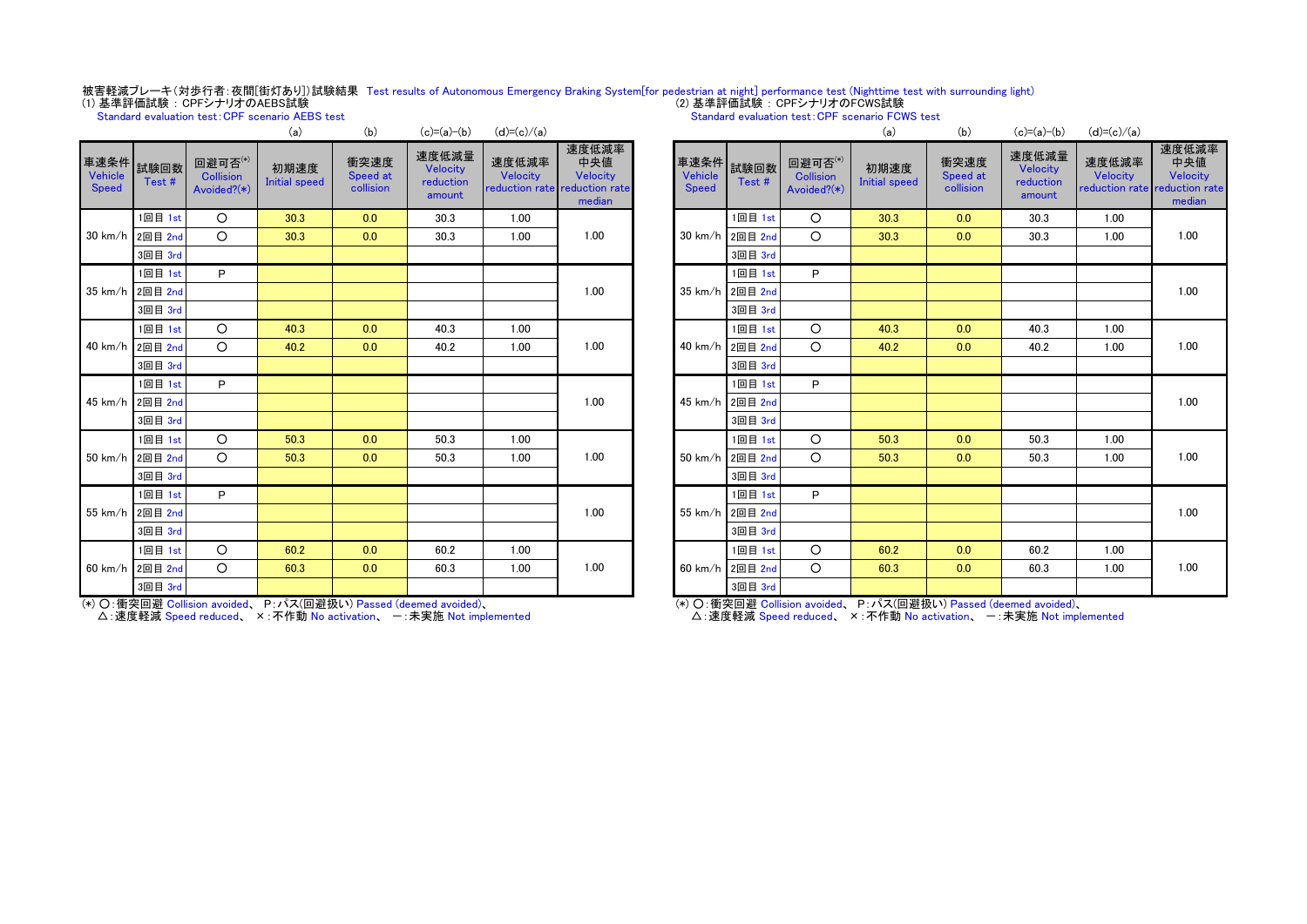# 被害軽減ブレーキ(対歩行者:夜間[街灯あり])試験結果 Test results of Autonomous Emergency Braking System[for pedestrian at night] performance test (Nighttime test with surrounding light)<br>(3) 基準評価試験 : CPFOシナリオのAEBS試験

(a) (b)  $(x)=(-x)(b)$   $(x)=(-x)(b)$   $(x)(a)$ Standard evaluation test:CPFO scenario AEBS test

#### Standard evaluation test:CPFO scenario FCWS test

|                                      |                 |                                           | (a)                          | (D)                           | $U - (a)U$                               | $(u) = (G)/(d)$   |                                                                     |                           |                 |                                            | (a)                          | (D)                           | $U - (a)U$                               | $(u) = (G)/(d)$                               |                              |
|--------------------------------------|-----------------|-------------------------------------------|------------------------------|-------------------------------|------------------------------------------|-------------------|---------------------------------------------------------------------|---------------------------|-----------------|--------------------------------------------|------------------------------|-------------------------------|------------------------------------------|-----------------------------------------------|------------------------------|
| 車速条件 試験回数<br>Vehicle<br><b>Speed</b> | Test#           | 回避可否 $^{(*)}$<br>Collision<br>Avoided?(*) | 初期速度<br><b>Initial speed</b> | 衝突速度<br>Speed at<br>collision | 速度低減量<br>Velocity<br>reduction<br>amount | 速度低減率<br>Velocity | 速度低減率<br>中央値<br>Velocity<br>reduction rate reduction rate<br>median | 車速条件 試験回数<br><b>Speed</b> | Test#           | 回避可否(*)<br><b>Collision</b><br>Avoided?(*) | 初期速度<br><b>Initial speed</b> | 衝突速度<br>Speed at<br>collision | 速度低減量<br>Velocity<br>reduction<br>amount | 速度低減率<br>Velocity<br>reduction rate reduction | 速度低:<br>中央<br>Veloc<br>media |
|                                      | 1回目 1st         | $\circ$                                   | 30.3                         | 0.0                           | 30.3                                     | 1.00              |                                                                     |                           | 1回目 1st         | $\circ$                                    | 30.3                         | 0.0                           | 30.3                                     | 1.00                                          |                              |
| $30$ km/h                            | 2回目 2nd         | $\Omega$                                  | 30.3                         | 0.0                           | 30.3                                     | 1.00              | 1.00                                                                | $30 \text{ km/h}$         | 2回目 2nd         | $\Omega$                                   | 30.3                         | 0.0                           | 30.3                                     | 1.00                                          | 1.00                         |
|                                      | 3回目 3rd         |                                           |                              |                               |                                          |                   |                                                                     |                           | 3回目 3rd         |                                            |                              |                               |                                          |                                               |                              |
|                                      | 1回目 1st         | P                                         |                              |                               |                                          |                   |                                                                     |                           | 1回目 1st         | P                                          |                              |                               |                                          |                                               |                              |
| $35 \text{ km/h}$                    | 2回目 2nd         |                                           |                              |                               |                                          |                   | 1.00                                                                | $35 \text{ km/h}$         | 2回目 2nd         |                                            |                              |                               |                                          |                                               | 1.00                         |
|                                      | 3回目 3rd         |                                           |                              |                               |                                          |                   |                                                                     |                           | 3回目 3rd         |                                            |                              |                               |                                          |                                               |                              |
|                                      | 1回目 1st         | $\circ$                                   | 40.3                         | 0.0                           | 40.3                                     | 1.00              |                                                                     |                           | 1回目 1st         | $\circ$                                    | 40.3                         | 0.0                           | 40.3                                     | 1.00                                          |                              |
|                                      | 40 km/h 2回目 2nd | $\Omega$                                  | 40.3                         | 0.0                           | 40.3                                     | 1.00              | 1.00                                                                | 40 km/h                   | 2回目 2nd         | $\Omega$                                   | 40.3                         | 0.0                           | 40.3                                     | 1.00                                          | 1.00                         |
|                                      | 3回目 3rd         |                                           |                              |                               |                                          |                   |                                                                     |                           | 3回目 3rd         |                                            |                              |                               |                                          |                                               |                              |
|                                      | 1回目 1st         | P                                         |                              |                               |                                          |                   |                                                                     |                           | 1回目 1st         | P                                          |                              |                               |                                          |                                               |                              |
|                                      | 45 km/h 2回目 2nd |                                           |                              |                               |                                          |                   | 1.00                                                                |                           | 45 km/h 2回目 2nd |                                            |                              |                               |                                          |                                               | 1.00                         |
|                                      | 3回目 3rd         |                                           |                              |                               |                                          |                   |                                                                     |                           | 3回目 3rd         |                                            |                              |                               |                                          |                                               |                              |
|                                      | 1回目 1st         | $\circ$                                   | 50.3                         | 0.0                           | 50.3                                     | 1.00              |                                                                     |                           | 1回目 1st         | $\circ$                                    | 50.3                         | 0.0                           | 50.3                                     | 1.00                                          |                              |
|                                      | 50 km/h 2回目 2nd | $\circ$                                   | 50.3                         | 0.0                           | 50.3                                     | 1.00              | 1.00                                                                | 50 km/h                   | 2回目 2nd         | $\circ$                                    | 50.3                         | 0.0                           | 50.3                                     | 1.00                                          | 1.00                         |
|                                      | 3回目 3rd         |                                           |                              |                               |                                          |                   |                                                                     |                           | 3回目 3rd         |                                            |                              |                               |                                          |                                               |                              |
|                                      | 1回目 1st         | P                                         |                              |                               |                                          |                   |                                                                     |                           | 1回目 1st         | P                                          |                              |                               |                                          |                                               |                              |
|                                      | 55 km/h 2回目 2nd |                                           |                              |                               |                                          |                   | 1.00                                                                |                           | 55 km/h 2回目 2nd |                                            |                              |                               |                                          |                                               | 1.00                         |
|                                      | 3回目 3rd         |                                           |                              |                               |                                          |                   |                                                                     |                           | 3回目 3rd         |                                            |                              |                               |                                          |                                               |                              |
|                                      | 1回目 1st         | O                                         | 60.3                         | 0.0                           | 60.3                                     | 1.00              |                                                                     |                           | 1回目 1st         | $\circ$                                    | 60.3                         | 0.0                           | 60.3                                     | 1.00                                          |                              |
|                                      | 60 km/h 2回目 2nd | $\circ$                                   | 60.3                         | 0.0                           | 60.3                                     | 1.00              | 1.00                                                                | $60 \text{ km/h}$         | 2回目 2nd         | $\circ$                                    | 60.3                         | 0.0                           | 60.3                                     | 1.00                                          | 1.00                         |
|                                      | 3回目 3rd         |                                           |                              |                               |                                          |                   |                                                                     |                           | 3回目 3rd         |                                            |                              |                               |                                          |                                               |                              |

(\*) ○:衝突回避 Collision avoided、 P:パス(回避扱い) Passed (deemed avoided)、 △: 速度軽減 Speed reduced、 ×: 不作動 No activation、 一: 未実施 Not implemented

|                                        |               |                                            | (a)                                | (b)                           | $(c)=(a)-(b)$                            | $(d)=(c)/(a)$     |                                                                     |
|----------------------------------------|---------------|--------------------------------------------|------------------------------------|-------------------------------|------------------------------------------|-------------------|---------------------------------------------------------------------|
| 車速条件<br><b>Vehicle</b><br><b>Speed</b> | 試験回数<br>Test# | 回避可否(*)<br><b>Collision</b><br>Avoided?(*) | 初期速度<br><b>Initial speed</b>       | 衝突速度<br>Speed at<br>collision | 速度低減量<br>Velocity<br>reduction<br>amount | 速度低減率<br>Velocity | 速度低減率<br>中央値<br>Velocity<br>reduction rate reduction rate<br>median |
|                                        | 1回目 1st       | O                                          | 30.3                               | 0.0                           | 30.3                                     | 1.00              |                                                                     |
| $30 \text{ km/h}$                      | 2回目 2nd       | $\circ$                                    | 30.3                               | 0.0                           | 30.3                                     | 1.00              | 1.00                                                                |
|                                        | 3回目 3rd       |                                            |                                    |                               |                                          |                   |                                                                     |
|                                        | 1回目 1st       | P                                          |                                    |                               |                                          |                   |                                                                     |
| 35 km/h                                | 2回目 2nd       |                                            |                                    |                               |                                          |                   | 1.00                                                                |
|                                        | 3回目 3rd       |                                            |                                    |                               |                                          |                   |                                                                     |
|                                        | 1回目 1st       | O                                          | 40.3                               | 0.0                           | 40.3                                     | 1.00              |                                                                     |
| 40 km/h                                | 2回目 2nd       | $\circ$                                    | 40.3                               | 0.0                           | 40.3                                     | 1.00              | 1.00                                                                |
|                                        | 3回目 3rd       |                                            |                                    |                               |                                          |                   |                                                                     |
|                                        | 1回目 1st       | P                                          |                                    |                               |                                          |                   |                                                                     |
| 45 km/h                                | 2回目 2nd       |                                            |                                    |                               |                                          |                   | 1.00                                                                |
|                                        | 3回目 3rd       |                                            |                                    |                               |                                          |                   |                                                                     |
|                                        | 1回目 1st       | $\circ$                                    | 50.3                               | 0.0                           | 50.3                                     | 1.00              |                                                                     |
| 50 km/h                                | 2回目 2nd       | $\circ$                                    | 50.3                               | 0.0                           | 50.3                                     | 1.00              | 1.00                                                                |
|                                        | 3回目 3rd       |                                            |                                    |                               |                                          |                   |                                                                     |
|                                        | 1回目 1st       | P                                          |                                    |                               |                                          |                   |                                                                     |
| 55 km/h                                | 2回目 2nd       |                                            |                                    |                               |                                          |                   | 1.00                                                                |
|                                        | 3回目 3rd       |                                            |                                    |                               |                                          |                   |                                                                     |
|                                        | 1回目 1st       | $\circ$                                    | 60.3                               | 0.0                           | 60.3                                     | 1.00              |                                                                     |
| 60 km/h                                | 2回目 2nd       | O                                          | 60.3                               | 0.0                           | 60.3                                     | 1.00              | 1.00                                                                |
|                                        | 3回目 3rd       |                                            | $\sim$ $\sim$ $\sim$ $\sim$ $\sim$ |                               |                                          |                   |                                                                     |

(\*) ○:衝突回避 Collision avoided、 P:パス(回避扱い) Passed (deemed avoided)、

△:速度軽減 Speed reduced、 ×:不作動 No activation、 一:未実施 Not implemented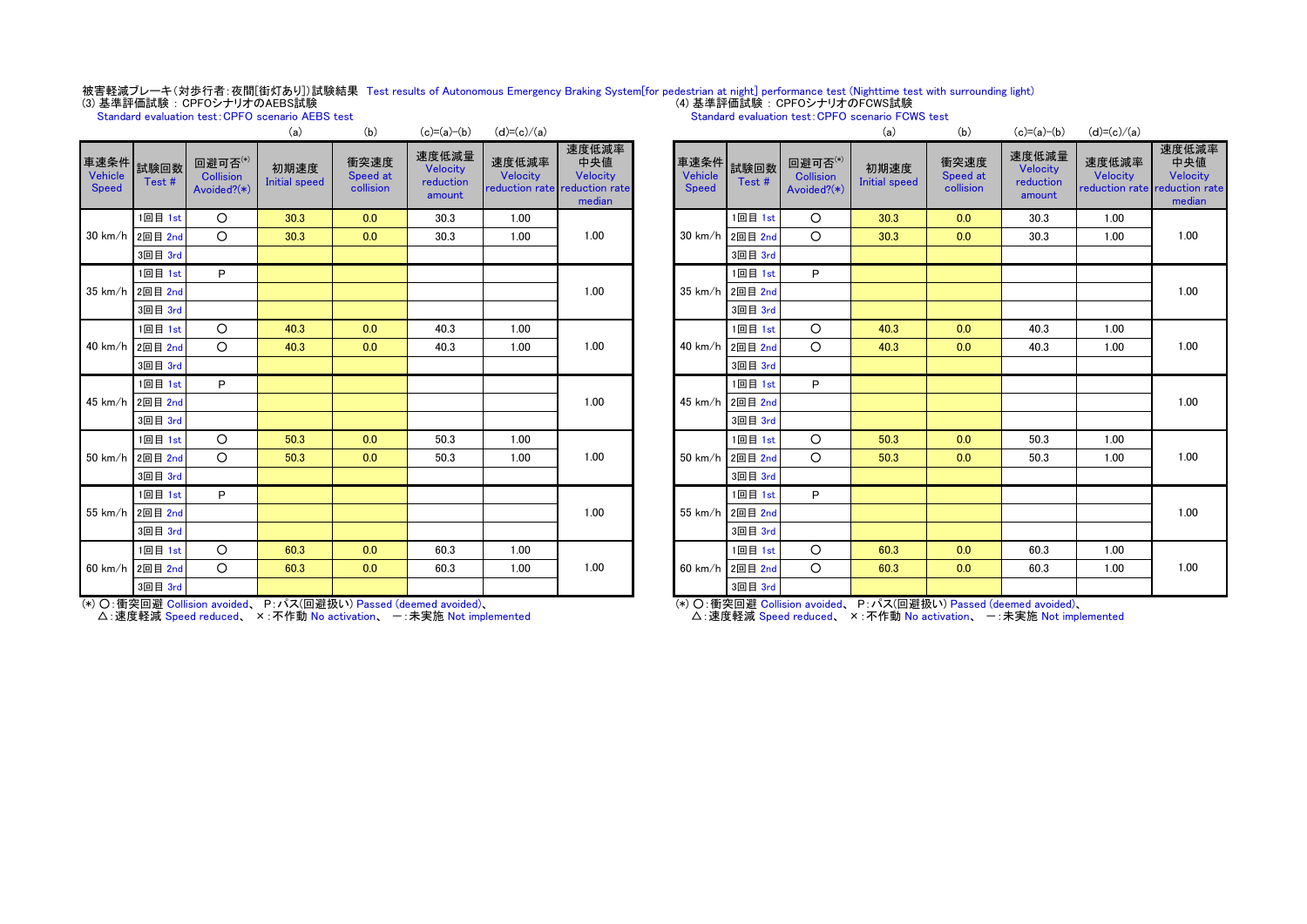被害軽減ブレーキ(対歩行者:夜間[街灯あり])試験結果 Test results of Autonomous Emergency Braking System[for pedestrian at night] performance test (Nighttime test with surrounding light)<br>(5) 部分評価試験:CPFシナリオのAEBS試験

|                                         |         |                                                     | Partial evaluation test: CPF scenario AEBS test |                               |                                                              |                          | Partial evaluation test: CPF scenario FCWS test                     |  |                         |                      |                                            |                       |                               |                                          |                                               |                             |  |  |
|-----------------------------------------|---------|-----------------------------------------------------|-------------------------------------------------|-------------------------------|--------------------------------------------------------------|--------------------------|---------------------------------------------------------------------|--|-------------------------|----------------------|--------------------------------------------|-----------------------|-------------------------------|------------------------------------------|-----------------------------------------------|-----------------------------|--|--|
| ○ラップ率 25%<br>Wrap rate 25%              |         |                                                     | (a)                                             | (b)                           | ○ラップ率 25%<br>$(d)=(c)/(a)$<br>$(c)=(a)-(b)$<br>Wrap rate 25% |                          | $(c)=(a)-(b)$<br>(b)<br>(a)                                         |  |                         | $(d)=(c)/(a)$        |                                            |                       |                               |                                          |                                               |                             |  |  |
| <b>∉速条件 試験回数 ■■</b><br>Vehicle<br>Speed | Test#   | 回避可否 $^{(*)}$<br><b>Collision</b><br>Avoided? $(*)$ | 初期速度<br>Initial speed                           | 衝突速度<br>Speed at<br>collision | 速度低減量<br>Velocity<br>reduction<br>amount                     | 速度低減率<br><b>Velocity</b> | 速度低減率<br>中央値<br>Velocity<br>reduction rate reduction rate<br>median |  | Vehicle<br><b>Speed</b> | 車速条件 試験回数 ニ<br>Test# | 回避可否(*)<br><b>Collision</b><br>Avoided?(*) | 初期速度<br>Initial speed | 衝突速度<br>Speed at<br>collision | 速度低減量<br>Velocity<br>reduction<br>amount | 速度低減率<br>Velocity<br>reduction rate reduction | 速度低<br>中央<br>Veloc<br>media |  |  |
|                                         | 1回目 1st |                                                     | 45.3                                            | 0.0                           | 45.3                                                         | 1.00                     |                                                                     |  |                         | 1回目 1st              |                                            | 45.3                  | 0.0                           | 45.3                                     | 1.00                                          |                             |  |  |
| 45 km/h 2回目 2nd                         |         | $\Omega$                                            | 45.3                                            | 0.0                           | 45.3                                                         | 1.00                     | 1.00                                                                |  |                         | 45 km/h 2回目 2nd      |                                            | 45.3                  | 0.0                           | 45.3                                     | 1.00                                          | 1.00                        |  |  |
|                                         | 3回目 3rd |                                                     |                                                 |                               |                                                              |                          |                                                                     |  |                         |                      |                                            | 3回目 3rd               |                               |                                          |                                               |                             |  |  |

| -------<br>Wrap rate 75%               |               | (b)<br>(а,                                    |                       | $(c)=(a)-(b)$<br>(d)=(c)/(a)  |                                          |                   | --------<br>Wrap rate 75%                                           |  |                                        |                 |                         |
|----------------------------------------|---------------|-----------------------------------------------|-----------------------|-------------------------------|------------------------------------------|-------------------|---------------------------------------------------------------------|--|----------------------------------------|-----------------|-------------------------|
| 車速条件<br><b>Vehicle</b><br><b>Speed</b> | 試験回数<br>Test# | 回避可否(*)<br><b>Collision</b><br>Avoided? $(*)$ | 初期速度<br>Initial speed | 衝突速度<br>Speed at<br>collision | 速度低減量<br>Velocity<br>reduction<br>amount | 速度低減率<br>Velocity | 速度低減率<br>中央値<br>Velocity<br>reduction rate reduction rate<br>median |  | 車速条件<br><b>Vehicle</b><br><b>Speed</b> | 試験回数<br>Test#   | 回避日<br>Colli:<br>Avoide |
|                                        | 1回目 1st       | P                                             |                       |                               |                                          |                   |                                                                     |  |                                        | 回目 1st          | Р                       |
| $45 \text{ km/h}$                      | 2回目 2nd       |                                               |                       |                               |                                          |                   | 1.00                                                                |  |                                        | 45 km/h 2回目 2nd |                         |
|                                        | 3回目 3rd       |                                               |                       |                               |                                          |                   |                                                                     |  |                                        | 3回目 3rd         |                         |

| 〇歩行速度 8km/h            |  |
|------------------------|--|
| Pedestrian speed 8km/h |  |

| Vehicle<br>Speed | ■凍条件 試験回数   一<br>Test # | 回避可否(*)<br><b>Collision</b><br>$Avoided?(*)$ | 初期速度<br>Initial speed | 衝突速度<br>Speed at<br>collision | 速度低減量<br>Velocity<br>reduction<br>amount | 速度低減率<br>Velocity<br><b>reduction rate reduction rate</b> | 速度低減率<br>中央値<br>Velocity<br>median | Vehicle<br><b>Speed</b> | Test #          | 回避可否(*)<br><b>Collision</b><br>Avoided? $(*)$ | 初期速度<br>Initial speed | 衝突速度<br>Speed at<br>collision | 速度低減量<br><b>Velocity</b><br>reduction<br>amount | 速度低減率<br>Velocity<br><b>reduction</b> rate | 速度低<br>中央<br>Veloc<br><b>reduction</b><br>media |
|------------------|-------------------------|----------------------------------------------|-----------------------|-------------------------------|------------------------------------------|-----------------------------------------------------------|------------------------------------|-------------------------|-----------------|-----------------------------------------------|-----------------------|-------------------------------|-------------------------------------------------|--------------------------------------------|-------------------------------------------------|
|                  | 1回目 1st                 |                                              | 45.3                  | 0.0                           | 45.3                                     | 1.00                                                      |                                    |                         | 1回目 1st         |                                               | 45.3                  | 0.0                           | 45.3                                            | 1.00                                       |                                                 |
|                  | 45 km/h 2回目 2nd         |                                              | 45.3                  | 0.0                           | 45.3                                     | 1.00                                                      | 1.00                               |                         | 45 km/h 2回目 2nd | ⌒                                             | 45.3                  | 0.0                           | 45.3                                            | 1.00                                       | 1.00                                            |
|                  | 3回目 3rd                 |                                              |                       |                               |                                          |                                                           |                                    |                         | 3回目 3rd         |                                               |                       |                               |                                                 |                                            |                                                 |

(\*) ○:衝突回避 Collision avoided、 P:パス(回避扱い) Passed (deemed avoided)、

△:速度軽減 Speed reduced、 ×:不作動 No activation、 一:未実施 Not implemented

| -------        |                               |                                                 |                                                    |                                    |                                        |                            |                                               | , andar overadorum cost. Or + sochiano + Offici cost |                               |                                          |                                                    |                                    |
|----------------|-------------------------------|-------------------------------------------------|----------------------------------------------------|------------------------------------|----------------------------------------|----------------------------|-----------------------------------------------|------------------------------------------------------|-------------------------------|------------------------------------------|----------------------------------------------------|------------------------------------|
| (a)            | (b)                           | $(c)=(a)-(b)$                                   | $(d)=(c)/(a)$                                      |                                    |                                        | ○ラップ率 25%<br>Wrap rate 25% |                                               | (a)                                                  | (b)                           | $(c)=(a)-(b)$                            | $(d)=(c)/(a)$                                      |                                    |
| 朋速度<br>I speed | 衝突速度<br>Speed at<br>collision | 速度低減量<br><b>Velocity</b><br>reduction<br>amount | 速度低減率<br>Velocity<br>reduction rate reduction rate | 速度低減率<br>中央値<br>Velocity<br>median | 車速条件 試験回数 出<br>Vehicle<br><b>Speed</b> | Test#                      | 回避可否(*)<br><b>Collision</b><br>Avoided? $(*)$ | 初期速度<br>Initial speed                                | 衝突速度<br>Speed at<br>collision | 速度低減量<br>Velocity<br>reduction<br>amount | 速度低減率<br>Velocity<br>reduction rate reduction rate | 速度低減率<br>中央値<br>Velocity<br>median |
| 5.3            | 0.0                           | 45.3                                            | 1.00                                               |                                    |                                        | 1回目 1st                    |                                               | 45.3                                                 | 0.0                           | 45.3                                     | 1.00                                               |                                    |
| 5.3            | 0.0                           | 45.3                                            | 1.00                                               | 1.00                               |                                        | 45 km/h 2回目 2nd            | C                                             | 45.3                                                 | 0.0                           | 45.3                                     | 1.00                                               | 1.00                               |
|                |                               |                                                 |                                                    |                                    |                                        | 3回目 3rd                    |                                               |                                                      |                               |                                          |                                                    |                                    |
|                |                               |                                                 |                                                    |                                    |                                        |                            |                                               |                                                      |                               |                                          |                                                    |                                    |

| (a)                   | (b)                           | $(c)=(a)-(b)$                            | $(d)=(c)/(a)$     |                                                                     |  | ○ラップ率 75%                      | Wrap rate 75%           |                                               | (a)                   | (b)                           | $(c)=(a)-(b)$                            | $(d)=(c)/(a)$                                      |                                    |
|-----------------------|-------------------------------|------------------------------------------|-------------------|---------------------------------------------------------------------|--|--------------------------------|-------------------------|-----------------------------------------------|-----------------------|-------------------------------|------------------------------------------|----------------------------------------------------|------------------------------------|
| <b>用速度</b><br>I speed | 衝突速度<br>Speed at<br>collision | 速度低減量<br>Velocity<br>reduction<br>amount | 速度低減率<br>Velocity | 速度低減率<br>中央値<br>Velocity<br>reduction rate reduction rate<br>median |  | <b>Vehicle</b><br><b>Speed</b> | ▌車速条件▌試験回数┃ 罒<br>Test # | 回避可否(*)<br><b>Collision</b><br>Avoided? $(*)$ | 初期速度<br>Initial speed | 衝突速度<br>Speed at<br>collision | 速度低減量<br>Velocity<br>reduction<br>amount | 速度低減率<br>Velocity<br>reduction rate reduction rate | 速度低減率<br>中央値<br>Velocity<br>median |
|                       |                               |                                          |                   |                                                                     |  |                                | 1回目 1st                 | D                                             |                       |                               |                                          |                                                    |                                    |
|                       |                               |                                          |                   | .00                                                                 |  | 45 km/h 2回目 2nd                |                         |                                               |                       |                               |                                          | 1.00                                               |                                    |
|                       |                               |                                          |                   |                                                                     |  |                                | 3回目 3rd                 |                                               |                       |                               |                                          |                                                    |                                    |

○歩行速度 8km/h

Partial evaluation test:CPF scenario FCWS test

|     |     | -(b)    | (d)      | ∪莎仃迷度 öKm/h            |     | (b) | $(c)=(a)-(b)$ | $(d)=(c)/(a)$ |
|-----|-----|---------|----------|------------------------|-----|-----|---------------|---------------|
| (a) | (b) | (c)=(a) | =(c)/(a) | Pedectrian sneed 8km/h | (a) |     |               |               |

|                                        | Pedestrian speed 8km/h |                                               | (a)                          | (b)                           | (c)=(a)−(b)                                     | (d)=(c)/(a)              |                                                                     |
|----------------------------------------|------------------------|-----------------------------------------------|------------------------------|-------------------------------|-------------------------------------------------|--------------------------|---------------------------------------------------------------------|
| 車速条件<br><b>Vehicle</b><br><b>Speed</b> | 試験回数<br>Test#          | 回避可否(*)<br><b>Collision</b><br>Avoided? $(*)$ | 初期速度<br><b>Initial speed</b> | 衝突速度<br>Speed at<br>collision | 速度低減量<br><b>Velocity</b><br>reduction<br>amount | 速度低減率<br><b>Velocity</b> | 速度低減率<br>中央値<br>Velocity<br>reduction rate reduction rate<br>median |
|                                        | 1回目 1st                |                                               | 45.3                         | 0.0                           | 45.3                                            | 1.00                     |                                                                     |
|                                        | 45 km/h 2回目 2nd        |                                               | 45.3                         | 0.0                           | 45.3                                            | 1.00                     | 1.00                                                                |
|                                        | 3回目 3rd                |                                               |                              |                               |                                                 |                          |                                                                     |

(\*) ○:衝突回避 Collision avoided、 P:パス(回避扱い) Passed (deemed avoided)、

→ △:速度軽減 Speed reduced、 ×:不作動 No activation、 一:未実施 Not implemented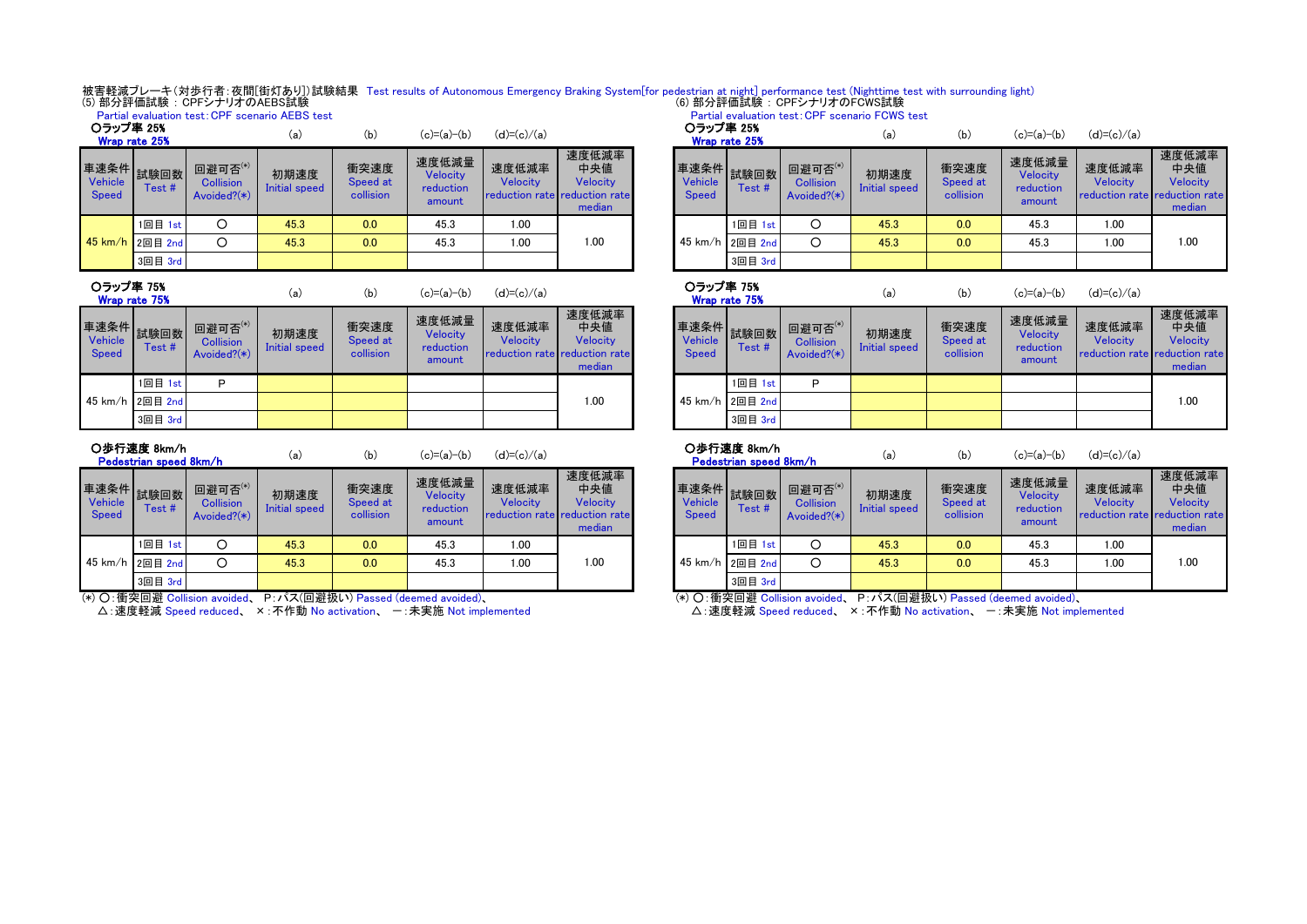# 被害軽減ブレーキ(対歩行者:夜間[街灯なし])試験結果 Test results of Autonomous Emergency Braking System[for pedestrian at night] performance test (Nighttime test without surrounding light)<br>(1) 基準評価試験:CPFシナリオのAEBS試験

# Standard evaluation test:CPF scenario AEBS test

# Standard evaluation test: CPF scenario FCWS test

|                                      |         |                                            | (a)                          | (b)                           | $(c)=(a)-(b)$                            | $(d) = (c)/(a)$   |                                                                     |                           |                 |                                            | (a)                          | (b)                           | $(c) = (a) - (b)$                        | $(d) = (c)/(a)$                               |                              |
|--------------------------------------|---------|--------------------------------------------|------------------------------|-------------------------------|------------------------------------------|-------------------|---------------------------------------------------------------------|---------------------------|-----------------|--------------------------------------------|------------------------------|-------------------------------|------------------------------------------|-----------------------------------------------|------------------------------|
| 車速条件 試験回数<br>Vehicle<br><b>Speed</b> | Test#   | 回避可否(*)<br><b>Collision</b><br>Avoided?(*) | 初期速度<br><b>Initial speed</b> | 衝突速度<br>Speed at<br>collision | 速度低減量<br>Velocity<br>reduction<br>amount | 速度低減率<br>Velocity | 速度低減率<br>中央値<br>Velocity<br>reduction rate reduction rate<br>median | 車速条件 試験回数<br><b>Speed</b> | Test#           | 回避可否(*)<br><b>Collision</b><br>Avoided?(*) | 初期速度<br><b>Initial speed</b> | 衝突速度<br>Speed at<br>collision | 速度低減量<br>Velocity<br>reduction<br>amount | 速度低減率<br>Velocity<br>reduction rate reduction | 速度低:<br>中央<br>Veloc<br>media |
|                                      | 1回目 1st | $\circ$                                    | 30.3                         | 0.0                           | 30.3                                     | 1.00              |                                                                     |                           | 1回目 1st         | $\circ$                                    | 30.3                         | 0.0                           | 30.3                                     | 1.00                                          |                              |
| 30 km/h 2回目 2nd                      |         | $\circ$                                    | 30.3                         | 0.0                           | 30.3                                     | 1.00              | 1.00                                                                |                           | 30 km/h 2回目 2nd | $\circ$                                    | 30.3                         | 0.0                           | 30.3                                     | 1.00                                          | 1.00                         |
|                                      | 3回目 3rd |                                            |                              |                               |                                          |                   |                                                                     |                           | 3回目 3rd         |                                            |                              |                               |                                          |                                               |                              |
|                                      | 1回目 1st | P                                          |                              |                               |                                          |                   |                                                                     |                           | 1回目 1st         | P                                          |                              |                               |                                          |                                               |                              |
| 35 km/h 2回目 2nd                      |         |                                            |                              |                               |                                          |                   | 1.00                                                                |                           | 35 km/h 2回目 2nd |                                            |                              |                               |                                          |                                               | 1.00                         |
|                                      | 3回目 3rd |                                            |                              |                               |                                          |                   |                                                                     |                           | 3回目 3rd         |                                            |                              |                               |                                          |                                               |                              |
|                                      | 1回目 1st | $\circ$                                    | 40.3                         | 0.0                           | 40.3                                     | 1.00              |                                                                     |                           | 1回目 1st         | $\circ$                                    | 40.3                         | 0.0                           | 40.3                                     | 1.00                                          |                              |
| 40 km/h 2回目 2nd                      |         | $\circ$                                    | 40.3                         | 0.0                           | 40.3                                     | 1.00              | 1.00                                                                |                           | 40 km/h 2回目 2nd | $\Omega$                                   | 40.3                         | 0.0                           | 40.3                                     | 1.00                                          | 1.00                         |
|                                      | 3回目 3rd |                                            |                              |                               |                                          |                   |                                                                     |                           | 3回目 3rd         |                                            |                              |                               |                                          |                                               |                              |
|                                      | 1回目 1st | P                                          |                              |                               |                                          |                   |                                                                     |                           | 1回目 1st         | P                                          |                              |                               |                                          |                                               |                              |
| 45 km/h 2回目 2nd                      |         |                                            |                              |                               |                                          |                   | 1.00                                                                |                           | 45 km/h 2回目 2nd |                                            |                              |                               |                                          |                                               | 1.00                         |
|                                      | 3回目 3rd |                                            |                              |                               |                                          |                   |                                                                     |                           | 3回目 3rd         |                                            |                              |                               |                                          |                                               |                              |
|                                      | 1回目 1st | $\circ$                                    | 50.3                         | 0.0                           | 50.3                                     | 1.00              |                                                                     |                           | 1回目 1st         | $\circ$                                    | 50.3                         | 0.0                           | 50.3                                     | 1.00                                          |                              |
| 50 km/h 2回目 2nd                      |         | $\circ$                                    | 50.3                         | 0.0                           | 50.3                                     | 1.00              | 1.00                                                                | $50 \text{ km/h}$         | 2回目 2nd         | $\Omega$                                   | 50.3                         | 0.0                           | 50.3                                     | 1.00                                          | 1.00                         |
|                                      | 3回目 3rd |                                            |                              |                               |                                          |                   |                                                                     |                           | 3回目 3rd         |                                            |                              |                               |                                          |                                               |                              |
|                                      | 1回目 1st | P                                          |                              |                               |                                          |                   |                                                                     |                           | 1回目 1st         | P                                          |                              |                               |                                          |                                               |                              |
| 55 km/h 2回目 2nd                      |         |                                            |                              |                               |                                          |                   | 1.00                                                                |                           | 55 km/h 2回目 2nd |                                            |                              |                               |                                          |                                               | 1.00                         |
|                                      | 3回目 3rd |                                            |                              |                               |                                          |                   |                                                                     |                           | 3回目 3rd         |                                            |                              |                               |                                          |                                               |                              |
|                                      | 1回目 1st | O                                          | 60.3                         | 0.0                           | 60.3                                     | 1.00              |                                                                     |                           | 1回目 1st         | $\circ$                                    | 60.3                         | 0.0                           | 60.3                                     | 1.00                                          |                              |
| 60 km/h 2回目 2nd                      |         | O                                          | 60.3                         | 0.0                           | 60.3                                     | 1.00              | 1.00                                                                |                           | 60 km/h 2回目 2nd | $\circ$                                    | 60.3                         | 0.0                           | 60.3                                     | 1.00                                          | 1.00                         |
|                                      | 3回目 3rd |                                            |                              |                               |                                          |                   |                                                                     |                           | 3回目 3rd         |                                            |                              |                               |                                          |                                               |                              |

| (a)                   | (b)                           | $(c)=(a)-(b)$                            | $(d)=(c)/(a)$     |                                                                     |                                 |               |                                        | (a)                          | (b)                           | $(c)=(a)-(b)$                            | $(d)=(c)/(a)$     |                                                                     |
|-----------------------|-------------------------------|------------------------------------------|-------------------|---------------------------------------------------------------------|---------------------------------|---------------|----------------------------------------|------------------------------|-------------------------------|------------------------------------------|-------------------|---------------------------------------------------------------------|
| <b>脂速度</b><br>I speed | 衝突速度<br>Speed at<br>collision | 速度低減量<br>Velocity<br>reduction<br>amount | 速度低減率<br>Velocity | 速度低減率<br>中央値<br>Velocity<br>reduction rate reduction rate<br>median | 車速条件<br>Vehicle<br><b>Speed</b> | 試験回数<br>Test# | 回避可否 $(*)$<br>Collision<br>Avoided?(*) | 初期速度<br><b>Initial speed</b> | 衝突速度<br>Speed at<br>collision | 速度低減量<br>Velocity<br>reduction<br>amount | 速度低減率<br>Velocity | 速度低減率<br>中央値<br>Velocity<br>reduction rate reduction rate<br>median |
| 0.3                   | 0.0                           | 30.3                                     | 1.00              |                                                                     |                                 | 1回目 1st       | $\circ$                                | 30.3                         | 0.0                           | 30.3                                     | 1.00              |                                                                     |
| 0.3                   | 0.0                           | 30.3                                     | 1.00              | 1.00                                                                | $30 \text{ km/h}$               | 2回目 2nd       | $\circ$                                | 30.3                         | 0.0                           | 30.3                                     | 1.00              | 1.00                                                                |
|                       |                               |                                          |                   |                                                                     |                                 | 3回目 3rd       |                                        |                              |                               |                                          |                   |                                                                     |
|                       |                               |                                          |                   |                                                                     |                                 | 1回目 1st       | P                                      |                              |                               |                                          |                   |                                                                     |
|                       |                               |                                          |                   | 1.00                                                                | $35 \text{ km/h}$               | 2回目 2nd       |                                        |                              |                               |                                          |                   | 1.00                                                                |
|                       |                               |                                          |                   |                                                                     |                                 | 3回目 3rd       |                                        |                              |                               |                                          |                   |                                                                     |
| 0.3                   | 0.0                           | 40.3                                     | 1.00              |                                                                     |                                 | 1回目 1st       | $\circ$                                | 40.3                         | 0.0                           | 40.3                                     | 1.00              |                                                                     |
| 0.3                   | 0.0                           | 40.3                                     | 1.00              | 1.00                                                                | 40 km/h                         | 2回目 2nd       | $\circ$                                | 40.3                         | 0.0                           | 40.3                                     | 1.00              | 1.00                                                                |
|                       |                               |                                          |                   |                                                                     |                                 | 3回目 3rd       |                                        |                              |                               |                                          |                   |                                                                     |
|                       |                               |                                          |                   |                                                                     |                                 | 1回目 1st       | P                                      |                              |                               |                                          |                   |                                                                     |
|                       |                               |                                          |                   | 1.00                                                                | 45 km/h                         | 2回目 2nd       |                                        |                              |                               |                                          |                   | 1.00                                                                |
|                       |                               |                                          |                   |                                                                     |                                 | 3回目 3rd       |                                        |                              |                               |                                          |                   |                                                                     |
| 0.3                   | 0.0                           | 50.3                                     | 1.00              |                                                                     |                                 | 1回目 1st       | $\circ$                                | 50.3                         | 0.0                           | 50.3                                     | 1.00              |                                                                     |
| 0.3                   | 0.0                           | 50.3                                     | 1.00              | 1.00                                                                | 50 km/h                         | 2回目 2nd       | $\circ$                                | 50.3                         | 0.0                           | 50.3                                     | 1.00              | 1.00                                                                |
|                       |                               |                                          |                   |                                                                     |                                 | 3回目 3rd       |                                        |                              |                               |                                          |                   |                                                                     |
|                       |                               |                                          |                   |                                                                     |                                 | 1回目 1st       | P                                      |                              |                               |                                          |                   |                                                                     |
|                       |                               |                                          |                   | 1.00                                                                | 55 km/h                         | 2回目 2nd       |                                        |                              |                               |                                          |                   | 1.00                                                                |
|                       |                               |                                          |                   |                                                                     |                                 | 3回目 3rd       |                                        |                              |                               |                                          |                   |                                                                     |
| 0.3                   | 0.0                           | 60.3                                     | 1.00              |                                                                     |                                 | 1回目 1st       | $\circ$                                | 60.3                         | 0.0                           | 60.3                                     | 1.00              |                                                                     |
| 0.3                   | 0.0                           | 60.3                                     | 1.00              | 1.00                                                                | 60 km/h                         | 2回目 2nd       | $\circ$                                | 60.3                         | 0.0                           | 60.3                                     | 1.00              | 1.00                                                                |
|                       |                               |                                          |                   |                                                                     |                                 | 3回目 3rd       |                                        |                              |                               |                                          |                   |                                                                     |

(\*) ○:衝突回避 Collision avoided、 P:パス(回避扱い) Passed (deemed avoided)、

△: 速度軽減 Speed reduced、 ×: 不作動 No activation、 一: 未実施 Not implemented

(\*) ○:衝突回避 Collision avoided、 P:パス(回避扱い) Passed (deemed avoided)、

· △: 速度軽減 Speed reduced、 ×: 不作動 No activation、 一: 未実施 Not implemented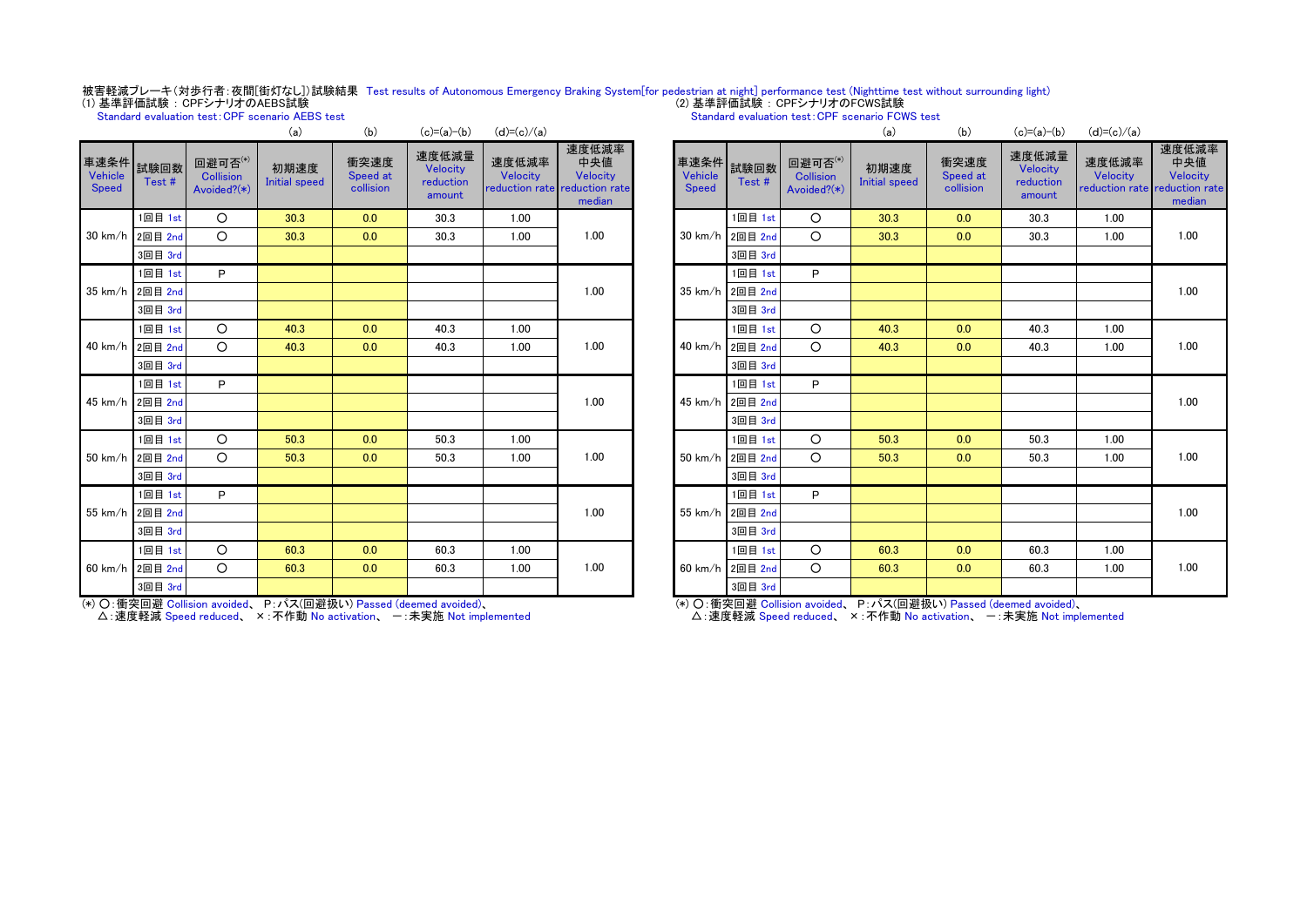# 被害軽減ブレーキ(対歩行者:夜間[街灯なし])試験結果 Test results of Autonomous Emergency Braking System[for pedestrian at night] performance test (Nighttime test without surrounding light)<br>(3) 基準評価試験 : CPFOシナリオのAEBS試験

Standard evaluation test:CPFO scenario AEBS test

| Standard evaluation test: CPFO scenario FCWS test |
|---------------------------------------------------|
|---------------------------------------------------|

|                                        |                 |                                            | (a)                          | (b)                           | $(c)=(a)-(b)$                            | $(d)=(c)/(a)$     |                                                                     |                                      |                 |                                            | (a)                          | (b)                           | $(c)=(a)-(b)$                            | $(d)=(c)/(a)$                                 |                             |
|----------------------------------------|-----------------|--------------------------------------------|------------------------------|-------------------------------|------------------------------------------|-------------------|---------------------------------------------------------------------|--------------------------------------|-----------------|--------------------------------------------|------------------------------|-------------------------------|------------------------------------------|-----------------------------------------------|-----------------------------|
| ■連条件 試験回数 プ<br>Vehicle<br><b>Speed</b> | Test#           | 回避可否(*)<br><b>Collision</b><br>Avoided?(*) | 初期速度<br><b>Initial speed</b> | 衝突速度<br>Speed at<br>collision | 速度低減量<br>Velocity<br>reduction<br>amount | 速度低減率<br>Velocity | 速度低減率<br>中央値<br>Velocity<br>reduction rate reduction rate<br>median | 車速条件 試験回数<br>Vehicle<br><b>Speed</b> | Test #          | 回避可否(*)<br><b>Collision</b><br>Avoided?(*) | 初期速度<br><b>Initial speed</b> | 衝突速度<br>Speed at<br>collision | 速度低減量<br>Velocity<br>reduction<br>amount | 速度低減率<br>Velocity<br>reduction rate reduction | 速度低<br>中央<br>Veloc<br>media |
|                                        | 1回目 1st         | $\circ$                                    | 40.2                         | 0.0                           | 40.2                                     | 1.00              |                                                                     |                                      | 1回目 1st         | $\circ$                                    | 40.2                         | 0.0                           | 40.2                                     | 1.00                                          |                             |
|                                        | 40 km/h 2回目 2nd | $\circ$                                    | 40.3                         | 0.0                           | 40.3                                     | 1.00              | 1.00                                                                |                                      | 40 km/h 2回目 2nd | $\circ$                                    | 40.3                         | 0.0                           | 40.3                                     | 1.00                                          | 1.00                        |
|                                        | 3回目 3rd         |                                            |                              |                               |                                          |                   |                                                                     |                                      | 3回目 3rd         |                                            |                              |                               |                                          |                                               |                             |
|                                        | 1回目 1st         | P                                          |                              |                               |                                          |                   |                                                                     |                                      | 1回目 1st         | P                                          |                              |                               |                                          |                                               |                             |
|                                        | 45 km/h 2回目 2nd |                                            |                              |                               |                                          |                   | 1.00                                                                |                                      | 45 km/h 2回目 2nd |                                            |                              |                               |                                          |                                               | 1.00                        |
|                                        | 3回目 3rd         |                                            |                              |                               |                                          |                   |                                                                     |                                      | 3回目 3rd         |                                            |                              |                               |                                          |                                               |                             |
|                                        | 1回目 1st         | O                                          | 50.3                         | 0.0                           | 50.3                                     | 1.00              |                                                                     |                                      | 1回目 1st         | $\circ$                                    | 50.3                         | 0.0                           | 50.3                                     | 1.00                                          |                             |
|                                        | 50 km/h 2回目 2nd | $\Omega$                                   | 50.3                         | 0.0                           | 50.3                                     | 1.00              | 1.00                                                                |                                      | 50 km/h 2回目 2nd | $\Omega$                                   | 50.3                         | 0.0                           | 50.3                                     | 1.00                                          | 1.00                        |
|                                        | 3回目 3rd         |                                            |                              |                               |                                          |                   |                                                                     |                                      | 3回目 3rd         |                                            |                              |                               |                                          |                                               |                             |

速度低減率 中央値 Velocity reduction rate

(\*) ○:衝突回避 Collision avoided、 P:パス(回避扱い) Passed (deemed avoided)、

△:速度軽減 Speed reduced、 ×:不作動 No activation、 一:未実施 Not implemented

(\*) ○:衝突回避 Collision avoided、 P:パス(回避扱い) Passed (deemed avoided)、

△:速度軽減 Speed reduced、 ×:不作動 No activation、 一:未実施 Not implemented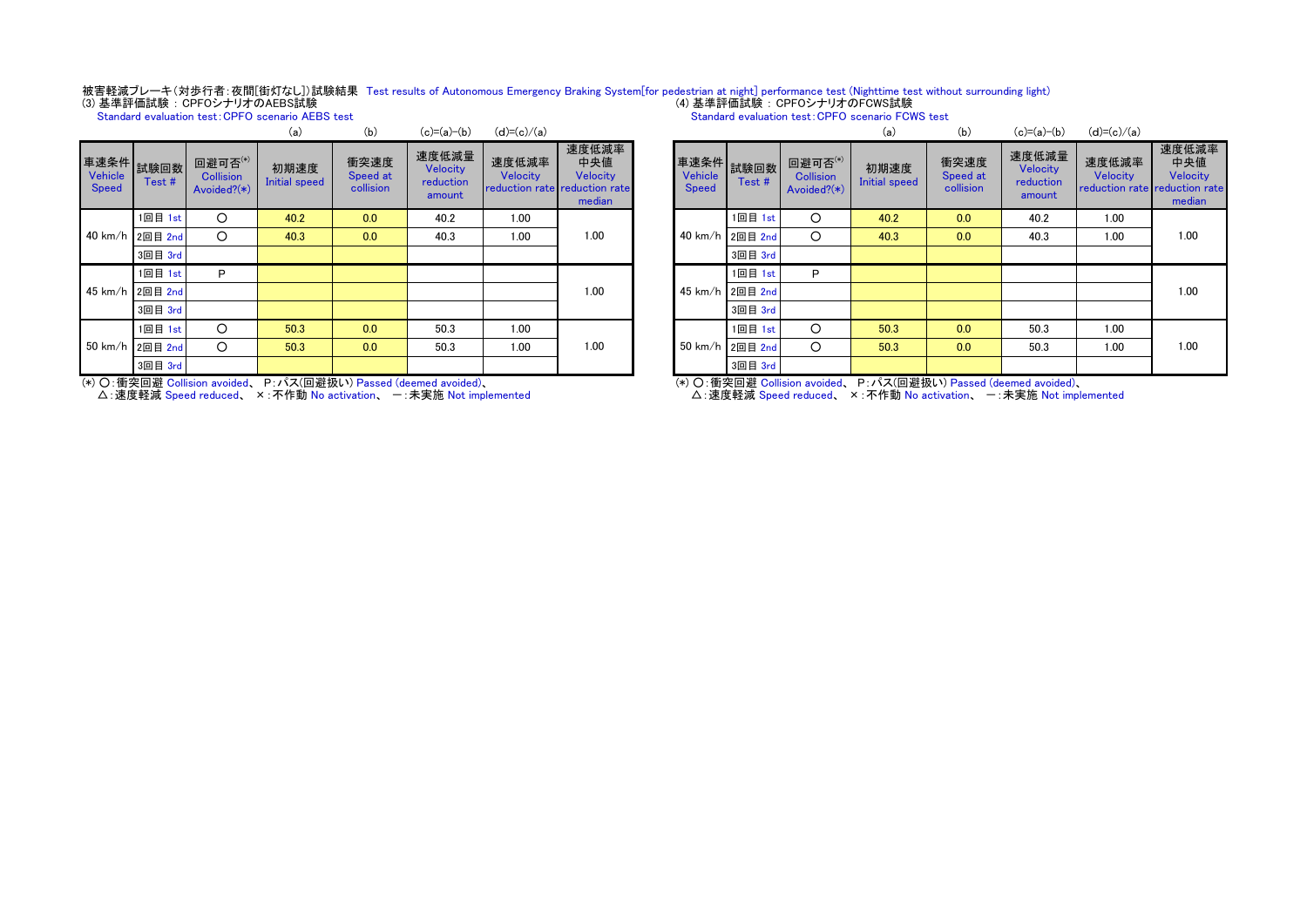被害軽減ブレーキ(対歩行者:夜間[街灯なし])試験結果 Test results of Autonomous Emergency Braking System[for pedestrian at night] performance test (Nighttime test without surrounding light)<br>(5) 部分評価試験:CPFシナリオのAEBS試験 Partial evaluation test:CPF scenario FCWS test

|                            |                               |                                                     | Partial evaluation test: CPF scenario AEBS test |                               |                                          |                   |                                                                     |                                      |               |                                               | Partial evaluation test: CPF scenario FCWS test |                               |                                          |                                               |                             |
|----------------------------|-------------------------------|-----------------------------------------------------|-------------------------------------------------|-------------------------------|------------------------------------------|-------------------|---------------------------------------------------------------------|--------------------------------------|---------------|-----------------------------------------------|-------------------------------------------------|-------------------------------|------------------------------------------|-----------------------------------------------|-----------------------------|
| ○ラップ率 25%<br>Wrap rate 25% |                               |                                                     | (a)                                             | (b)                           | $(c)=(a)-(b)$                            | $(d)=(c)/(a)$     |                                                                     | ○ラップ率 25%                            | Wrap rate 25% |                                               | (a)                                             | (b)                           | $(c)=(a)-(b)$                            | $(d)=(c)/(a)$                                 |                             |
| Vehicle<br>Speed           | <b>重速条件 試験回数 ■■</b><br>Test # | 回避可否 $^{(*)}$<br><b>Collision</b><br>Avoided? $(*)$ | 初期速度<br>Initial speed                           | 衝突速度<br>Speed at<br>collision | 速度低減量<br>Velocity<br>reduction<br>amount | 速度低減率<br>Velocity | 速度低減率<br>中央値<br>Velocity<br>reduction rate reduction rate<br>median | 車速条件 試験回数<br>Vehicle<br><b>Speed</b> | Test#         | 回避可否(*)<br><b>Collision</b><br>Avoided? $(*)$ | 初期速度<br>Initial speed                           | 衝突速度<br>Speed at<br>collision | 速度低減量<br>Velocity<br>reduction<br>amount | 速度低減率<br>Velocity<br>reduction rate reduction | 速度低<br>中央<br>Veloc<br>media |
|                            | 1回目 1st                       |                                                     | 45.3                                            | 0.0                           | 45.3                                     | 1.00              |                                                                     |                                      | 1回目 1st       |                                               | 45.3                                            | 0.0                           | 45.3                                     | 1.00                                          |                             |
|                            | 45 km/h 2回目 2nd               |                                                     | 45.3                                            | 0.0                           | 45.3                                     | 1.00              | 1.00                                                                | 45 km/h 2回目 2nd                      |               |                                               | 45.3                                            | 0.0                           | 45.3                                     | 1.00                                          | 1.00                        |
|                            | 3回目 3rd                       |                                                     |                                                 |                               |                                          |                   |                                                                     |                                      | 3回目 3rd       |                                               |                                                 |                               |                                          |                                               |                             |
|                            |                               |                                                     |                                                 |                               |                                          |                   |                                                                     |                                      |               |                                               |                                                 |                               |                                          |                                               |                             |

| 〇ラップ率 75% |  |  |
|-----------|--|--|
|           |  |  |

| Wrap rate 75%                   |               |                                               | (a)                   | (b.                           | (c)=(a)−(b)                              | (d <i>)</i> =(c <i>)/</i> (a <i>)</i> |                                                                     |                                        | Wrap rate 75% |                         |
|---------------------------------|---------------|-----------------------------------------------|-----------------------|-------------------------------|------------------------------------------|---------------------------------------|---------------------------------------------------------------------|----------------------------------------|---------------|-------------------------|
| 車速条件<br>Vehicle<br><b>Speed</b> | 試験回数<br>Test# | 回避可否(*)<br><b>Collision</b><br>Avoided? $(*)$ | 初期速度<br>Initial speed | 衝突速度<br>Speed at<br>collision | 速度低減量<br>Velocity<br>reduction<br>amount | 速度低減率<br>Velocity                     | 速度低減率<br>中央値<br>Velocity<br>reduction rate reduction rate<br>median | 車速条件<br><b>Vehicle</b><br><b>Speed</b> | 試験回数<br>Test# | 回避日<br>Colli:<br>Avoide |
|                                 | 1回目 1st       | P                                             |                       |                               |                                          |                                       |                                                                     |                                        | 1回目 1st       | Р                       |
| 45 km/h                         | 2回目 2nd       |                                               |                       |                               |                                          |                                       | 1.00                                                                | $45 \text{ km/h}$                      | 2回目 2nd       |                         |
|                                 | 3回目 3rd       |                                               |                       |                               |                                          |                                       |                                                                     |                                        | 3回目 3rd       |                         |

| ○歩行速度 8km/h |  |
|-------------|--|
|-------------|--|

|                         | Pedestrian speed 8km/h |                                               | \a                    | ID)                           | $U - \alpha$                                    | $(u) = (u) / (a)$                                         |                                    |                         | Pedestrian speed 8km/h |                                            | \a                    | ID)                           | $U - a$                                  | $(u) = (u) / (a)$                             |                             |
|-------------------------|------------------------|-----------------------------------------------|-----------------------|-------------------------------|-------------------------------------------------|-----------------------------------------------------------|------------------------------------|-------------------------|------------------------|--------------------------------------------|-----------------------|-------------------------------|------------------------------------------|-----------------------------------------------|-----------------------------|
| Vehicle<br><b>Speed</b> | 車速条件 試験回数<br>Test #    | 回避可否(*)<br><b>Collision</b><br>Avoided? $(*)$ | 初期速度<br>Initial speed | 衝突速度<br>Speed at<br>collision | 速度低減量<br><b>Velocity</b><br>reduction<br>amount | 速度低減率<br>Velocity<br><b>reduction rate reduction rate</b> | 速度低減率<br>中央値<br>Velocity<br>median | Vehicle<br><b>Speed</b> | Test #                 | 回避可否(*)<br><b>Collision</b><br>Avoided?(*) | 初期速度<br>Initial speed | 衝突速度<br>Speed at<br>collision | 速度低減量<br>Velocity<br>reduction<br>amount | 速度低減率<br>Velocity<br>reduction rate reduction | 速度低<br>中央<br>Veloc<br>media |
|                         | 1回目 1st                |                                               | 45.3                  | 0.0                           | 45.3                                            | 1.00                                                      |                                    |                         | 1回目 1st                |                                            | 45.3                  | 0.0                           | 45.3                                     | 1.00                                          |                             |
|                         | 45 km/h 2回目 2nd        |                                               | 45.3                  | 0.0                           | 45.3                                            | 1.00                                                      | 1.00                               |                         | 45 km/h 2回目 2nd        | Ω                                          | 45.3                  | 0.0                           | 45.3                                     | 1.00                                          | 1.00                        |
|                         | 3回目 3rd                |                                               |                       |                               |                                                 |                                                           |                                    |                         | 3回目 3rd                |                                            |                       |                               |                                          |                                               |                             |

(\*) ○:衝突回避 Collision avoided、 P:パス(回避扱い) Passed (deemed avoided)、

△: 速度軽減 Speed reduced、 ×: 不作動 No activation、 一: 未実施 Not implemented

| (a)                   | (b)                           | $(c)=(a)-(b)$                            | $(d)=(c)/(a)$                                             |                                           | ○ラップ率 25%                      | Wrap rate 25%        |                                            | (a)                   | (b)                           | $(c)=(a)-(b)$                            | $(d)=(c)/(a)$                                      |                                    |
|-----------------------|-------------------------------|------------------------------------------|-----------------------------------------------------------|-------------------------------------------|--------------------------------|----------------------|--------------------------------------------|-----------------------|-------------------------------|------------------------------------------|----------------------------------------------------|------------------------------------|
| <b>用速度</b><br>I speed | 衝突速度<br>Speed at<br>collision | 速度低減量<br>Velocity<br>reduction<br>amount | 速度低減率<br><b>Velocity</b><br>reduction rate reduction rate | 速度低減率<br>中央値<br><b>Velocity</b><br>median | <b>Vehicle</b><br><b>Speed</b> | 車速条件 試験回数 一<br>Test# | 回避可否(*)<br><b>Collision</b><br>Avoided?(*) | 初期速度<br>Initial speed | 衝突速度<br>Speed at<br>collision | 速度低減量<br>Velocity<br>reduction<br>amount | 速度低減率<br>Velocity<br>reduction rate reduction rate | 速度低減率<br>中央値<br>Velocity<br>median |
| 5.3                   | 0.0                           | 45.3                                     | 1.00                                                      |                                           |                                | 1回目 1st              | О                                          | 45.3                  | 0.0                           | 45.3                                     | 1.00                                               |                                    |
| 5.3                   | 0.0                           | 45.3                                     | 1.00                                                      | 00.1                                      |                                | 45 km/h 2回目 2nd      | O                                          | 45.3                  | 0.0                           | 45.3                                     | 1.00                                               | 1.00                               |
|                       |                               |                                          |                                                           |                                           |                                | 3回目 3rd              |                                            |                       |                               |                                          |                                                    |                                    |
|                       |                               |                                          |                                                           |                                           |                                |                      |                                            |                       |                               |                                          |                                                    |                                    |

| (a)                   | (b)                           | $(c)=(a)-(b)$                            | $(d)=(c)/(a)$     |                                                                     | ○ラップ率 75%                      | Wrap rate 75%           |                                               | (a)                   | (b)                           | $(c)=(a)-(b)$                            | $(d)=(c)/(a)$                                      |                                    |
|-----------------------|-------------------------------|------------------------------------------|-------------------|---------------------------------------------------------------------|--------------------------------|-------------------------|-----------------------------------------------|-----------------------|-------------------------------|------------------------------------------|----------------------------------------------------|------------------------------------|
| <b>用速度</b><br>I speed | 衝突速度<br>Speed at<br>collision | 速度低減量<br>Velocity<br>reduction<br>amount | 速度低減率<br>Velocity | 速度低減率<br>中央値<br>Velocity<br>reduction rate reduction rate<br>median | <b>Vehicle</b><br><b>Speed</b> | ▌車速条件▌試験回数┃ 罒<br>Test # | 回避可否(*)<br><b>Collision</b><br>Avoided? $(*)$ | 初期速度<br>Initial speed | 衝突速度<br>Speed at<br>collision | 速度低減量<br>Velocity<br>reduction<br>amount | 速度低減率<br>Velocity<br>reduction rate reduction rate | 速度低減率<br>中央値<br>Velocity<br>median |
|                       |                               |                                          |                   |                                                                     |                                | 1回目 1st                 | D                                             |                       |                               |                                          |                                                    |                                    |
|                       |                               |                                          |                   | .00                                                                 |                                | 45 km/h 2回目 2nd         |                                               |                       |                               |                                          |                                                    | 1.00                               |
|                       |                               |                                          |                   |                                                                     |                                | 3回目 3rd                 |                                               |                       |                               |                                          |                                                    |                                    |

○歩行速度 8km/h

Pedestrian speed 8km/h

(a) (b) (c)=(a)-(b) (d)=(c)/(a)  $\overline{Q}$  (b) (b) (c)=(a)-(b) (d)=(c)/(a)

|                                 | <u>. Subsanan opocu oning in</u> |                                               |                       |                               |                                                 |                                                    |                                    |
|---------------------------------|----------------------------------|-----------------------------------------------|-----------------------|-------------------------------|-------------------------------------------------|----------------------------------------------------|------------------------------------|
| 車速条件<br>Vehicle<br><b>Speed</b> | 試験回数<br>Test#                    | 回避可否(*)<br><b>Collision</b><br>Avoided? $(*)$ | 初期速度<br>Initial speed | 衝突速度<br>Speed at<br>collision | 速度低減量<br><b>Velocity</b><br>reduction<br>amount | 速度低減率<br>Velocity<br>reduction rate reduction rate | 速度低減率<br>中央値<br>Velocity<br>median |
|                                 | 1回目 1st                          |                                               | 45.3                  | 0.0                           | 45.3                                            | 1.00                                               |                                    |
|                                 | 45 km/h 2回目 2nd                  |                                               | 45.3                  | 0.0                           | 45.3                                            | 1.00                                               | 1.00                               |
|                                 | 3回目 3rd                          |                                               |                       |                               |                                                 |                                                    |                                    |

(\*) ○:衝突回避 Collision avoided、 P:パス(回避扱い) Passed (deemed avoided)、

△:速度軽減 Speed reduced、 ×:不作動 No activation、 -:未実施 Not implemented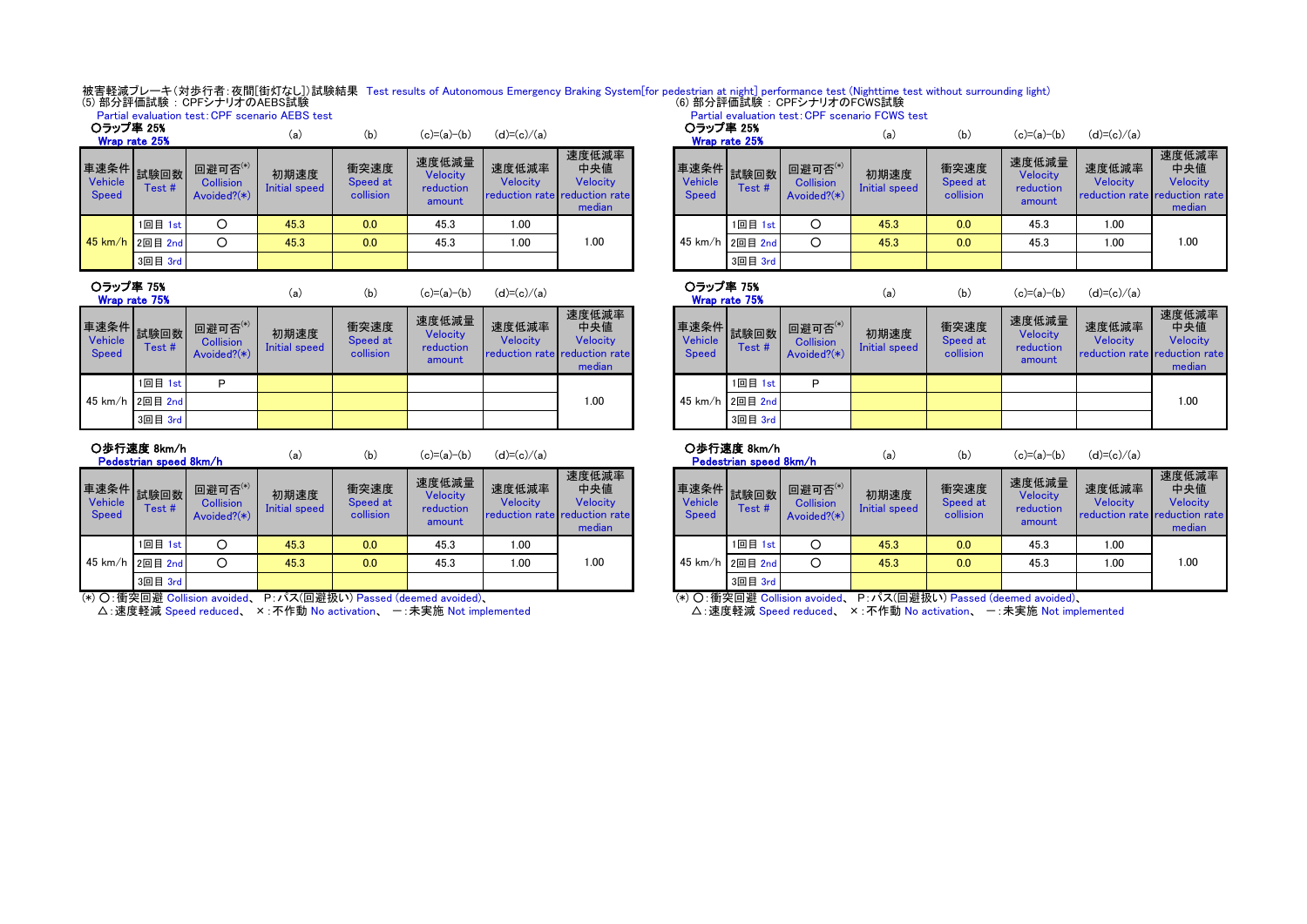# 車線逸脱抑制装置等性能試験結果

Test results of Lane Departure Prevention system etc. performance test

| 試験車名<br><b>Test Vehicle</b>                  | スバル(SUBARU)<br>レヴォーグ(LEVORG)<br>GT-H FX |
|----------------------------------------------|-----------------------------------------|
| 試験車型式<br>Type                                | 4BA-VN5                                 |
| 車台番号<br>Frame number                         | VN5-002229                              |
| 試験番号<br><b>Test number</b>                   | NASVA2020-52501                         |
| 試験時重量<br>Test vehicle weight                 | 1695.0kg                                |
| タイヤサイズ<br><b>Tire</b>                        | 225/45R18 91W                           |
| 装置機能<br>Equipped systems                     | LDP機能・LDWS<br>LDP & LDWS                |
| 手動復帰型装置の有無<br>Manual reset device?           | 無 (Not provided)                        |
| 試験車速<br><b>Test vehicle speed</b>            | $60$ km/h $\cdot$ 70km/h                |
| 警報提示方法(LDWS)<br><b>LDWS Prompting method</b> | 聴覚方式·視覚方式<br>Audio & Visual             |
| 逸脱方向の区別<br>Departure direction alert         | 区別なし NA                                 |

|                 |                                    |                           |                            | 装置機能                | 評価点                     |                       |                       |                       |  |  |
|-----------------|------------------------------------|---------------------------|----------------------------|---------------------|-------------------------|-----------------------|-----------------------|-----------------------|--|--|
| スバル(SUBARU)     |                                    | 試験条件                      | <b>Equipped Systems</b>    |                     | <b>Evaluation score</b> |                       |                       |                       |  |  |
| レヴォーグ(LEVORG)   |                                    | <b>Testing conditions</b> | LDP/LKA                    | <b>LDWS</b>         | LDP/LKA                 | <b>LDWS</b>           | 小計<br>Subtotal        | 合計点<br>Overall points |  |  |
| GT-H EX         |                                    | BL60                      | 0.5m以下 Less<br>than $0.5m$ | 判定なし No<br>judgment | 4.00                    | 評価なし<br>No evaluation | 4.00                  |                       |  |  |
| 4BA-VN5         | 基本試験                               | <b>BL70</b>               | 0.5m以下 Less<br>than $0.5m$ | 判定なし No<br>judgment | 4.00                    | 評価なし<br>No evaluation | 4.00                  |                       |  |  |
| VN5-002229      | <b>Standard test</b>               | <b>BR60</b>               | 0.5m以下 Less<br>than $0.5m$ | 判定なし No<br>judgment | 4.00                    | 評価なし<br>No evaluation | 4.00                  | 16.0 / 16             |  |  |
| NASVA2020-52501 |                                    | <b>BR70</b>               | 0.5m以下 Less<br>than $0.5m$ | 判定なし No<br>judgment | 4.00                    | 評価なし<br>No evaluation | 4.00                  | Level $5/5$           |  |  |
| 1695.0kg        | 手動復帰型装<br>置試験                      | EL70                      | 機能なし Not provided          |                     | 評価なし<br>No evaluation   |                       | 評価なし<br>No evaluation |                       |  |  |
| 225/45R18 91W   | <b>Manual reset</b><br>device test | ER70                      | 機能なし Not provided          |                     | 評価なし<br>No evaluation   |                       | 評価なし<br>No evaluation |                       |  |  |

| 無 (Not provided)                        |                         |                                        |         | 機能なし Not<br>provided                                 | 当該機能がない装置の場合<br>For devices without this function                                                                                                                                                                                |
|-----------------------------------------|-------------------------|----------------------------------------|---------|------------------------------------------------------|----------------------------------------------------------------------------------------------------------------------------------------------------------------------------------------------------------------------------------|
| $60$ km/h $\cdot$ 70km/h                |                         | 装置機能<br>の結果<br>Evaluation              | LDP/LKA | 0.5m以下 Less<br>than 0.5m                             | 逸脱暈の評価値が0.5m以下であった場合<br>If the evaluation score is less than 0.5m                                                                                                                                                                |
| <sub>恵</sub> 覚方式・視覚方式<br>Audio & Visual |                         |                                        |         | 0.5m超1.0m以下<br>Between over 0.5m and<br>1.0m or less | 逸脱量の評価値が0.5mを超えかつ1.0m以下であった場合<br>If the evaluation score is between over 0.5m and 1.0m or less                                                                                                                                   |
| 区別なし NA                                 | scores of the<br>device |                                        |         | 1.0m超 Over 1.0m                                      | 逸脱量の評価値が1.0mを超えた場合<br>If the evaluation score is over 1.0m                                                                                                                                                                       |
|                                         |                         |                                        |         | 試験なし Standard<br>test is not conducted               | 基本試験の結果が「0.5m以下」であったため手動復帰型装置試験を行わなかった場合(手動復帰型装置試験のみ)<br>If the evaluation score was less than 0.5m and the manual reset type device test was not performed (Manual reset type device test only)                                 |
|                                         |                         |                                        |         | 機能なし Not<br>provided                                 | 当該機能がない装置の場合<br>For devices without this function                                                                                                                                                                                |
|                                         |                         |                                        | LDWS    | 滴合 Conformed                                         | LDWS適合判定が"適合"であった場合<br>If the LDWS is judged "conformed"                                                                                                                                                                         |
|                                         |                         |                                        |         | 不適合 Not<br>conformed                                 | LDWS適合判定が"不適合"であった場合<br>If the LDWS is judged "Not conformed"                                                                                                                                                                    |
|                                         |                         |                                        |         | 判定なし No<br>judgment                                  | 基本試験のLDP/LKAの結果が"0.5m以下"であったためLDWSの判定を行わなかった場合<br>If the evaluation score for LDP and LKA Functions in standard tests was less than 0.5m and the LDW function was no judged.                                                     |
|                                         |                         |                                        |         | $0.00 - 4.00$                                        | 評価点<br><b>Evaluation score</b>                                                                                                                                                                                                   |
|                                         |                         | 評価点の<br>結果表示                           | LDP/LKA | 評価なし<br>No evaluation                                | 基本試験のLDP機能/LKA機能の結果が"0.5m以下"であったため評価を行わなかった場合(手動復帰型装置試験のみ)<br>If the evaluation score for LDP and LKA Functions in standard tests was less than 0.5m and the evaluation was not performed(Manual reset<br>type device test only) |
|                                         |                         | <b>Result display</b><br>of evaluation |         | $0.00 - 4.00$                                        | 評価点<br><b>Evaluation score</b>                                                                                                                                                                                                   |
|                                         |                         | points                                 | LDWS    | 評価なし<br>No evaluation                                | 基本試験のLDP機能/LKA機能の結果が"0.5m以下"であったため評価を行わなかった場合<br>If the evaluation score for LDP and LKA Functions in standard tests was less than 0.5m and the evaluation was not performed                                                     |

※なお、LDWSにおいて、1つのみの(触覚又は聴覚によるものに限る。)の警報方法にあっては、逸脱方向が明確に分かるものは上の評 価点を与えるものとし、それ以外のものは二分の一を評価点とする。

Further, if there is only one type of warning device (limited to tactile or audio), when the deviation direction is easy to confirm, the above shall be the evaluation score; Otherwise, the above divided by 2 shall be the evaluation score.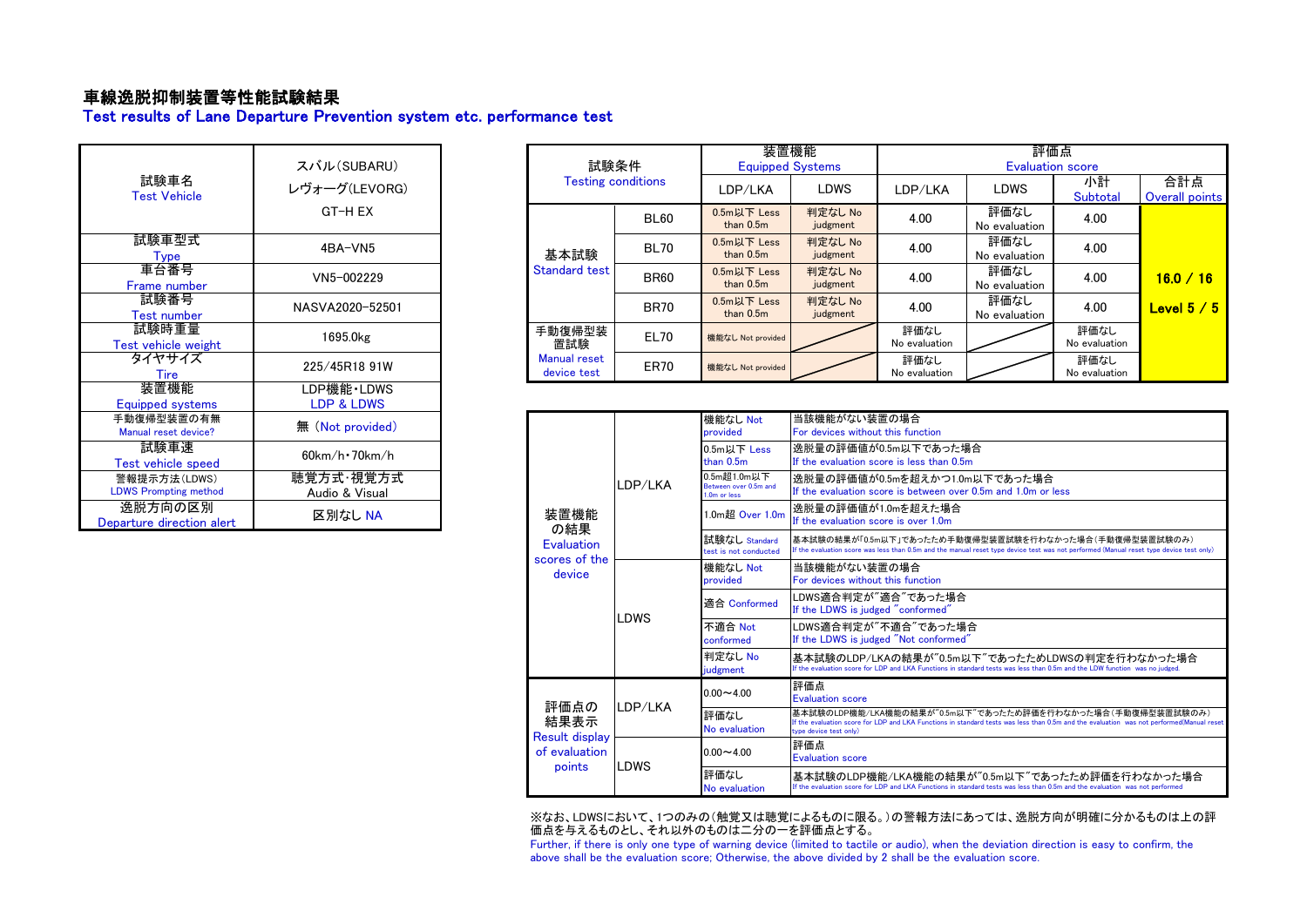# 車線逸脱抑制装置等性能試験結果 Test results of Lane Departure Prevention system etc. performance test

|                              | 装置機能: LDP機能・LDWS |
|------------------------------|------------------|
| System functions: LDP & LDWS |                  |

### 条件識別:基本試験(60km/h) Conditions identified: Standard test (60km/h)

|                                                                             | 左逸脱<br>Left departure                                |                          |                          |   |         | 右逸脱<br><b>Right departure</b> |              |
|-----------------------------------------------------------------------------|------------------------------------------------------|--------------------------|--------------------------|---|---------|-------------------------------|--------------|
|                                                                             | 試験回数<br>Test#                                        |                          | $\overline{2}$           | 3 |         | $\overline{2}$                | $\mathbf{3}$ |
| ペダルストローク(%)                                                                 | 最大<br><b>Max</b>                                     | 25                       | 24                       |   | 23      | 23                            |              |
| Pedal stroke (%)                                                            | 最小<br>Min                                            | 23                       | 22                       |   | 20      | 21                            |              |
| 走行速度(km/h)                                                                  | 最大<br><b>Max</b>                                     | 61.8                     | 61.4                     |   | 62.0    | 61.8                          |              |
| Running speed (km/h)                                                        | 最小<br>Min                                            | 61.3                     | 61.0                     |   | 61.7    | 61.4                          |              |
|                                                                             | 最大ヨーレイト (deg/s)<br>Max. Yaw rate (deg/s)             | 0.84                     | 1.09                     |   | 0.75    | 0.90                          |              |
| 操舵終了タイミング (sec)<br>End steering timing (sec)                                |                                                      | 2.66                     | 1.74                     |   | 1.79    | 1.90                          |              |
|                                                                             | 操舵終了位置 (m)<br>End steering position (m)              | $-0.57$                  | $-0.69$                  |   | $-0.62$ | $-0.69$                       |              |
|                                                                             | 操舵終了時<br>End steering time                           | 0.19                     | 0.22                     |   | 0.18    | 0.21                          |              |
| 逸脱速度(m/s)<br>Departure rate $(m/s)$                                         | 操舵終了直後<br>Immediately after end steering time        | 0.18                     | 0.22                     |   | 0.19    | 0.20                          |              |
|                                                                             | 最大<br>Maximum                                        | 0.20                     | 0.30                     |   | 0.22    | 0.21                          |              |
| 操舵角速度(deg/s)                                                                | 操舵終了時まで<br>Until end steering time                   | 6.4                      | 5.6                      |   | 8.3     | 11.0                          |              |
| Steering angle rate (deg/s)                                                 | 操舵終了位置+0.10mまで<br>End steering position up to +0.10m | 6.0                      | 4.9                      |   | 3.0     | 3.7                           |              |
| 最大逸脱量(m)<br>Maximum departure amount (m)                                    |                                                      | $-0.01$                  | 0.02                     |   | 0.01    | 0.02                          |              |
| 警報提示位置(m)<br>Warning system position (m)                                    |                                                      | $\overline{\phantom{0}}$ | $\overline{\phantom{0}}$ |   |         | $\overline{\phantom{0}}$      |              |
| 逸脱量の評価値 (m)<br>Departure amount's evaluation value (m)                      |                                                      |                          | 0.02                     |   |         | 0.02                          |              |
| LDWS適合判定(適合/不適合)<br>LDWS compatibility assessment (Compatible/Incompatible) |                                                      |                          | $\overline{\phantom{0}}$ |   |         | $\qquad \qquad -$             |              |

【備考】[Notes]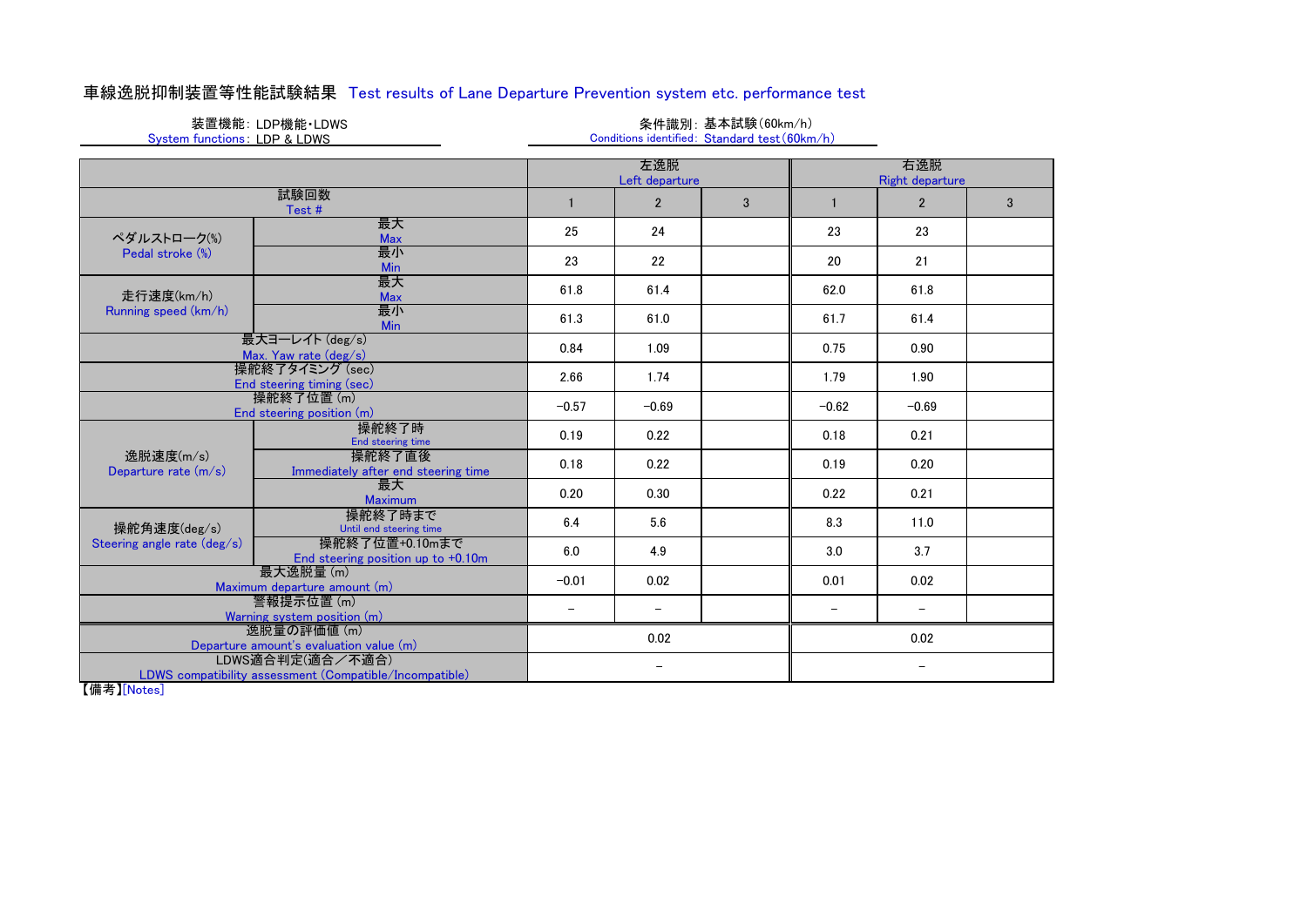| 車線逸脱抑制装置等性能試験結果 Test results of Lane Departure Prevention system etc. performance test |  |  |  |  |
|----------------------------------------------------------------------------------------|--|--|--|--|
|----------------------------------------------------------------------------------------|--|--|--|--|

|                              | 装置機能:LDP機能・LDWS |
|------------------------------|-----------------|
| System functions: LDP & LDWS |                 |

### 条件識別: 基本試験(70km/h) Conditions identified: Standard test(70km/h)

|                                                        | 左逸脱<br>Left departure                                                       |              |                          |   | 右逸脱<br><b>Right departure</b> |                   |   |
|--------------------------------------------------------|-----------------------------------------------------------------------------|--------------|--------------------------|---|-------------------------------|-------------------|---|
| 試験回数<br>Test#                                          |                                                                             | $\mathbf{1}$ | $\overline{2}$           | 3 |                               | $\overline{2}$    | 3 |
| ペダルストローク(%)                                            | 最大<br><b>Max</b>                                                            | 25           | 25                       |   | 25                            | 25                |   |
| Pedal stroke (%)                                       | 最小<br>Min                                                                   | 23           | 22                       |   | 22                            | 22                |   |
| 走行速度(km/h)                                             | 最大<br><b>Max</b>                                                            | 71.7         | 71.7                     |   | 71.2                          | 71.0              |   |
| Running speed (km/h)                                   | 最小<br>Min                                                                   | 71.3         | 71.3                     |   | 70.9                          | 70.7              |   |
|                                                        | 最大ヨーレイト (deg/s)<br>Max. Yaw rate (deg/s)                                    | 0.88         | 1.06                     |   | 0.82                          | 1.02              |   |
|                                                        | 操舵終了タイミング (sec)<br>End steering timing (sec)                                | 2.31         | 1.91                     |   | 1.79                          | 1.79              |   |
|                                                        | 操舵終了位置(m)<br>End steering position (m)                                      | $-0.52$      | $-0.59$                  |   | $-0.77$                       | $-0.76$           |   |
|                                                        | 操舵終了時<br>End steering time                                                  | 0.26         | 0.28                     |   | 0.18                          | 0.18              |   |
| 逸脱速度(m/s)<br>Departure rate (m/s)                      | 操舵終了直後<br>Immediately after end steering time                               | 0.28         | 0.27                     |   | 0.19                          | 0.18              |   |
|                                                        | 最大<br><b>Maximum</b>                                                        | 0.30         | 0.28                     |   | 0.25                          | 0.23              |   |
| 操舵角速度(deg/s)                                           | 操舵終了時まで<br><b>Until End Steering Time</b>                                   | 6.8          | 7.9                      |   | 6.8                           | 7.0               |   |
| Steering angle rate (deg/s)                            | 操舵終了位置+0.10mまで<br>End Steering Position up to +0.10m                        | 9.4          | 7.8                      |   | 2.2                           | 2.3               |   |
| 最大逸脱量(m)<br>Maximum departure amount (m)               |                                                                             | 0.00         | 0.02                     |   | 0.03                          | 0.05              |   |
| 警報提示位置(m)<br>Warning system position (m)               |                                                                             |              | $\overline{\phantom{m}}$ |   | $\overline{\phantom{a}}$      | $\qquad \qquad -$ |   |
| 逸脱量の評価値 (m)<br>Departure amount's evaluation value (m) |                                                                             |              | 0.02                     |   |                               | 0.05              |   |
| $L + + + \sqrt{L}$                                     | LDWS適合判定(適合/不適合)<br>LDWS compatibility assessment (Compatible/Incompatible) |              | $\overline{\phantom{m}}$ |   |                               | $\qquad \qquad -$ |   |

【備考】[Notes]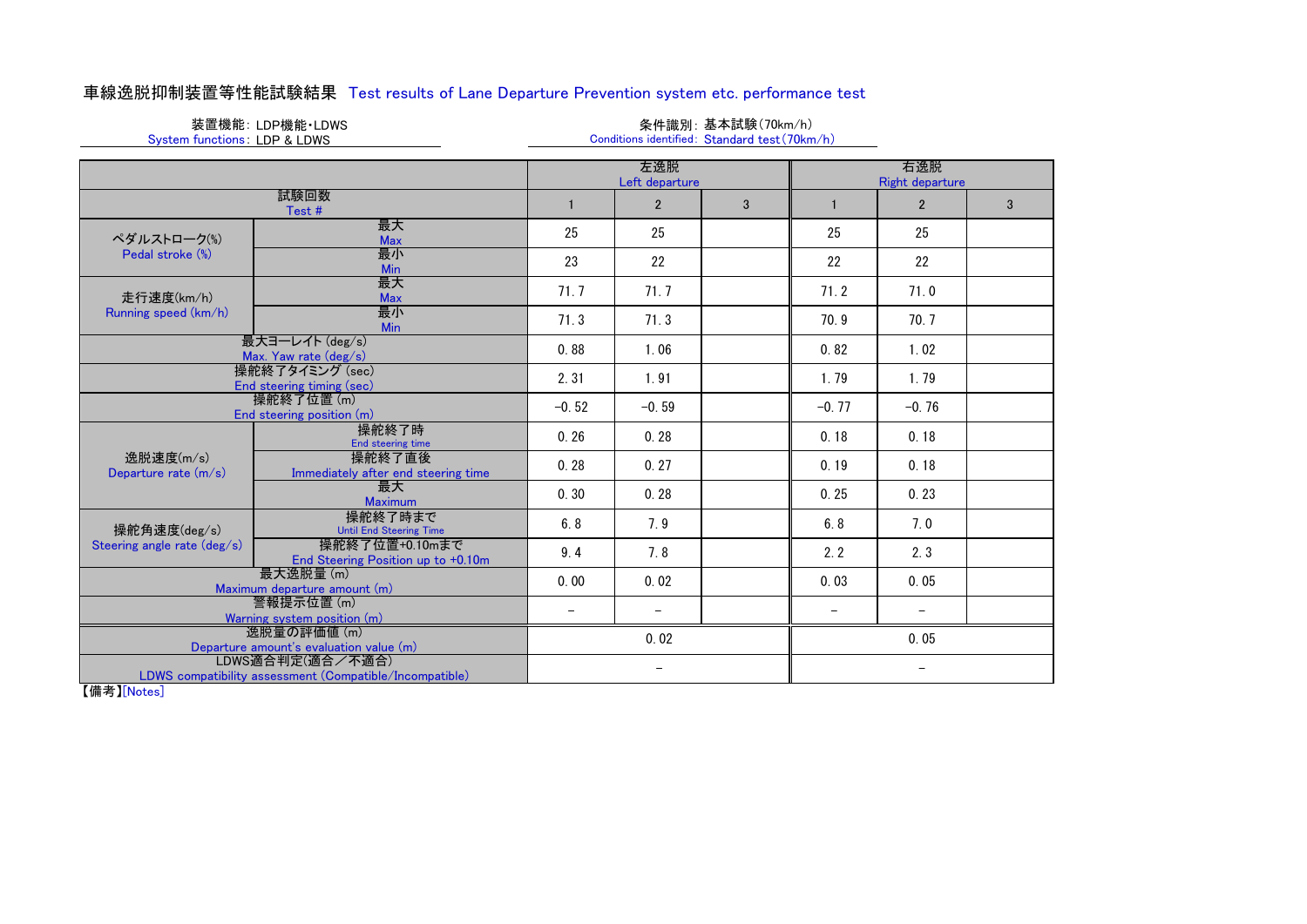# 後方視界情報提供装置試験結果

Test results of Rearview monitor system performance test

| 試験車名<br><b>Test Vehicle</b>            | スバル(SUBARU)<br>レヴォーグ(LEVORG)               | 試験<br><b>Test</b>                         | 視対象物位置<br><b>Visual object</b><br>position | 情報表示方法<br>Information display method                                        | 表示エリア<br>Display area | 表示大きさ<br><b>Display size</b> |
|----------------------------------------|--------------------------------------------|-------------------------------------------|--------------------------------------------|-----------------------------------------------------------------------------|-----------------------|------------------------------|
|                                        | GT-H EX                                    |                                           | A                                          | センターコンソール、NAVI画面、リヤビュー<br>Center console, Car navigation monitor, rear view | Ω                     |                              |
| 試験車型式<br>Type                          | 4BA-VN5                                    | 近接視界<br>Proximity<br>field of vision      | B                                          | センターコンソール、NAVI画面、リヤビュー<br>Center console, Car navigation monitor, rear view | O                     |                              |
| 車台番号<br>Frame number                   | VN5-002229                                 |                                           | C.                                         | センターコンソール、NAVI画面、リヤビュー<br>Center console, Car navigation monitor, rear view | O                     |                              |
| 試験時重量<br>Test vehicle weight           | 1584kg                                     | 近傍視界                                      | D                                          | センターコンソール、NAVI画面、リヤビュー<br>Center console, Car navigation monitor, rear view | Ω                     |                              |
| タイヤサイズ<br>Tire                         | 225/45R18                                  | Adjacent<br>field of vision               | E                                          | センターコンソール、NAVI画面、リヤビュー<br>Center console, Car navigation monitor, rear view | O                     |                              |
| カメラ個数<br>Number of rear view cameras   |                                            |                                           |                                            | センターコンソール、NAVI画面、リヤビュー<br>Center console, Car navigation monitor, rear view | Ω                     | ∩                            |
| カメラ位置<br>Position of rear view cameras | 後ナンバープレート上<br>Above the rear license plate | 遠方視界<br><b>Distant</b><br>field of vision | G                                          | センターコンソール、NAVI画面、リヤビュー<br>Center console, Car navigation monitor, rear view | Ω                     |                              |
| 情報表示方法<br>Information display unit     | カーナビゲーションモニタ<br>Car navigation monitor     |                                           | H                                          | センターコンソール、NAVI画面、リヤビュー<br>Center console, Car navigation monitor, rear view | Ω                     | ∩                            |

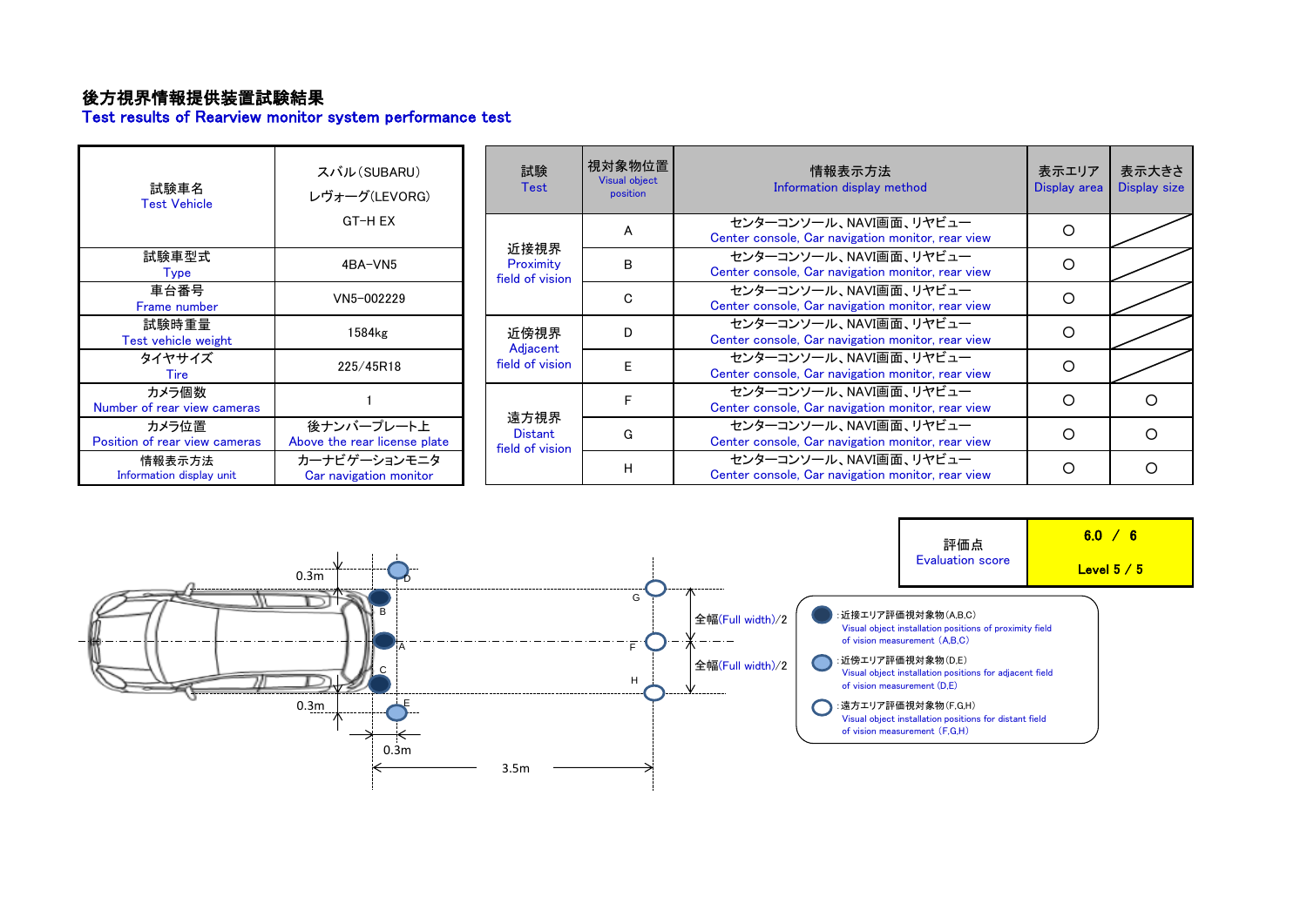



# 近傍視界 Adjacent field of vision



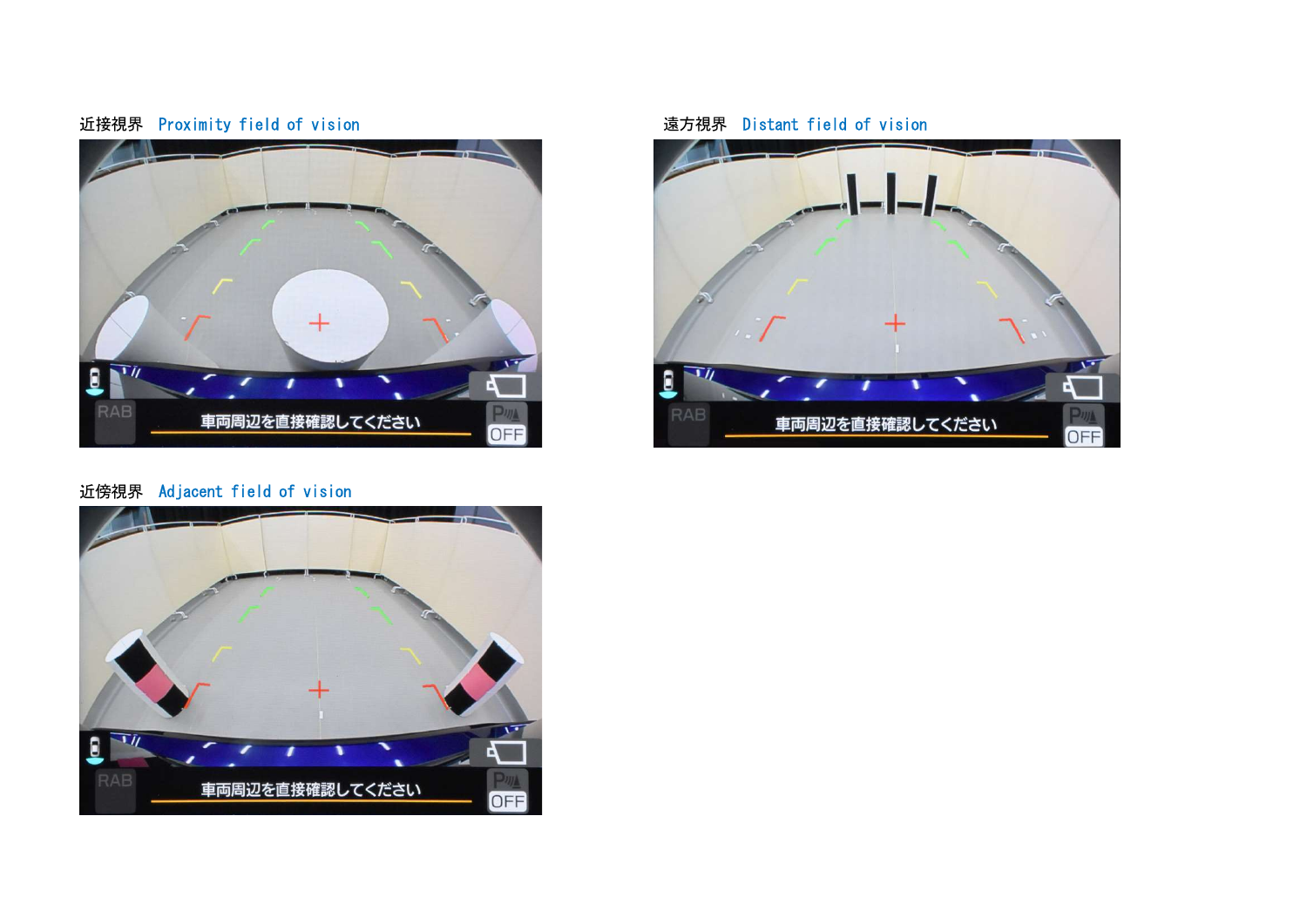# 高機能前照灯装備確認結果

Check results of High-performance headlamp function and equipment

| 試験車名<br><b>Test Vehicle</b> | スバル(SUBARU)<br>レヴォーグ(LEVORG)<br>GT-H FX |
|-----------------------------|-----------------------------------------|
| 試験車型式                       | 4BA-VN5                                 |

| 装備装置<br><b>Installed device</b>         | 自動防眩型前照灯<br>Automatic anti-glare type | 自動切替型前照灯<br>Automatic switching type | 左記以外の装置<br>Equipment other<br>than those on the left |
|-----------------------------------------|---------------------------------------|--------------------------------------|------------------------------------------------------|
| 装備装置の有無<br>Presence of Installed device | 有 (Provided)                          | 無 (Not provided)                     | 無 (Not provided)                                     |
| 作動開始速度<br>Start speed                   | $30 \text{ km/h}$                     |                                      |                                                      |
| 作動終了速度<br>Operation end speed           |                                       |                                      |                                                      |
| 評価点<br><b>Evaluation score</b>          | 5.0                                   |                                      |                                                      |

| 合計点            | 50          |  |
|----------------|-------------|--|
| Overall points | Level $5/5$ |  |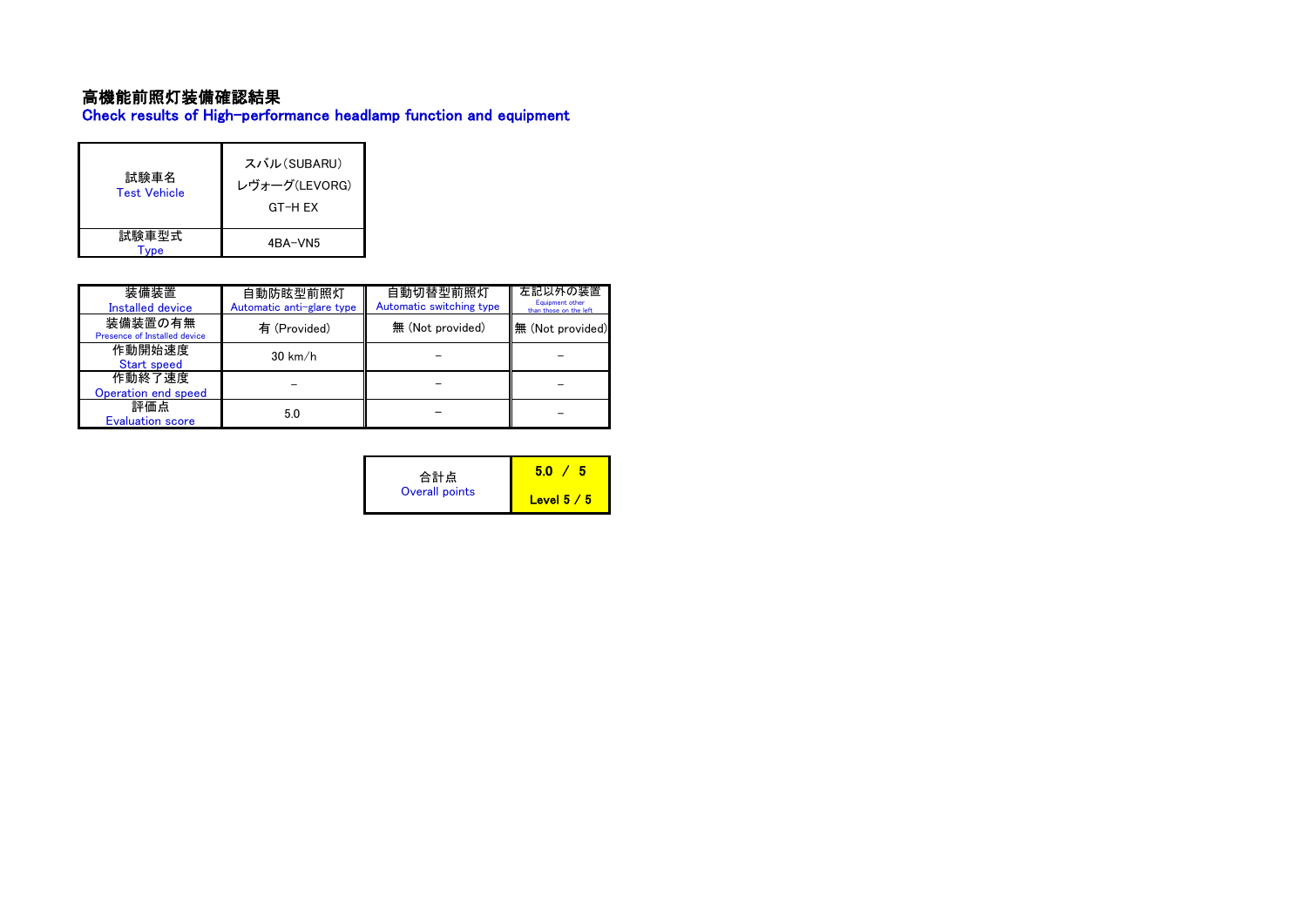# ペダル踏み間違い時加速抑制装置性能試験結果

Test results of Equipment designed to curb acceleration in the event of peddle misapplication

| 試験車名<br><b>Test Vehicle</b>              | スバル(SUBARU)<br>レヴォーグ(LEVORG)<br>GT-H EX |
|------------------------------------------|-----------------------------------------|
| 試験車型式<br>Type                            | 4BA-VN5                                 |
| 車台番号<br>Frame number                     | VN5-002229                              |
| 試験番号<br><b>Test number</b>               | NASVA 2020-52431                        |
| 試験時重量<br><b>Test vehicle</b>             | 1783.5kg                                |
| センサー方式:前方<br><b>Sensor system: Front</b> | ステレオカメラ<br>Stereo camera                |
| センサー方式:後方<br>Sensor system: Back         | 超音波<br>Ultrasonic                       |
| タイヤサイズ<br>Tire                           | 225/45R18 91W                           |

| 試験<br>Test | 試験走行開始位置<br><b>Test starting position</b> | 速度変化率<br>Speed change rate | 評価点<br><b>Evaluation score</b> |
|------------|-------------------------------------------|----------------------------|--------------------------------|
| 前進(Fon)    | l.0m                                      |                            | 1.0                            |
| 後進(Ron)    | .0m                                       |                            | LΟ                             |

| 合計点            | 2.0         |  |
|----------------|-------------|--|
| Overall points | Level $5/5$ |  |

| 225/45R18 91W | 評価点                          |                  |                      | 速度変化率<br>Speed change rate                  |                        |
|---------------|------------------------------|------------------|----------------------|---------------------------------------------|------------------------|
|               | <b>Evaluation score</b>      |                  | 1.0以上<br>1.0 or more | 0.1以上1.0未満<br>0.1 or more and less than 1.0 | 0.1未満<br>Less than 0.1 |
|               | 試験走行                         | 1.0 <sub>m</sub> | 1.0                  | 0.6                                         | 0.0                    |
|               | 開始位置<br><b>Test starting</b> | 0.9 <sub>m</sub> | 0.9                  | 0.5                                         | 0.0                    |
|               | position                     | 0.8 <sub>m</sub> | 0.8                  | 0.4                                         | 0.0                    |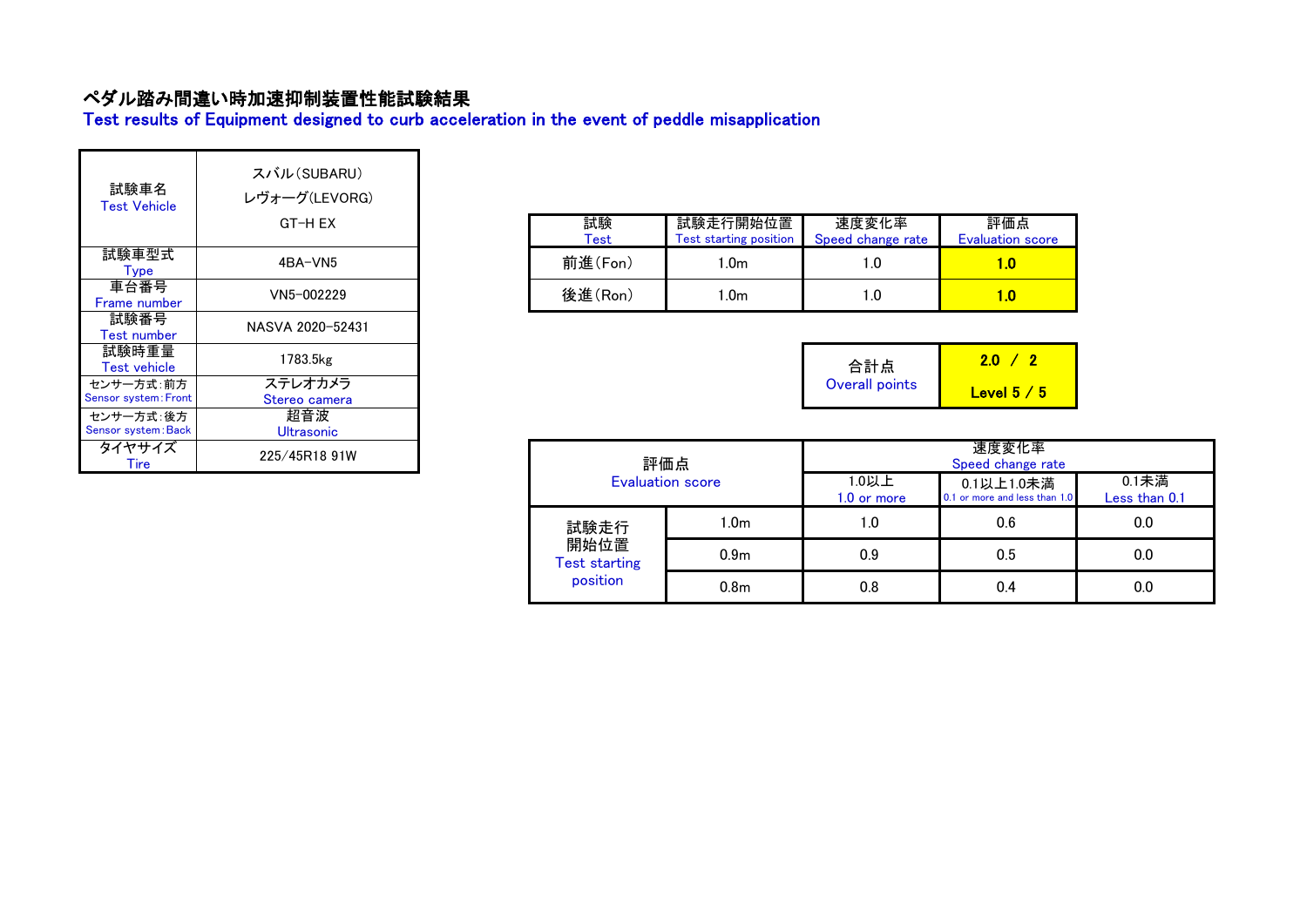ペダル踏み間違い時加速抑制装置試験結果 Test results of Equipment designed to curb acceleration in the event of peddle misapplication

| 試験走行開始位置 前進:                                  |     | 後進    | .0m |
|-----------------------------------------------|-----|-------|-----|
| Test starting position $\backslash$<br>Front: | .0m | Back: |     |

|  |              | 最大横ずれ量 [m]<br>Maximum lateral<br>displacement [m] | ブレーキオフ時<br>位置 [m]<br>Position at time of<br>brake off [m] | アクセルオン時<br>速度 [km/h]<br>Speed at time of<br>acceleration<br>[km/h] | アクセル踏み込み<br>時間 [s]<br>Accelerator depression<br>time [s] | 衝突速度 [km/h]<br>Speed at collision<br>[km/h] | 衝突速度の中央値<br>Median of speed at<br>collision | 速度変化率<br>Speed change rate | 回避可否<br>Avoidance |
|--|--------------|---------------------------------------------------|-----------------------------------------------------------|--------------------------------------------------------------------|----------------------------------------------------------|---------------------------------------------|---------------------------------------------|----------------------------|-------------------|
|  | 1回目 1st      |                                                   |                                                           |                                                                    |                                                          |                                             |                                             |                            |                   |
|  | Foff 2回目 2nd |                                                   |                                                           |                                                                    |                                                          |                                             |                                             |                            |                   |
|  | 3回目 3rd      |                                                   |                                                           |                                                                    |                                                          |                                             |                                             |                            |                   |
|  | 1回目 1st      | 0.00                                              | 1.00                                                      | 0.2                                                                | 0.16                                                     | 0.0                                         |                                             |                            |                   |
|  | Fon 2回目 2nd  |                                                   |                                                           |                                                                    |                                                          |                                             | 0.0                                         | 1.0                        | $\circ$           |
|  | 3回目 3rd      |                                                   |                                                           |                                                                    |                                                          |                                             |                                             |                            |                   |
|  | 1回目 1st      |                                                   |                                                           |                                                                    |                                                          |                                             |                                             |                            |                   |
|  | Roff 2回目 2nd |                                                   |                                                           |                                                                    |                                                          |                                             |                                             |                            |                   |
|  | 3回目 3rd      |                                                   |                                                           |                                                                    |                                                          |                                             |                                             |                            |                   |
|  | 1回目 1st      | 0.00                                              | 1.00                                                      | 0.3                                                                | 0.15                                                     | 0.0                                         |                                             |                            |                   |
|  | Ron 2回目 2nd  |                                                   |                                                           |                                                                    |                                                          |                                             | 0.0                                         | $1.0$                      | $\circ$           |
|  | 3回目 3rd      |                                                   |                                                           |                                                                    |                                                          |                                             |                                             |                            |                   |